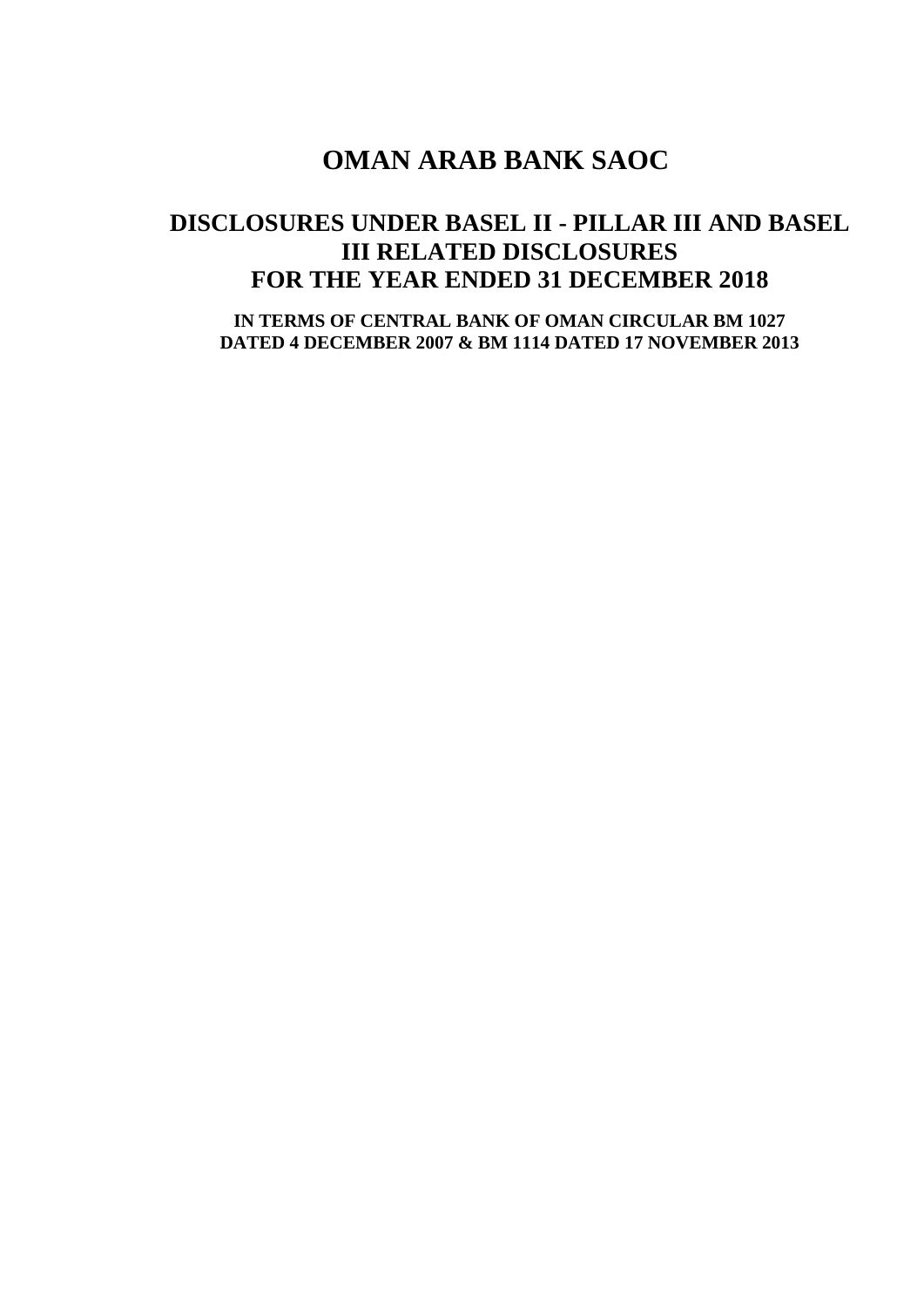

Ernst & Young LLC P.O. Box 1750, Ruwi 112 5th Floor, Landmark Building Opposite Al Ameen Mosque Bowsher, Muscat Sultanate of Oman

Tel: +968 22 504 559 Fax: +968 22 060 810 muscat@om.ey.com ey.com/mena C.R. No. 1224013 PR No. HMH/15/2015; HMA/9/2015

### REPORT ON FACTUAL FINDINGS TO THE BOARD OF DIRECTORS OF OMAN ARAB BANK SAOC IN RESPECT OF BASEL II - PILLAR III AND BASEL III RELATED **DISCLOSURES**

We have performed the procedures agreed with you and as prescribed in the Central Bank of Oman's (CBO) circular No. BM 1027 dated 4 December 2007 with respect to the Basel II - Pillar III Disclosures and Basel III related Disclosures (the disclosures) of Oman Arab Bank SAOC (the bank) as at and for the year ended 31 December 2018. The disclosures were prepared by the management in accordance with the CBO's Circular No. BM 1009 dated 13 September 2006, Circular No. BM 1027 dated 4 December 2007 and Circular number 1114 dated 17 November 2013. Our engagement was undertaken in accordance with the International Standard on Related Services applicable to agreed-upon procedures engagements. The procedures, as set out in Circular No. BM 1027, were performed solely to assist you in evaluating the bank's compliance with the related disclosure requirements set out in CBO Circular No. BM 1009 dated 13 September 2006 and BM 1114 dated 17 November 2013.

We report our findings as follows:

Based on performance of the procedures detailed above, we found the disclosures free from any material misrepresentation.

Because the above procedures do not constitute either an audit or a review made in accordance with International Standards on Auditing or International Standards on Review Engagements, we do not express any assurance on the disclosures.

Had we performed additional procedures or had we performed an audit or review of the disclosures in accordance with the International Standards on Auditing or International Standards on Review Engagements, other matters might have come to our attention that would have been reported to you.

Our report is solely for the purpose set forth in the first paragraph of this report and for your information and is not to be used for any other purpose. This report relates only to the accompanying disclosures to be included in the bank's annual report for the year ended 31 December 2018 and does not extend to any financial statements of the bank taken as a whole or to any other reports of the bank.

Ent- Jourg LLC

Muscat 18 March 2019

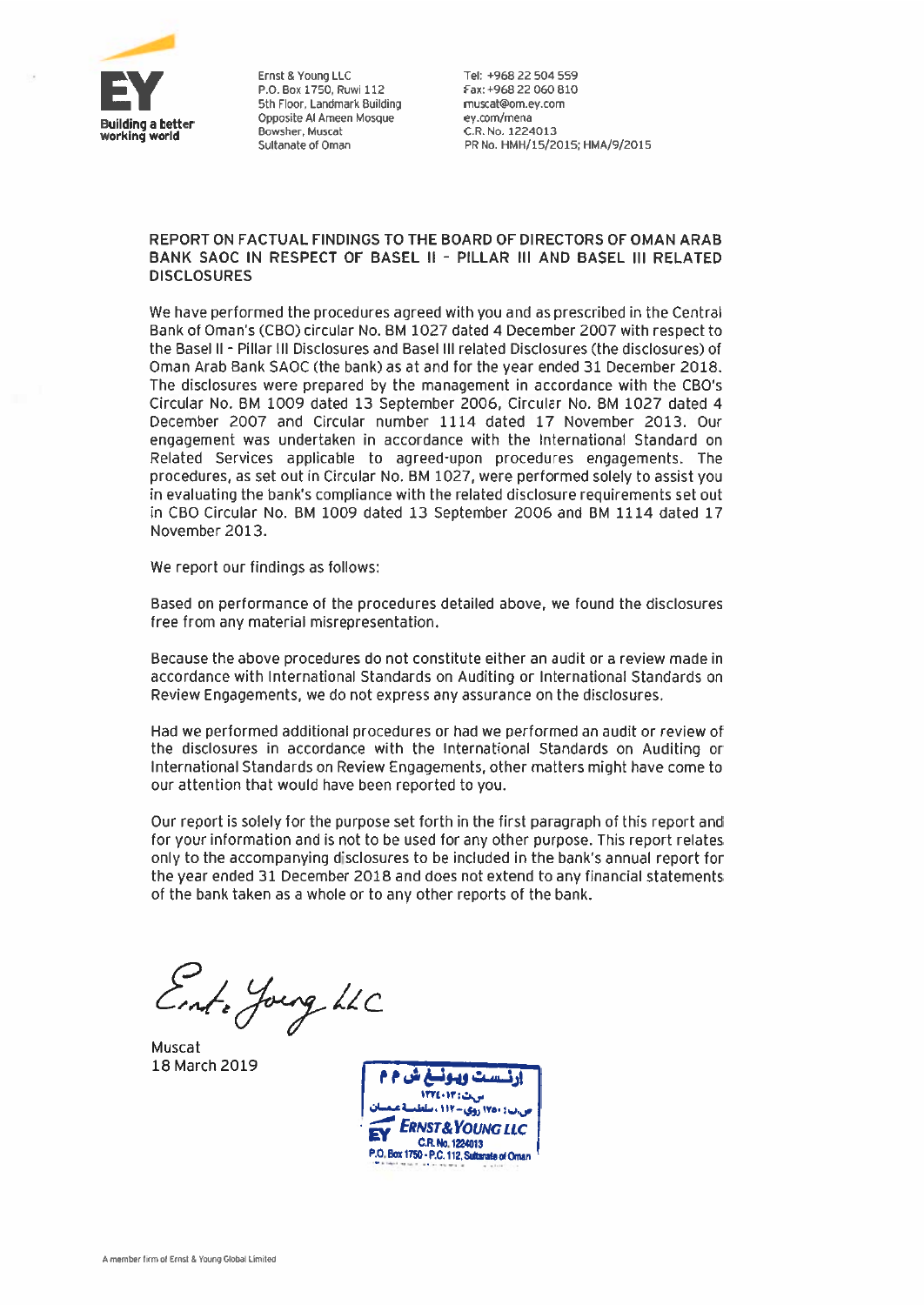### **DISCLOSURES UNDER BASEL II - PILLAR III AND BASEL III RELATED DISCLOSURES FOR THE YEAR ENDED 31 DECEMBER 2018**

## **CONTENTS**

| E. DISCLOSURE FOR PORTFOLIO SUBJECT TO STANDARDISED APPROACH  16 |  |
|------------------------------------------------------------------|--|
| F. CREDIT RISK MITIGATION UNDER STANDARDISED APPROACH  18        |  |
|                                                                  |  |
|                                                                  |  |
|                                                                  |  |
|                                                                  |  |
|                                                                  |  |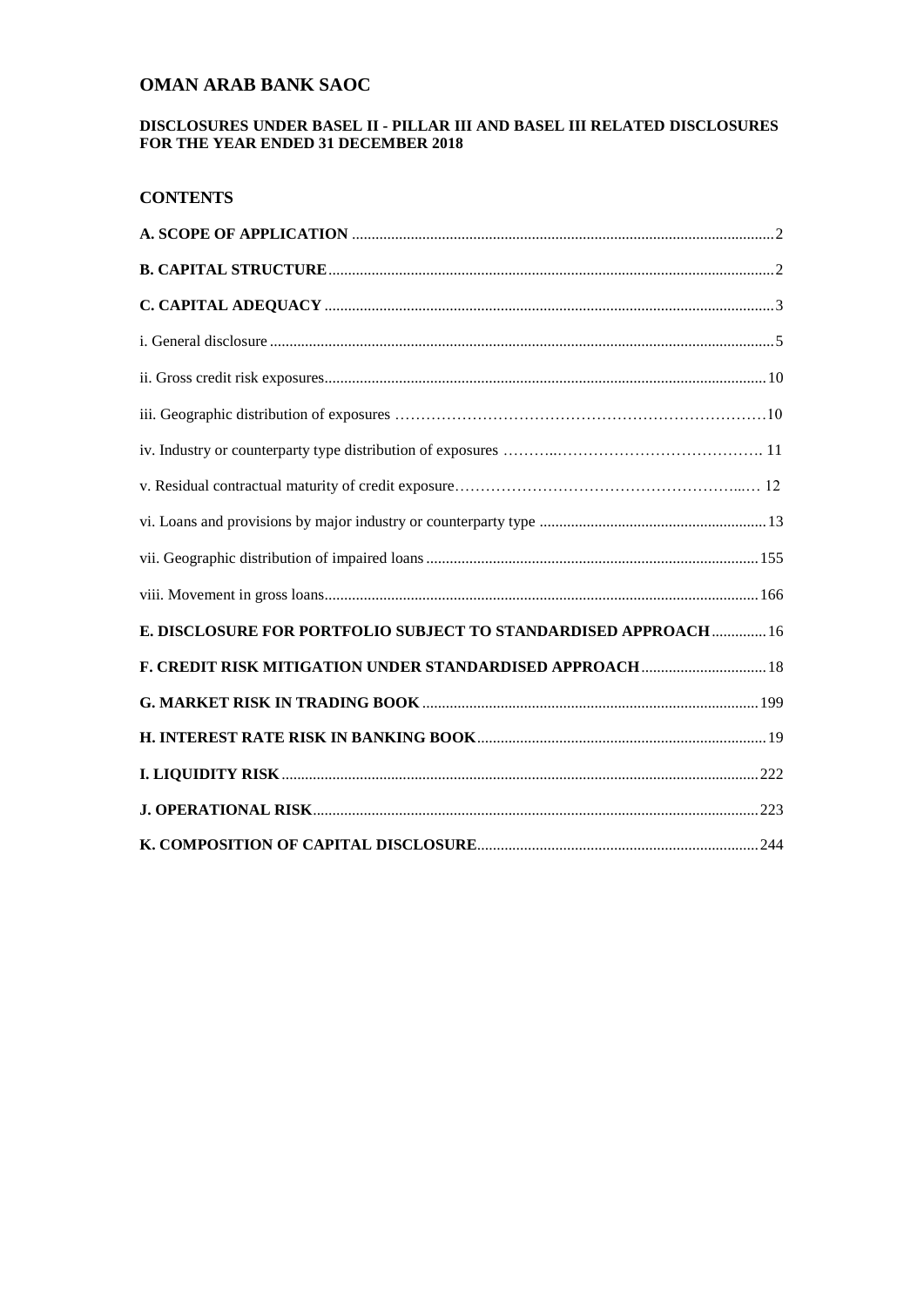#### <span id="page-3-0"></span>**A. SCOPE OF APPLICATION**

Oman Arab Bank SAOC (the Bank) was incorporated in the Sultanate of Oman on 1 October 1984 as a closed joint stock company. The Bank is a subsidiary of Oman International Investment and Development Company SAOG (OMINVEST) which owns 51% of the shares and the remaining 49% is owned by Arab Bank Plc, Jordan.

The Bank's objectives of capital management are:

- to comply with the capital requirements set by the regulator i.e. the Central Bank of Oman(CBO);
- to safeguard the Bank's ability to continue as a going concern while providing adequate returns to the shareholders; and
- to maintain a strong capital base to support the development of its business.

The Bank complies with CBO's requirements for the capital adequacy as specified in the Circular provided for the implementation of the Basel II accord.

Basel II Accord consists of three mutually reinforcing Pillars - Minimum Capital Requirements (First Pillar), Supervisory Review Process (Second Pillar) and Market Discipline (Third Pillar). Under the First Pillar, the new framework offers three distinct options, for computing capital requirements for credit and operational risks, respectively. The approaches for credit risk (Standardized, Internal Ratings-Based –Foundation and Advanced) and operational risk (Basic Indicator, Standardized and Advanced measurement) are based on increasing risk sensitivity and allow banks to choose any of the approaches that are most appropriate to their risk management practices.

### <span id="page-3-1"></span>**B. CAPITAL STRUCTURE**

The Bank's Tier 1 and Tier 2 capital are as follows

|                                                       | <b>RO</b> '000 |
|-------------------------------------------------------|----------------|
| Paid up share capital                                 | 134,620        |
| Legal reserve                                         | 41,490         |
| General reserve                                       | 25,560         |
| Special reserve                                       | 2,400          |
| Subordinated Debt reserve                             | 12,000         |
| Other disclosed reserves                              | (2,059)        |
| Other intangibles                                     | (59)           |
| Retained earnings                                     | 53,990         |
| Perpetual Bonds                                       | 72,553         |
| <b>Tier 1 Capital</b>                                 | 340,495        |
|                                                       |                |
| Eligible expected credit loss on loans & advances and |                |
| financing to customers                                | 20,756         |
| Subordinated term debt                                | 8,000          |
| Tier 2 Capital                                        | 28,756         |
| <b>Total Capital</b>                                  | 369,251        |

#### **Tier 1 Capital**

The Bank's authorised share capital is RO 200,000,000 and issued share capital comprises 1,346,200,000 fully paid shares of RO 0.100 each. In accordance with Article 106 of the Omani Commercial Companies Law of 1974, the Bank is required to transfer 10% of its profit after tax for the year to the legal reserve until the accumulated balance of the reserve equals at least one third of the Bank's paid up share capital. General reserves have been created out of the Bank's retained earnings to meet any unforeseen contingency.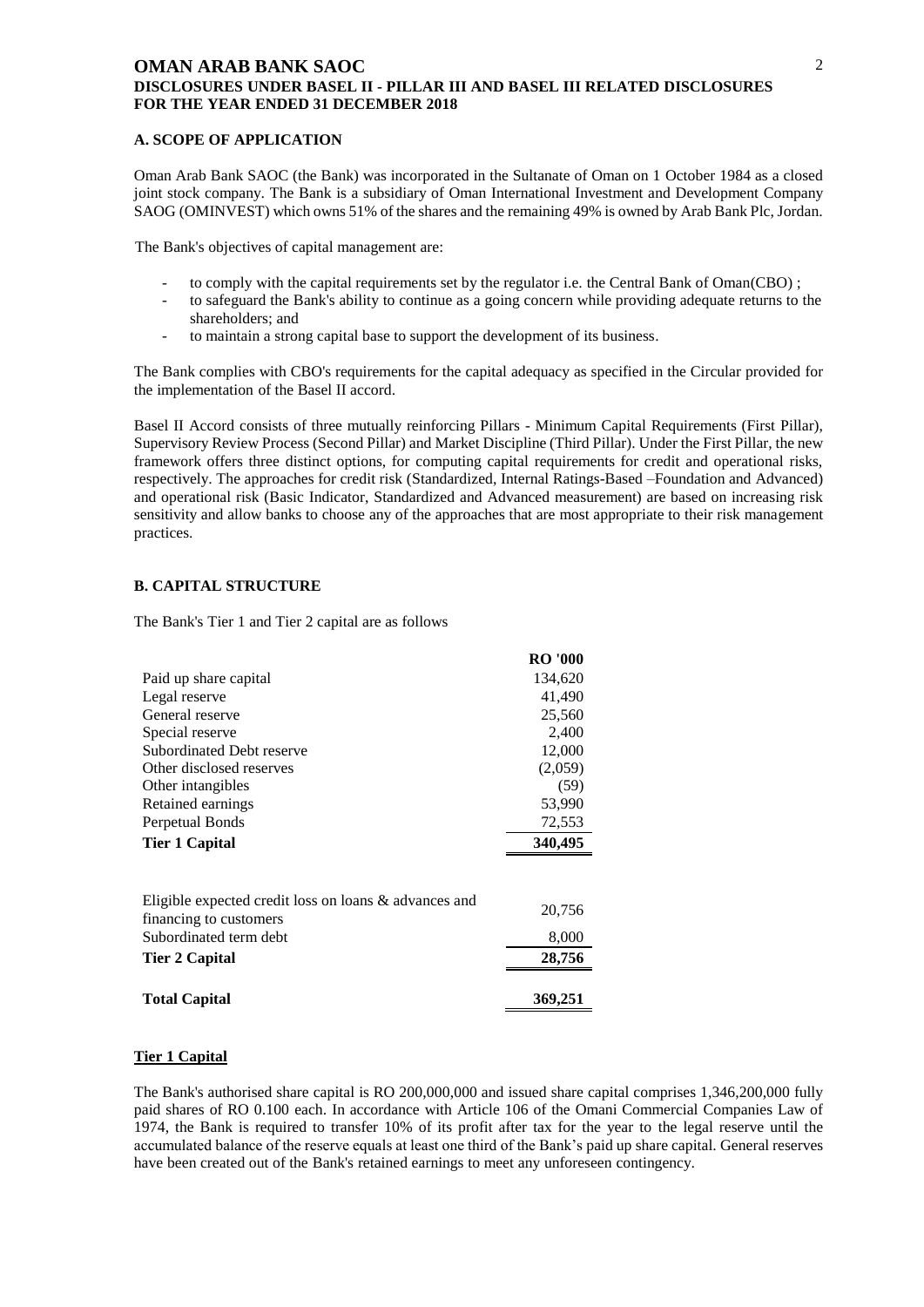### **B. CAPITAL STRUCTURE (continued)**

The subordinated debt reserve has been created by a transfer of 20% of the subordinated bonds out of the profit after tax for the year. The Central Bank of Oman requires that a reserve be set aside annually for the subordinated bonds which are due to mature within five years. The reserve is available for transfer back to retained earnings upon maturity of the subordinated bonds.

### **Additional Tier 1 Capital**

On 29 December 2016, the Bank issued unsecured perpetual Tier 1 bonds of RO 30 million (30,000,000 units of RO 1 each through private placement). The bonds are listed in the Muscat Securities Market and are transferable through trading. The bonds carry a fixed coupon rate of 7.75% per annum payable semi-annually in arrears and treated as deduction from equity. Interest is noncumulative and payable at Bank's discretion. The bonds form part of Tier 1 Capital of the Bank and comply with Basel-3 and Central Bank of Oman regulation.

The Tier 1 bonds do not have a fixed or final maturity date and are redeemable by the Bank at its sole discretion on 29 January 2021 (the "First Call Date") or on any interest payment date thereafter subject to the prior consent of the regulatory authority.

Additionally, on 17 October 2018, the Bank issued another series of unsecured perpetual Tier 1 bonds of RO 42.5 million (42,553,000 units of RO 1 each through private placement). The bonds carry a fixed coupon rate of 7.5% per annum payable semi-annually in arrears and treated as deduction from equity. Interest is non-cumulative and payable at Bank's discretion. The bonds are in pari-passu with earlier issue.

#### **Tier 2 Capital**

Tier 2 Capital consists of the Subordinated Bonds, eligible Expected Credit Loss (ECL) on loans & advances and financing to customers as required by the CBO and cumulative fair value gains on eligible investments securities as allowed under the guidelines for Basel II by CBO.

The Bank obtained subordinated loans of RO 20 Million, which comply with Basel III requirements for tier 2 capital, for a tenor of five years and six months in November 2015. The loans carry a fixed rate of 5.5 % per annum, payable semi-annually with the principal payable on maturity.

The eligible ECL is made for the loan impairment on the performing portion of the loans and advances against the losses incurred but not identified.

#### <span id="page-4-0"></span>**C. CAPITAL ADEQUACY**

#### *Qualitative disclosures*

Basel II provides a range of options for determining the regulatory capital requirements for credit and operational risks. It allows the banks and the supervisors to select approaches that seem most appropriate for the level of sophistication of the banks' activities, financial market infrastructure and risk management practices.

The Bank has chosen the following approaches for determining the regulatory capital with the approval of Central Bank of Oman:

- i. Standardized Approach for the credit risk with a simplified approach for the risk weighting of collaterals under the credit risk mitigation and
- ii. Basic Indicator approach for the operational risk.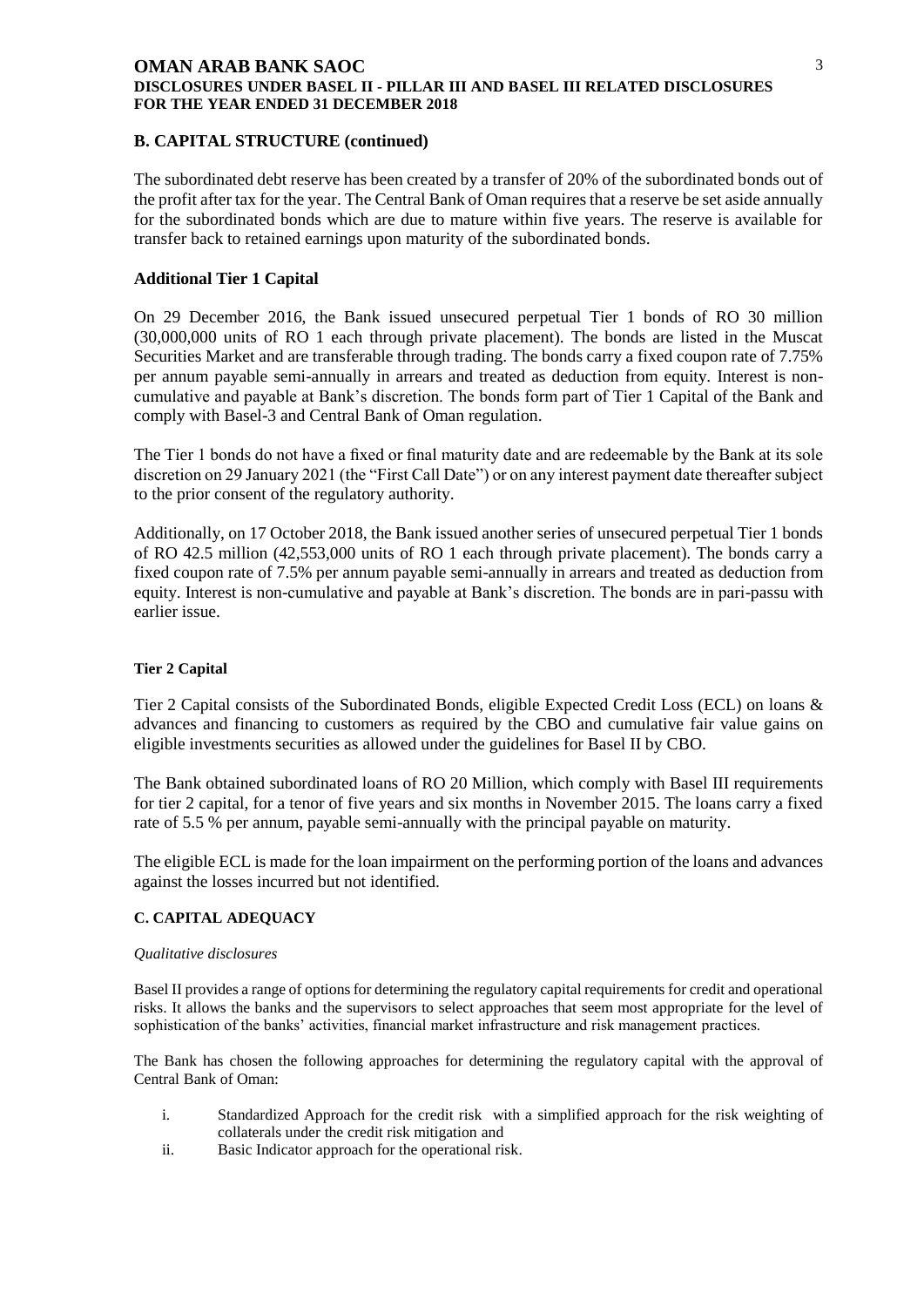#### **C. CAPITAL ADEQUACY (continued)**

The Bank's Board of Directors reviews the capital requirements based on the strategic plan of the Bank. This is reviewed periodically based on the current market and economic conditions. While formulating the Bank's strategic plans, the Bank's management takes into account forward-looking factors such as changes in the economic conditions, market and liquidity conditions. The Bank's current and future capital requirements are calculated in relation to its strategic business objectives. The strategic plan delineates the Bank's short-term and long-term capital needs, capital expenditures required for the foreseeable future, target capital levels, and capital sources. The Bank prepares its capital planning and operational budgeting on an annual basis.

Management considers that the Bank has adequate systems for monitoring and reporting risk exposures. The capital needs are assessed based on changes in the Bank's risk profile. The Board of Directors and the senior management receive regular reports or updates on the Bank's risk profile and capital needs through the Assets and Liabilities Committee (ALCO), Management Credit Committee (MCC) and directly from the Risk Management Department. This information is used to:

- a. evaluate the level and trend of material risks and their effect on capital requirements;
- b. evaluate the sensitivity and reasonableness of the main assumptions used in the capital measurement system;
- c. determine that the Bank holds sufficient capital against various risks;
- d. determine that the Bank meets its internal capital adequacy goals; and
- e. assess its future capital requirements based on the Bank's reported risk profile and in turn make necessary adjustments to the Bank's strategic plan.

The Management is in the process of setting the policies and procedures to progressively move to the advanced approaches set out in Basel II for the capital measurement.

*Quantitative disclosure* **Table-1 2018**

| Sl. No         | <b>Details</b>                                                             | <b>Gross</b><br><b>Balance</b><br>(Book<br>Value) | <b>Net Balance</b><br>(Book<br>Value) | <b>Risk Weighted</b><br><b>Assets</b> |
|----------------|----------------------------------------------------------------------------|---------------------------------------------------|---------------------------------------|---------------------------------------|
|                |                                                                            | <b>RO'000</b>                                     | <b>RO'000</b>                         | <b>RO'000</b>                         |
| 1              | On -Balance sheet Item                                                     | 2,384,572                                         | 2,376,763                             | 1,739,248                             |
| 2              | Off-Balance sheet Item                                                     | 785,370                                           | 312,033                               | 277,421                               |
|                | Assets for Operations risk                                                 | 148,375                                           | 148,375                               | 148,375                               |
|                | Assets in Trading book                                                     | 25,775                                            | 25,775                                | 25,775                                |
| 3              | Derivatives                                                                | 46,718                                            | 46,718                                | 41,801                                |
| $\overline{4}$ | <b>Total</b>                                                               | 3,390,810                                         | 2,909,664                             | 2,232,620                             |
|                |                                                                            |                                                   |                                       |                                       |
| 5              | Tier 1 Capital                                                             |                                                   |                                       | 340,495                               |
| 6              | Tier 2 Capital                                                             |                                                   |                                       | 28,756                                |
| 7              | Tier 3 Capital                                                             |                                                   |                                       |                                       |
| 8              | <b>Total Regulatory Capital</b>                                            |                                                   |                                       | 369,251                               |
|                |                                                                            |                                                   |                                       |                                       |
| 8.1            | Capital requirement for credit risk                                        |                                                   |                                       | 265,028                               |
| 8.2            | Capital requirement for market risk<br>Capital requirement for operational |                                                   |                                       | 3,319                                 |
| 8.3            | risk                                                                       |                                                   |                                       | 19,103                                |
| 9              | <b>Total required capital</b>                                              |                                                   |                                       | 287,450                               |
|                |                                                                            |                                                   |                                       |                                       |
| 10             | <b>Tier 1 Ratio</b>                                                        |                                                   |                                       | 15.25%                                |
| 11             | <b>Total Capital Ratio</b>                                                 |                                                   |                                       | 16.54%                                |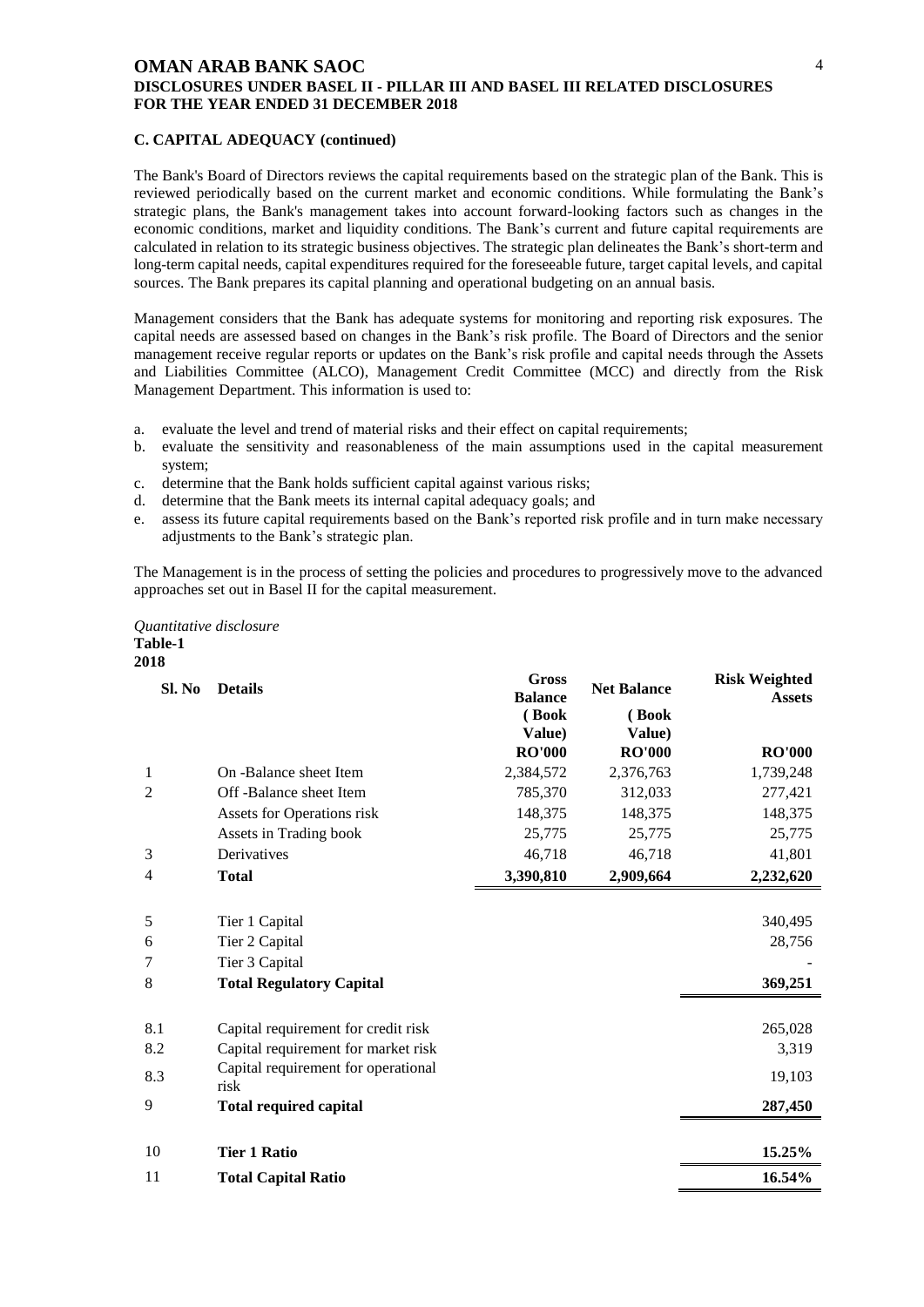### **DISCLOSURES UNDER BASEL II - PILLAR III AND BASEL III RELATED DISCLOSURES FOR THE YEAR ENDED 31 DECEMBER 2018**

*Quantitative disclosure (continued)* 

|                        | Table-1 (continued)                                                                                                                                     |                                                   |                                       |                                       |
|------------------------|---------------------------------------------------------------------------------------------------------------------------------------------------------|---------------------------------------------------|---------------------------------------|---------------------------------------|
| 2017<br>SI.<br>No      | <b>Details</b>                                                                                                                                          | <b>Gross</b><br><b>Balance</b><br>(Book<br>Value) | <b>Net Balance</b><br>(Book<br>Value) | <b>Risk Weighted</b><br><b>Assets</b> |
|                        |                                                                                                                                                         | <b>RO'000</b>                                     | <b>RO'000</b>                         | <b>RO'000</b>                         |
| 1                      | On -Balance sheet Item                                                                                                                                  | 2,189,460                                         | 2,201,528                             | 1,547,474                             |
| $\mathfrak{D}$         | Off-Balance sheet Item                                                                                                                                  | 897,448                                           | 395,619                               | 321,297                               |
|                        | Assets for Operations risk                                                                                                                              | 143,438                                           | 143,438                               | 143,438                               |
|                        | Assets in Trading book                                                                                                                                  | 30,713                                            | 30,713                                | 30,713                                |
| 3                      | Derivatives                                                                                                                                             | 19,943                                            | 19,943                                | 16,277                                |
| 4                      | <b>Total</b>                                                                                                                                            | 3,281,002                                         | 2,791,241                             | 2,059,199                             |
| 5<br>6<br>7<br>8       | Tier 1 Capital<br>Tier 2 Capital<br>Tier 3 Capital<br><b>Total Regulatory Capital</b>                                                                   |                                                   |                                       | 290,267<br>32,756<br>323,023          |
| 8.1<br>8.2<br>8.3<br>9 | Capital requirement for credit risk<br>Capital requirement for market risk<br>Capital requirement for operational risk<br><b>Total required capital</b> |                                                   |                                       | 249,769<br>4,069<br>19,006<br>272,844 |
| 10                     | Tier 1 Ratio                                                                                                                                            |                                                   |                                       | 14.10%                                |
| 11                     | <b>Total Capital Ratio</b>                                                                                                                              |                                                   |                                       | 15.69%                                |
|                        |                                                                                                                                                         |                                                   |                                       |                                       |

#### **D. CREDIT RISK EXPOSURE AND ASSESSMENT**

#### <span id="page-6-0"></span>i. General disclosure

#### *Qualitative disclosures*

Credit risk is the risk that one party to a financial instrument will fail to discharge an obligation and cause the other party to incur a financial loss. Credit exposures arise principally from lending activities, investment activities and other assets in the Bank's asset portfolio. There is also credit risk in off-balance sheet financial instruments, such as loan commitments and financial guarantees.

Credit risk is one of the most significant risks for the Bank. The Bank has a robust credit risk framework and policies for each of the businesses it operates. The policies are aligned with the risk appetite and credit limits are set up based on the counter party risk rating, industry sector, and as per the guidelines of Central Bank of Oman. Credit risk is actively managed and rigorously monitored in accordance with well-defined credit policies and procedures. Prior to the approval of a credit proposal, a detailed credit risk assessment is carried out which includes an analysis of the obligor financial condition, market position, business environment and quality of management. The credit risk management and control are centralised in the credit risk management and credit review teams which is divided into corporate, financial institutions and retail groups. The credit risk in corporate and financial institutions portfolio is primarily managed by the Credit Risk Department while the Retail Banking Department manages the credit risk with predefined programs. The Risk Management Department reviews the credit risk independently and directly reports to the Audit and Risk Management Committee of the Board of Directors. The risk management framework also includes policies with respect to problem recognition, early warning lists, watch lists, classification parameters and risk rating adjustments.

When determining whether the risk of default on a financial instrument has increased significantly since initial recognition, the bank considers reasonable and supportable information that is relevant and available without undue cost or effort. This includes both quantitative and qualitative information and analysis, based on the Bank's historical experience and taking into consideration both internal and external indicators, expert credit assessment, guidelines issued by CBO and inclusion of forward-looking information. Besides assessing the qualitative characteristics, the Bank's assessment of probability of default of individual counterparties is mainly linked with the number of days the borrower was in default as defined by the CBO circular number BM 977 dated 25 September 2004 and the special dispensation for specific projects of Government owned entities.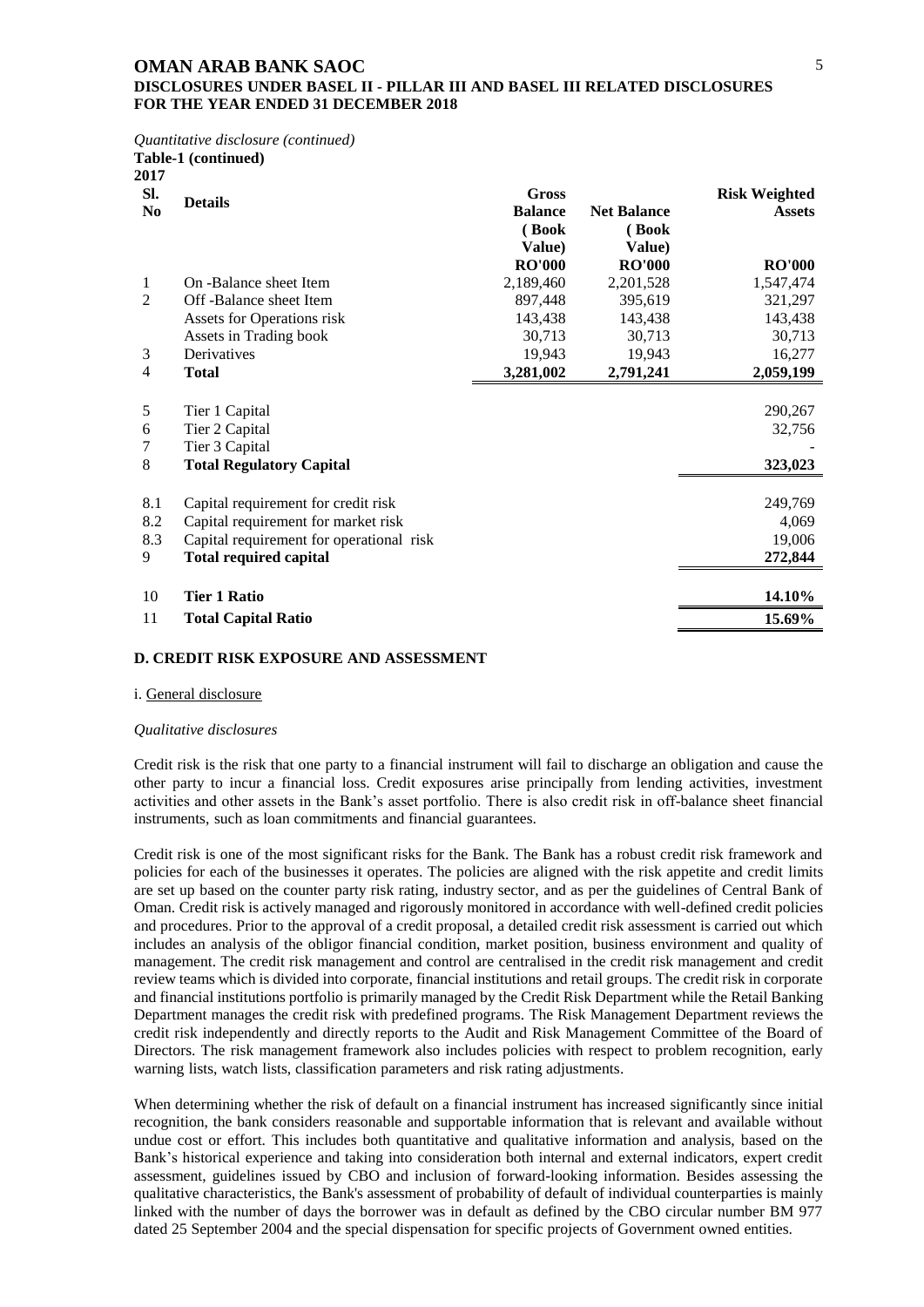In addition, the Bank assesses the adequacy of the security and financial performance of the borrowers in further downgrading the classification.

6

The Bank considers a financial asset to be in default when the borrower is unlikely to pay its credit obligations to the bank in full, without recourse by the Bank to actions such as liquidating collateral; or the borrower is past due more than 90 days on any credit obligation to the Bank. In assessing whether a borrower is in default, the Bank considers both qualitative factors such as breaches of covenants and quantitative factors such as overdue status and non-payment on another obligation of the same issuer to the Bank.

Given the nature of the bank's exposures and availability of historical statistically reliable information, the bank derives the point-in-time (PIT) probability of default (PD) using Banks own internal historical experience. The Bank links TTC PDs with forward looking economic factors to drive PIT PD estimates for each rating category. The methodology takes into consideration forward looking economic forecasts under three scenarios (base case, negative case, and positive case), historical economic data, the asset correlation of each rating category, and TTC PDs for deriving PIT PDs. The relationship between the economic factors and default and loss rates have been developed using internal historical data and relevant external market data

#### *Credit Risk Management and Control*

The Bank monitors, manages and controls credit risk exposures based on an internal credit rating system that rates individual obligors based on a certain rating scale. The internal credit rating is a measure of the creditworthiness of a single obligor, based on an assessment of the credit risk relating to senior unsecured, mediumterm, foreign currency credit exposure. The primary objectives of the internal credit rating system are the maintenance of a single uniform standard for credit quality measurement, and to serve as the primary basis for Board-approved risk parameters and delegated credit authority limits.

The internal ratings map as follows:

| <b>Internal rating grade</b> | <b>Internal classification</b> |
|------------------------------|--------------------------------|
|                              |                                |
| Investment grade             |                                |
| Rating grade 1               | Standard                       |
| Rating grade 2               | Standard                       |
| Rating grade 3               | Standard                       |
| Rating grade 4               | Standard                       |
| Rating grade 5               | Standard                       |
| Sub-investment grade         |                                |
| Rating grade 6               | Standard                       |
| Rating grade 7               | Standard                       |
| Rating grade 8               | Standard                       |
| Rating grade 9               | Standard                       |
| Rating grade 10              | Standard                       |
| <b>SM</b>                    | <b>Special Mention</b>         |
| <b>Classified</b>            |                                |
| SS                           | Sub-standard                   |
| DD                           | Doubtful                       |
| LS                           | Loss                           |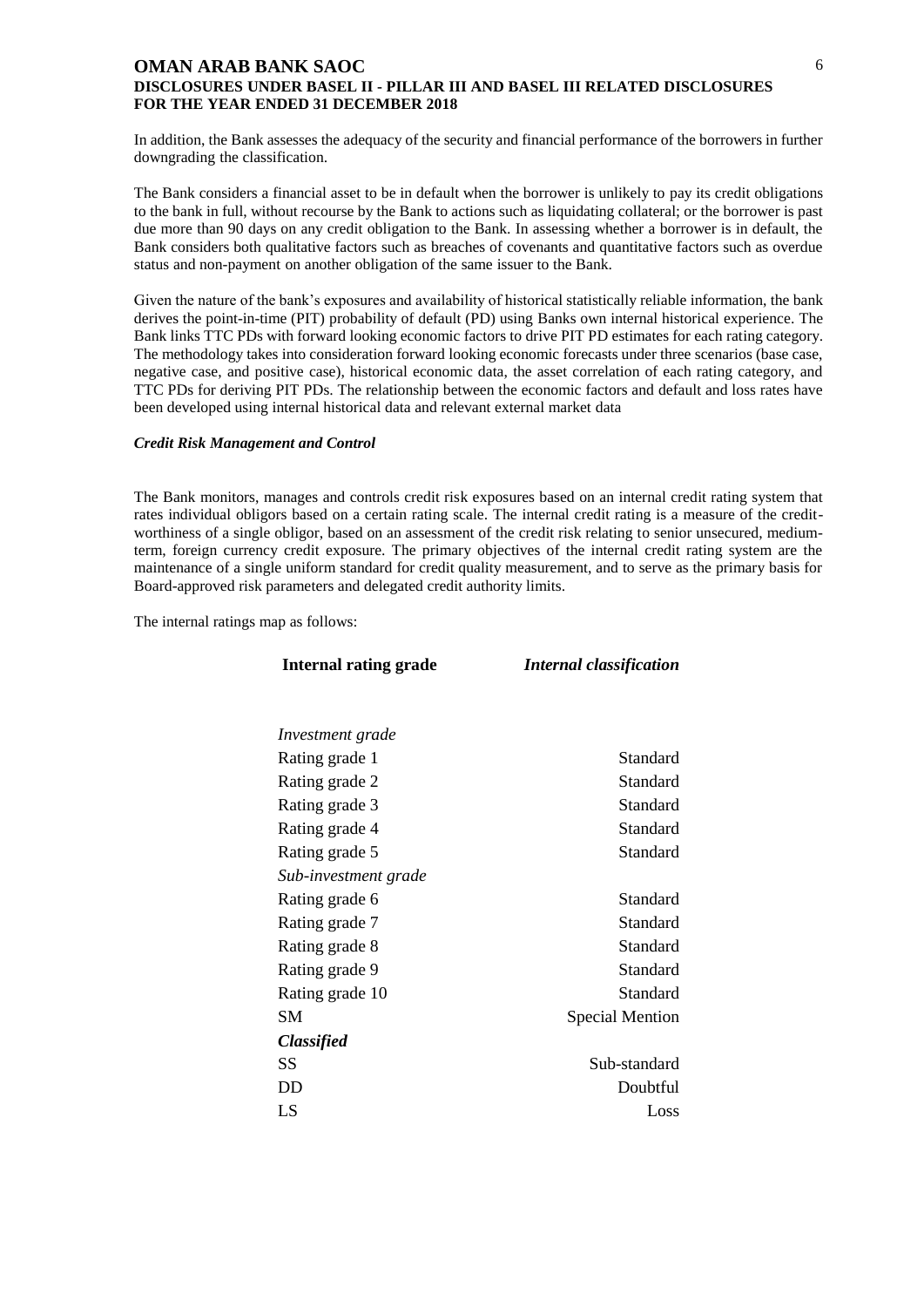| <b>Internal rating</b><br>grades | <b>Internal rating</b><br>grade description | <b>12 M PD</b><br>(Corporate) | <b>12 M PD</b><br>(Retail) |  |
|----------------------------------|---------------------------------------------|-------------------------------|----------------------------|--|
|                                  |                                             | (%)                           | (%)                        |  |
| 1                                | Exceptional                                 | 0.079                         | 0.03                       |  |
| $\overline{2}$                   | Excellent                                   | 0.124                         | 0.03                       |  |
| 3                                | Very Strong                                 | 0.194                         | 0.03                       |  |
| 4                                | Strong                                      | 0.303                         | 0.153                      |  |
| 5                                | Strong                                      | 0.594                         | 0.188                      |  |
| 6                                | Acceptable                                  | 0.744                         | 0.201                      |  |
| 7                                | Acceptable                                  | 1.163                         | 0.561                      |  |
| 8                                | Average                                     | 1.817                         | 1.132                      |  |
| 9                                | Average                                     | 2.833                         | 1.645                      |  |
| 10                               | Marginal                                    | 4.503                         | 18.919                     |  |

The Bank's internal credit rating grades along with the respective PDs are as below:

The Bank manages, limits and controls concentrations of credit risk – in particular, to individual counterparties and groups, and to industries, sectors and countries.

The Bank structures the levels of credit risk it undertakes by placing limits on the amount of risk accepted in relation to one borrower, or groups of borrowers, and to geographical and industry segments. Such risks are monitored and reviewed periodically by the Management Credit Committee, Audit and Risk Management committee of the Board of Directors and the Executive Committee of the Board of Directors.

The exposure to any one borrower including banks and brokers is further restricted by sub-limits covering onand off-balance sheet exposures. Exposure to credit risk is also managed through regular analysis of the ability of borrowers and potential borrowers to meet interest and capital repayment obligations and by changing these lending limits where appropriate.

Some other specific control and mitigation measures are outlined below.

## **(a) Collateral**

The Bank employs a range of policies and practices to mitigate credit risk. The most traditional of these is the taking of security for funds advanced, which is common practice. The Bank implements guidelines on the acceptability of specific classes of collateral or credit risk mitigation. The principal collateral types for loans and advances are:

- charges over business assets such as premises, inventory and accounts receivable
- lien on fixed deposits
- cash margins
- mortgages over residential and commercial properties
- pledge of marketable shares and securities

Longer-term finance and lending to corporate entities are generally secured. The housing loans are secured by mortgage over the residential property. Credit cards and similar revolving credit facilities are generally unsecured. Additionally, in order to minimise the credit loss the Bank seeks additional collateral from the counterparty as soon as impairment indicators are noticed for the relevant individual loans and advances.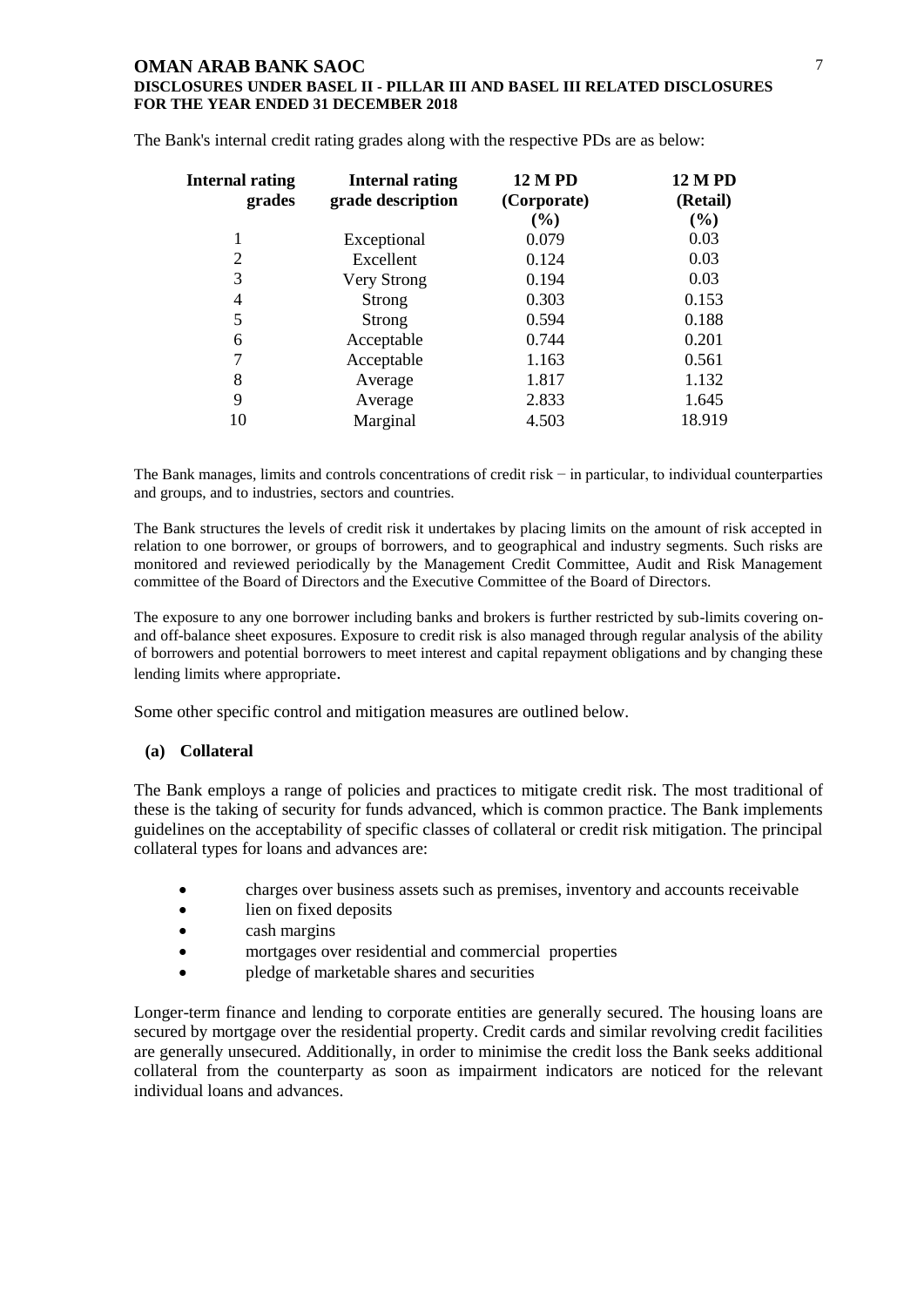#### **DISCLOSURES UNDER BASEL II - PILLAR III AND BASEL III RELATED DISCLOSURES FOR THE YEAR ENDED 31 DECEMBER 2018**

#### **(b) Assessment of the financial capabilities of the borrowers**

The borrowers with balances above the limit specified are subject to the review of their audited financial statements. The relationship managers remain in close contact with the borrowers. The Bank assesses the financial performance of the borrowers by reviewing key performance ratios, including solvency and liquidity ratios. The annual reviews are performed by the relationship managers and are also reviewed by the Credit Review Department.

### **(c) Credit-related commitments**

The primary purpose of these instruments is to ensure that funds are available to a customer as required. Guarantees and standby letters of credit carry the same credit risk as loans. Documentary and commercial letters of credit – which are written undertakings by the Bank on behalf of a customer authorising a third party to draw drafts on the Bank up to a stipulated amount under specific terms and conditions – are collateralised by the underlying shipments of goods to which they relate and therefore carry less risk than a direct loan.

Commitments to extend credit represent unused portions of authorisations to extend credit in the form of loans, guarantees or letters of credit. With respect to credit risk on commitments to extend credit, the Bank is potentially exposed to loss in an amount equal to the total unused commitments. However, the likely amount of loss is less than the total unused commitments, as most commitments to extend credit are contingent upon customers maintaining specific credit standards.

The Bank monitors the term to maturity of credit commitments because longer-term commitments generally have a greater degree of credit risk than shorter-term commitments

#### *Impairment provisioning (applicable to 2017 only)*

Impairment provisions are recognised for financial reporting purposes only for losses that have been incurred at the reporting date based on objective evidence of impairment. Objective evidence that a financial asset or group of assets is impaired includes observable data that comes to the attention of the Bank about the loss events such as delays in repayment of contracted amounts by counterparties as well as considering the guidelines issued by the CBO.

The Bank's credit policy requires the review of individual financial assets on a annual basis or earlier when individual circumstances require. Impairment allowances on individually assessed accounts are determined by an evaluation of the incurred loss at the reporting date on a case-by-case basis, and are applied to all individually significant accounts. The assessment normally encompasses collateral held (including re-confirmation of its enforceability) and the anticipated receipts for that individual account.

Collectively assessed impairment allowances are provided for: (i) portfolios of homogenous assets that are individually not significant; and (ii) losses that have been incurred but have not yet been identified, by using the available historical experience, experienced judgment and peer statistics.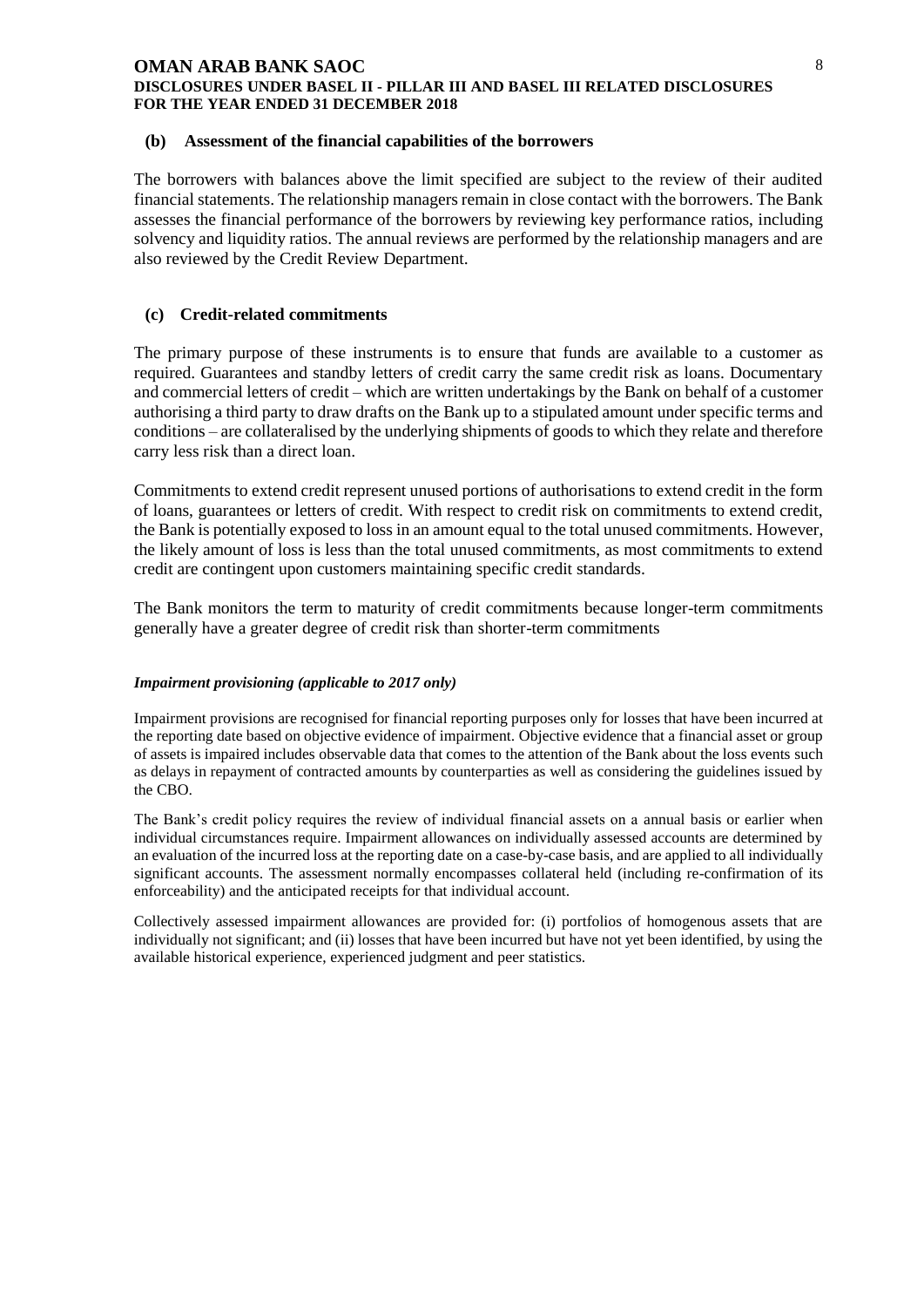#### **(c) Credit-related commitments (continued)**

#### *Measurement of ECL*

The key input parameters into the measurement of ECL are the probability of default (PD), loss given default (LGD) and exposure at default (EAD). These parameters are derived from internally developed statistical models, other historical data using both internal and external factors, and incorporates forward-looking information.

PD estimates are estimates at a certain date, and are calculated using the banks internal recovery data after consideration of the contractual maturities of exposures and estimated prepayment rates.

The PIT PD estimates are converted to cumulative PIT PDs for exposures that have tenors in excess of one year and that are assessed on lifetime PDs. The lifetime PDs are calculated by compounding the 12-month PIT PDs.

LGD is the magnitude of the likely loss if there is a default. The bank estimates LGD parameters based on the history of recovery rates of claims against defaulted counterparties, based on historical data using both internal and external factors.

EAD represents the expected exposure in the event of a default. The bank derives the EAD from the current exposure to the counterparty and potential changes to the current amounts allowed under the contract including amortisation. The EAD of a financial asset is its gross carrying amount. For lending commitments and financial guarantees, the EAD is converted to balance sheet equivalents.

Subject to a maximum of 12-month PD for financial assets for which credit risk has not significantly increased, the bank measures ECL considering the risk of default over the maximum contractual period over which it is exposed to credit risk. Where modelling of a parameter is carried out on a collective basis, the financial instruments are grouped on the basis of shared risk characteristics including instrument type, credit risk ratings and geographic location of the borrower.

The Bank calculates PIT PD estimates under three scenarios, a base case, negative case and positive case. A probability weighted ECL is then calculated by assigning probabilities, based on current market conditions, to each scenario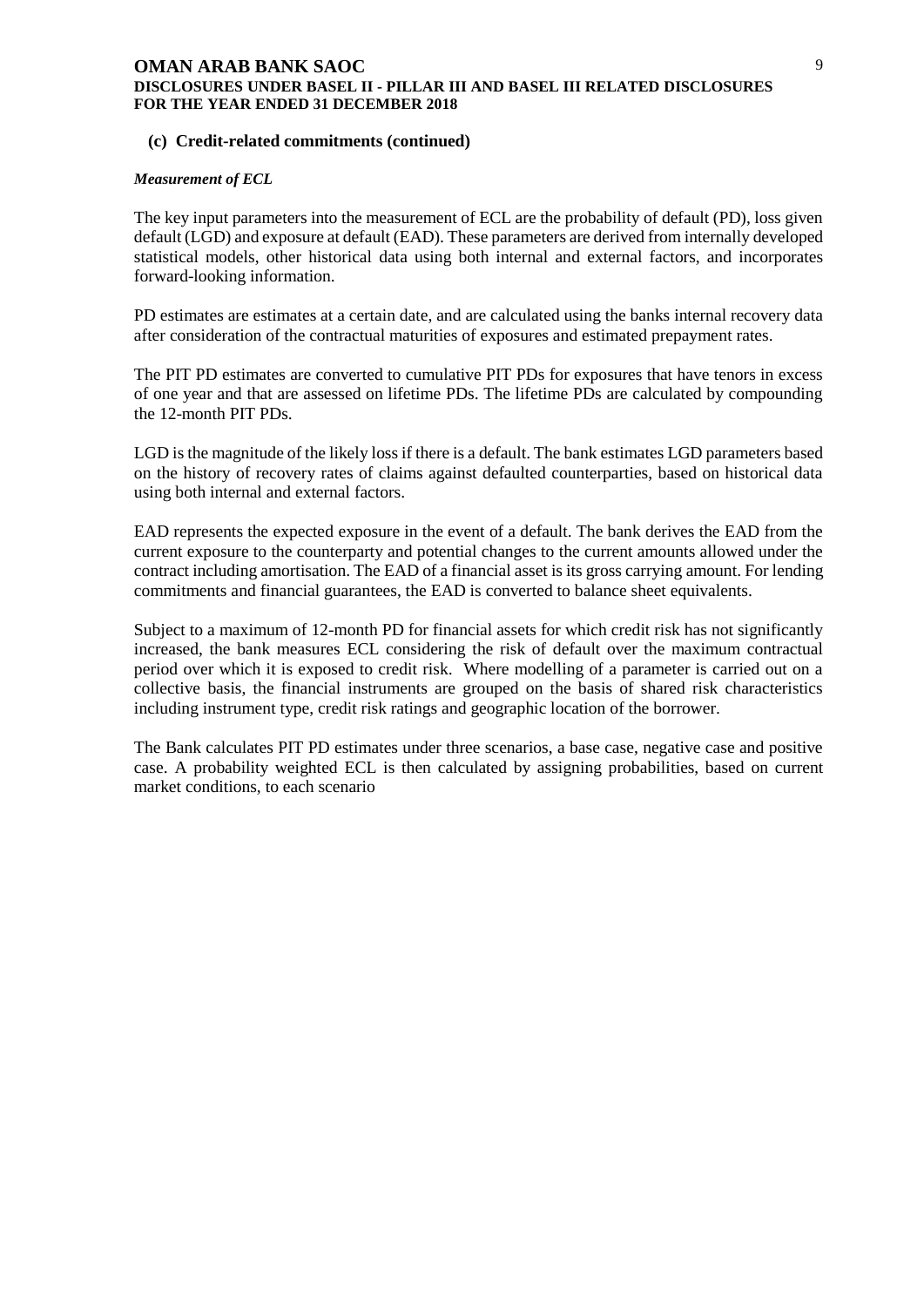#### *Credit Risk Management and Control (continued)*

*Quantitative disclosure*

<span id="page-11-0"></span>ii. Gross credit risk exposures

**Table-2 2018**

> **Sl.No Type of credit exposure Average Gross Exposure Total Gross Exposure as at 2018 2017 31-Dec-18 31-Dec-17 RO'000 RO'000 RO'000 RO'000** 1 Overdrafts 155,361 153,253 143,402 152,739 2 Personal Loans 740,382 719,104 767,409 718,696 3 Loans against Trust Receipts 108,796 83,951 107,768 98,159 4 Other Loans 775,839 688,970 790,102 659,913 5 Bills Purchased Discounted 73,805 75,862 79,355 74,965 **Total 1,854,183 1,721,140 1,888,036 1,704,472**

### iii. Geographic distribution of exposures

#### **Table-3**

|                | 2018                                 |               |                                  |                          |               |               |                          |               |
|----------------|--------------------------------------|---------------|----------------------------------|--------------------------|---------------|---------------|--------------------------|---------------|
| Sl.<br>No      | Type of credit<br>exposure           | Oman          | <b>Other</b><br>GCC<br>countries | <b>OECD</b><br>countries | India         | Pakistan      | <b>Others</b>            | <b>Total</b>  |
|                |                                      | <b>RO'000</b> | <b>RO'000</b>                    | <b>RO'000</b>            | <b>RO'000</b> | <b>RO'000</b> | <b>RO'000</b>            | <b>RO'000</b> |
| 1              | Overdrafts                           | 143,402       |                                  |                          |               |               | -                        | 143,402       |
| 2              | Personal Loans                       | 767,409       |                                  |                          |               |               | -                        | 767,409       |
| 3              | Loans against Trust<br>Receipts      | 107,768       |                                  |                          |               |               | $\overline{\phantom{0}}$ | 107,768       |
| $\overline{4}$ | Other Loans                          | 790,102       |                                  |                          |               |               | $\overline{\phantom{m}}$ | 790,102       |
| 5              | <b>Bills</b><br>Purchased/Discounted | 79,355        | -                                | $\overline{\phantom{0}}$ | ۰             |               | $\overline{\phantom{0}}$ | 79,355        |
|                | <b>Total</b>                         | 1,888,036     |                                  |                          |               |               | -                        | 1,888,036     |

| Sl.<br>No      | Type of credit<br>exposure           | Oman          | <b>Other</b><br><b>GCC</b><br>countries | <b>OECD</b><br>countries | India                    | Pakistan      | <b>Others</b>            | Total         |
|----------------|--------------------------------------|---------------|-----------------------------------------|--------------------------|--------------------------|---------------|--------------------------|---------------|
|                |                                      | <b>RO'000</b> | <b>RO'000</b>                           | <b>RO'000</b>            | <b>RO'000</b>            | <b>RO'000</b> | <b>RO'000</b>            | <b>RO'000</b> |
|                | Overdrafts                           | 152,739       | -                                       | -                        | $\qquad \qquad$          |               | $\overline{\phantom{0}}$ | 152,739       |
| $\mathcal{L}$  | Personal Loans                       | 718,696       |                                         |                          | $\overline{\phantom{0}}$ |               | $\overline{\phantom{a}}$ | 718,696       |
| 3              | Loans against Trust<br>Receipts      | 98,159        |                                         |                          | $\overline{\phantom{0}}$ |               | $\overline{\phantom{m}}$ | 98,159        |
| $\overline{4}$ | Other Loans                          | 659,913       |                                         |                          |                          |               | $\overline{\phantom{a}}$ | 659,913       |
| 5              | <b>Bills</b><br>Purchased/Discounted | 74,965        |                                         |                          | -                        |               | -                        | 74,965        |
|                | <b>Total</b>                         | 1,704,472     |                                         |                          | $\qquad \qquad$          |               | $\overline{\phantom{a}}$ | 1,704,472     |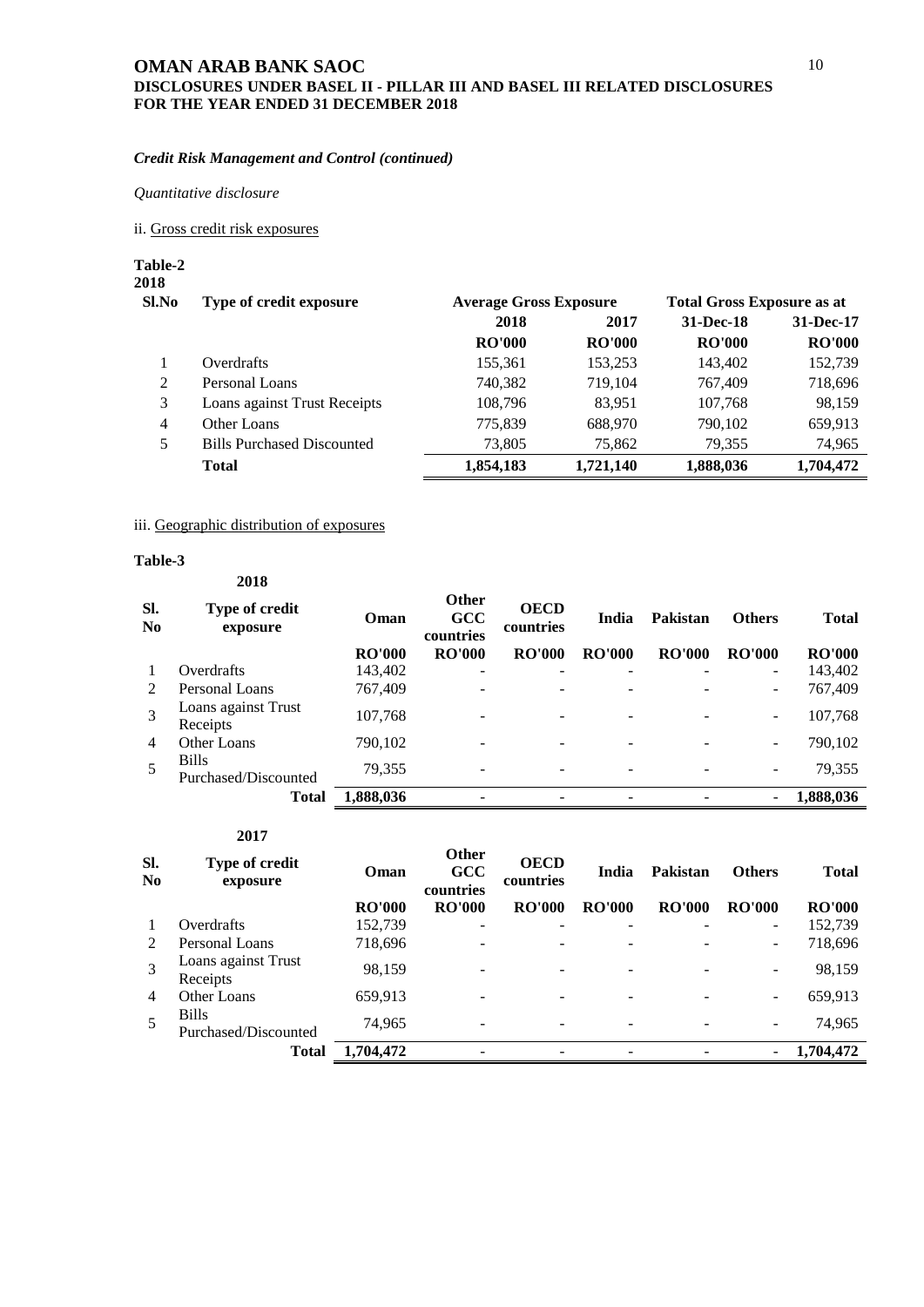iv. Industry or counterparty type distribution of exposures

## **Table-4 2018**

| SI.<br>N <sub>0</sub> | <b>Economic Sector</b>        | Overdraft<br><b>RO'000</b> | Loans<br><b>RO'000</b> | <b>Bills</b><br>Purchased/<br>discounted<br><b>RO'000</b> | <b>Others</b><br><b>RO'000</b> | <b>Total</b><br><b>RO'000</b> | Off-<br>balance<br>sheet<br>exposure<br><b>RO'000</b> |
|-----------------------|-------------------------------|----------------------------|------------------------|-----------------------------------------------------------|--------------------------------|-------------------------------|-------------------------------------------------------|
| 1                     | <b>Import Trade</b>           | 7,936                      | 51,264                 | 4,468                                                     |                                | 63,668                        | 80,184                                                |
| 2                     | <b>Export Trade</b>           | 394                        | 35                     |                                                           |                                | 429                           | 154,109                                               |
| 3                     | Wholesale & Retail Trade      | 11,192                     | 53,957                 | 599                                                       |                                | 65,748                        | 9,375                                                 |
| 4                     | Mining & Quarrying            | 7,379                      | 138,367                | 1,155                                                     |                                | 146,901                       | 1,681                                                 |
| 5                     | Construction                  | 51,515                     | 124,374                | 61,590                                                    |                                | 237,479                       | 319,586                                               |
| 6                     | Manufacturing                 | 13,598                     | 95,215                 | 4,009                                                     |                                | 112,822                       | 2,114                                                 |
| 7                     | Electricity, gas & water      | 1,733                      | 52,876                 | 311                                                       |                                | 54,920                        | 187,620                                               |
| 8                     | Transport & communication     | 1,083                      | 113,730                | 166                                                       |                                | 114,979                       | 4,206                                                 |
| 9                     | <b>Financial Institutions</b> | 2,575                      | 63,395                 | 144                                                       |                                | 66,114                        |                                                       |
| 10                    | <b>Services</b>               | 15,608                     | 93,990                 | 5,279                                                     |                                | 114,877                       | 3,023                                                 |
| 11                    | Personal Loans                |                            | 767,409                |                                                           |                                | 767,409                       |                                                       |
|                       | Agriculture & Allied          |                            |                        |                                                           |                                |                               |                                                       |
| 12                    | Activities                    | 1,352                      | 3,250                  | 884                                                       |                                | 5,486                         |                                                       |
| 13                    | Government                    |                            |                        |                                                           |                                |                               | 23,472                                                |
| 14                    | Non-Resident Lending          |                            | 2,048                  |                                                           |                                | 2,048                         |                                                       |
| 15                    | All Others                    | 29,037                     | 105,369                | 750                                                       |                                | 135,156                       |                                                       |
| 16                    | Total $(1 to 15)$             | 143,402                    | 1,665,279              | 79,355                                                    | ۰                              | 1,888,036                     | 785,370                                               |

|                |                               |               |               |                            |                          |               | Off-             |
|----------------|-------------------------------|---------------|---------------|----------------------------|--------------------------|---------------|------------------|
| SI.            |                               | Overdra       |               | <b>Bills</b><br>Purchased/ |                          |               | balance<br>sheet |
| No.            | <b>Economic Sector</b>        | ft            | Loans         | discounted                 | <b>Others</b>            | <b>Total</b>  | exposure         |
|                |                               | <b>RO'000</b> | <b>RO'000</b> | <b>RO'000</b>              | <b>RO'000</b>            | <b>RO'000</b> | <b>RO'000</b>    |
| 1              | <b>Import Trade</b>           | 6,203         | 40,973        | 3,272                      |                          | 50,448        | 25,303           |
| $\overline{2}$ | <b>Export Trade</b>           | 66            | 873           | 127                        |                          | 1,066         | 235,188          |
| 3              | Wholesale & Retail Trade      | 9,610         | 41,201        | 975                        |                          | 51,786        | 11,711           |
| 4              | Mining & Quarrying            | 2,538         | 124,055       | 579                        |                          | 127,172       | 56               |
| 5              | Construction                  | 32,784        | 196,984       | 50,986                     | $\overline{\phantom{a}}$ | 280,754       | 322,321          |
| 6              | Manufacturing                 | 10,737        | 99,363        | 4,890                      |                          | 114,990       | 2,929            |
| 7              | Electricity ,gas & water      | 330           | 50,472        | 1,025                      |                          | 51,827        | 236,007          |
| 8              | Transport & communication     | 8,680         | 67,722        | 70                         |                          | 76,472        | 16,046           |
| 9              | <b>Financial Institutions</b> | 113           | 55,144        | 144                        |                          | 55,401        |                  |
| 10             | <b>Services</b>               | 10,400        | 76,278        | 3,167                      |                          | 89,845        | 2,823            |
| 11             | Personal Loans                |               | 722,482       |                            |                          | 722,482       |                  |
|                | Agriculture & Allied          |               |               |                            |                          |               |                  |
| 12             | Activites                     | 350           | 4,400         | 742                        |                          | 5,492         |                  |
| 13             | Government                    |               |               |                            |                          |               | 45,064           |
| 14             | Non-Resident Lending          |               | 1,305         |                            |                          | 1,305         |                  |
| 15             | All Others                    | 70,928        | (4, 484)      | 8,988                      |                          | 75,432        |                  |
| 16             | Total $(1 to 15)$             | 152,739       | 1,476,768     | 74,965                     | $\blacksquare$           | 1,704,472     | 897,448          |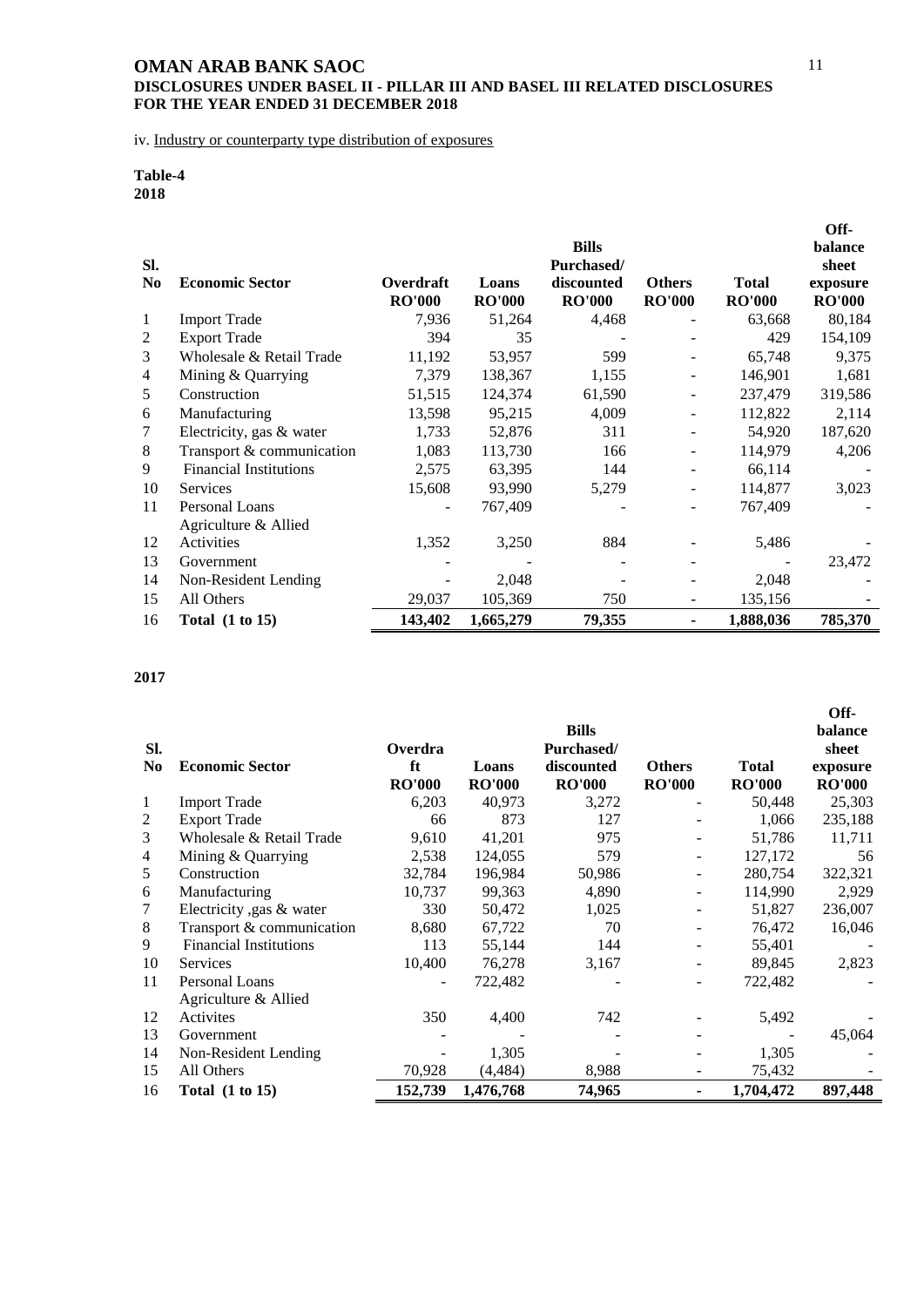## **DISCLOSURES UNDER BASEL II - PILLAR III AND BASEL III RELATED DISCLOSURES FOR THE YEAR ENDED 31 DECEMBER 2018**

v. Residual contractual maturity of credit exposure

### **Table-5**

## **2018**

| SI.            |                  |               |               | <b>Bills</b>      |               |               | <b>Off-balance</b> |
|----------------|------------------|---------------|---------------|-------------------|---------------|---------------|--------------------|
| N <sub>0</sub> | <b>Time Band</b> | Overdraft     | Loans         | Purchased/        | <b>Others</b> | <b>Total</b>  | sheet              |
|                |                  |               |               | discounted        |               |               | exposure           |
|                |                  | <b>RO'000</b> | <b>RO'000</b> | <b>RO'000</b>     | <b>RO'000</b> | <b>RO'000</b> | <b>RO'000</b>      |
| $\mathbf{1}$   | Up to $1$ month  | 11,472        | 181,245       | 35,555            |               | 228,272       | 181,352            |
| 2              | 1-3 months       | 11,472        | 131,065       | 35,293            |               | 177,830       | 214,344            |
| 3              | 3-6 months       | 11,472        | 53,367        | 7,813             | -             | 72,652        | 140,199            |
| $\overline{4}$ | 6-9 months       | 11,472        | 28,521        | 51                |               | 40,044        | 117,921            |
| 5              | 9-12 months      | 11.472        | 41,900        | 621               |               | 53.993        | 67,995             |
| 6              | 1-3 years        | 28,680        | 205,194       | $\qquad \qquad -$ | -             | 233,874       | 62,582             |
| 7              | 3-5 years        | 28,680        | 187,358       |                   | ۰             | 216,038       | 328                |
| 8              | Over 5 years     | 28,682        | 836,629       | 22                |               | 865,333       | 649                |
| 9              | Total            | 143,402       | 1,665,279     | 79,355            |               | 1,888,036     | 785,370            |

| SI.            |                  |               |               | <b>Bills</b>  |               |               | Off-balance   |
|----------------|------------------|---------------|---------------|---------------|---------------|---------------|---------------|
| N <sub>0</sub> | <b>Time Band</b> | Overdraft     | Loans         | Purchased/    | <b>Others</b> | <b>Total</b>  | sheet         |
|                |                  |               |               | discounted    |               |               | exposure      |
|                |                  | <b>RO'000</b> | <b>RO'000</b> | <b>RO'000</b> | <b>RO'000</b> | <b>RO'000</b> | <b>RO'000</b> |
| 1              | Up to $1$ month  | 7,637         | 68,377        | 22,950        |               | 98,964        | 196,023       |
| 2              | 1-3 months       | 7,637         | 58,005        | 33,521        |               | 99,163        | 333,326       |
| 3              | 3-6 months       | 7.637         | 88,828        | 16,170        |               | 112,635       | 62,311        |
| $\overline{4}$ | 6-9 months       | 7.637         | 50.169        | 2,300         |               | 60.106        | 47.788        |
| 5              | 9-12 months      | 7.637         | 42.976        | 2             |               | 50,615        | 64,162        |
| 6              | $1-3$ years      | 38,184        | 210,018       |               |               | 248,202       | 176,549       |
| 7              | 3-5 years        | 38,184        | 149,886       |               |               | 188,070       | 17,289        |
| 8              | Over 5 years     | 38,184        | 808,511       | 22            |               | 846,717       |               |
| 9              | <b>Total</b>     | 152,737       | 1,476,770     | 74,965        |               | 1,704,472     | 897,448       |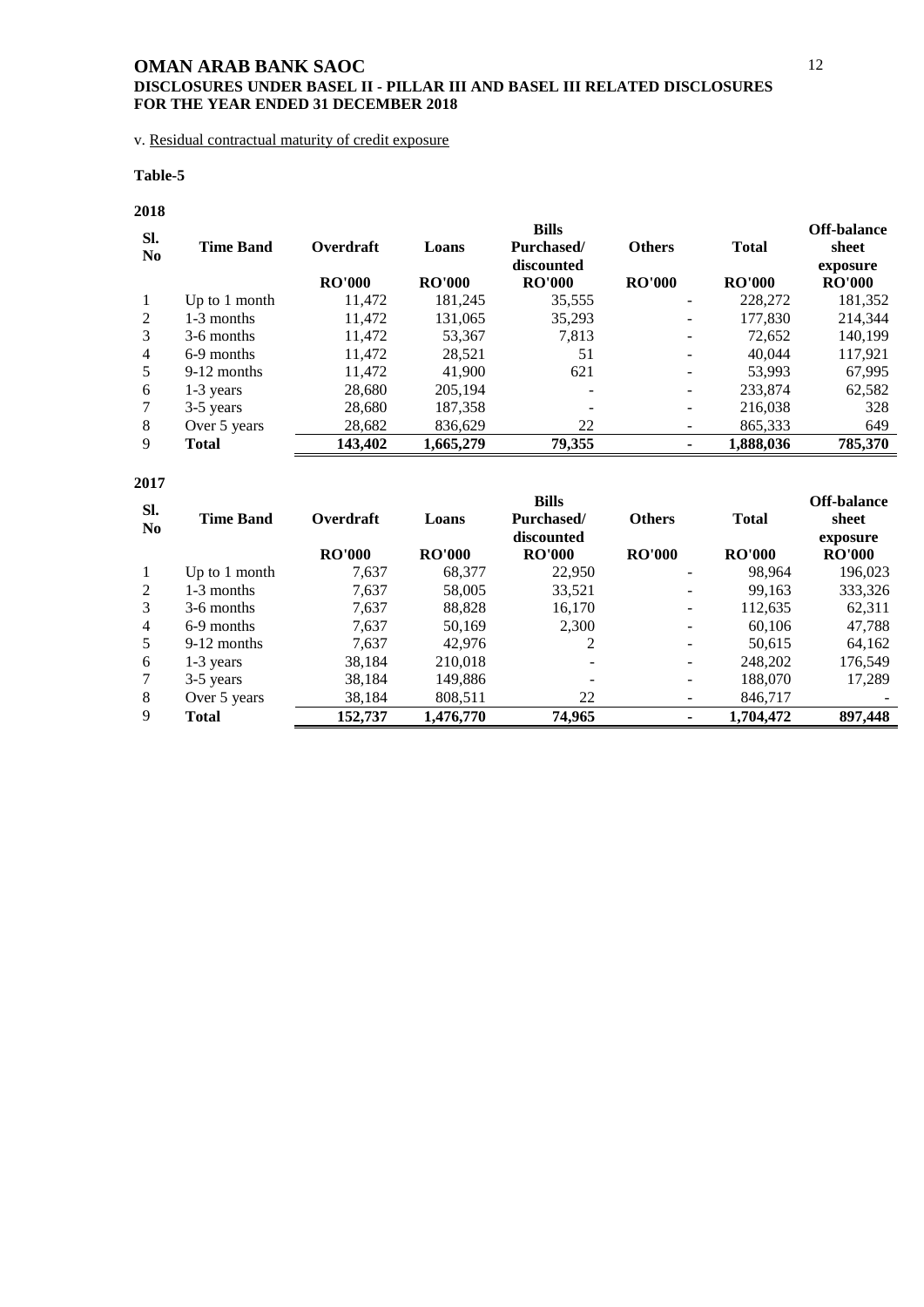### **DISCLOSURES UNDER BASEL II - PILLAR III AND BASEL III RELATED DISCLOSURES FOR THE YEAR ENDED 31 DECEMBER 2017**

vi. Loans and provisions by major industry or counterparty type

**Table-6**

**2018**

| SI.<br>NO | <b>Economic Sector</b>          | <b>Gross Loans</b><br><b>RO'000</b> | <b>Of which Stage</b><br>3 loans<br><b>RO'000</b> | <b>ECL held for Stage</b><br>1 & 2<br><b>RO'000</b> | <b>ECL held for Stage</b><br><b>RO'000</b> | Stage 3 ECL<br><b>Provided during</b><br>the year *<br><b>RO'000</b> | <b>Advances</b><br>written off<br>during the year<br><b>RO'000</b> |
|-----------|---------------------------------|-------------------------------------|---------------------------------------------------|-----------------------------------------------------|--------------------------------------------|----------------------------------------------------------------------|--------------------------------------------------------------------|
|           | <b>Import Trade</b>             | 63,668                              | 2,778                                             | 1,590                                               | 1,013                                      | 188                                                                  | 9                                                                  |
| 2         | <b>Export Trade</b>             | 429                                 | 782                                               | (9)                                                 | 43                                         |                                                                      |                                                                    |
| 3         | Wholesale & retail trade        | 65,748                              | 3,988                                             | 1,613                                               | 3,768                                      | 85                                                                   | 187                                                                |
| 4         | Mining & quarrying              | 146,901                             |                                                   | 3,837                                               |                                            | 28                                                                   |                                                                    |
| 5         | Construction                    | 237,479                             | 6,709                                             | 6,027                                               | 2,775                                      | 1,354                                                                | 612                                                                |
| 6         | Manufacturing                   | 112,822                             | 12,089                                            | 2,631                                               | 4,003                                      | 351                                                                  | 22                                                                 |
|           | Electricity , gas & water       | 54,920                              | 18                                                | 1,434                                               | 18                                         |                                                                      |                                                                    |
| 8         | Transport & communication       | 114,979                             | 957                                               | 2,978                                               | 564                                        | 125                                                                  |                                                                    |
| 9         | <b>Financial Institutions</b>   | 66,114                              |                                                   | 1,727                                               |                                            | 88                                                                   |                                                                    |
| 10        | <b>Services</b>                 | 114,877                             | 2,923                                             | 2,924                                               | 1,144                                      | 217                                                                  | 123                                                                |
| 11        | Personal Loans                  | 767,409                             | 12,896                                            | 4,022                                               | 5,222                                      | 8,190                                                                | 1,824                                                              |
| 12        | Agriculture & Allied Activities | 5,486                               | 567                                               | 128                                                 | 258                                        | 82                                                                   |                                                                    |
| 13        | Government                      |                                     |                                                   |                                                     |                                            |                                                                      |                                                                    |
| 14        | Non-Resident Lending            | 2,048                               |                                                   | 53                                                  |                                            |                                                                      |                                                                    |
| 15        | All Others                      | 135,156                             | 7,793                                             | 3,328                                               | 4,664                                      | 862                                                                  | 3,810                                                              |
| 16        | <b>Total</b>                    | 1,888,036                           | 51,501                                            | 32,283                                              | 23,474                                     | 11,573                                                               | 6,588                                                              |

<span id="page-14-0"></span>**\*** The ECL shown under this column represents the stage 3 ECL and reserve interest made during the year.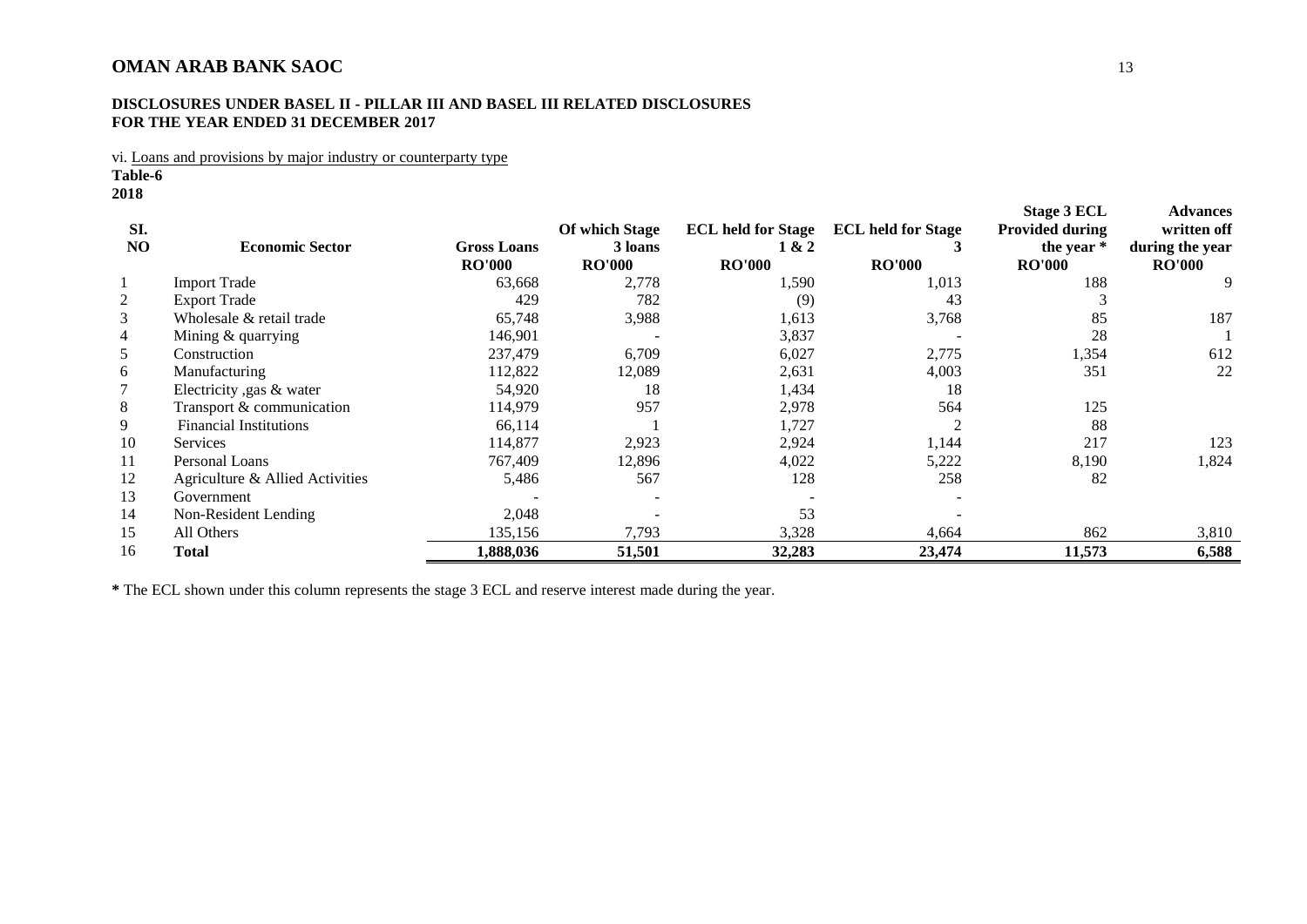#### **DISCLOSURES UNDER BASEL II - PILLAR III AND BASEL III RELATED DISCLOSURES FOR THE YEAR ENDED 31 DECEMBER 2017 (continued)**

## **2017**

|           |                               |                    |               | <b>Collective</b>            |                                   | <b>Unrecognized</b>     | <b>Provisions</b>             | <b>Advances</b>                |
|-----------|-------------------------------|--------------------|---------------|------------------------------|-----------------------------------|-------------------------|-------------------------------|--------------------------------|
| SI.<br>NO | <b>Economic Sector</b>        | <b>Gross Loans</b> | Of which NPLs | impairment<br>provision held | <b>Specific</b><br>provision held | contractual<br>interest | made during                   | written off<br>during the year |
|           |                               | <b>RO'000</b>      | <b>RO'000</b> | <b>RO'000</b>                | <b>RO'000</b>                     | <b>RO'000</b>           | the year $*$<br><b>RO'000</b> | <b>RO'000</b>                  |
| -1        | <b>Import Trade</b>           | 50,448             | 2,912         | 475                          | 835                               | 883                     | 94                            |                                |
| 2         | <b>Export Trade</b>           | 1,066              | 59            | 10                           | 22                                | 3                       |                               | 31                             |
| 3         | Wholesale & retail trade      | 51,786             | 1,402         | 504                          | 750                               | 282                     | 41                            | 452                            |
| 4         | Mining & quarrying            | 127,172            | 6             | 1,272                        | 6                                 |                         | 19                            |                                |
| 5         | Construction                  | 280,754            | 10,774        | 2,700                        | 5,063                             | 1,904                   | 1,177                         | 377                            |
| 6         | Manufacturing                 | 114,990            | 14,311        | 1,007                        | 3,322                             | 2,162                   | 445                           | 26                             |
| 7         | Electricity , gas & water     | 51,827             |               | 518                          |                                   |                         |                               |                                |
|           | Transport &                   |                    |               |                              |                                   |                         |                               |                                |
| 8         | communication                 | 76,472             | 652           | 758                          | 313                               | 40                      | 315                           |                                |
| 9         | <b>Financial Institutions</b> | 55,401             | 555           | 548                          | 290                               | 78                      | 21                            |                                |
| 10        | <b>Services</b>               | 89,845             | 1,743         | 881                          | 791                               | 160                     | 460                           | 31                             |
| 11        | Personal Loans                | 722,482            | 12,702        | 11,773                       | 7,075                             | 1,117                   | 5,168                         | 2,070                          |
|           | Agriculture & Allied          |                    |               |                              |                                   |                         |                               |                                |
| 12        | Activities                    | 5,492              | 785           | 47                           | 459                               | 71                      | 330                           |                                |
| 13        | Government                    |                    |               |                              |                                   |                         |                               |                                |
| 14        | Non-Resident Lending          | 1,305              |               | 13                           |                                   |                         |                               |                                |
| 15        | All Others                    | 75,432             | 4,372         | 711                          | 3,004                             | 611                     | 1,954                         | 119                            |
| 16        | Total                         | 1,704,472          | 50,273        | 21,217                       | 21,930                            | 7,312                   | 10,024                        | 3,106                          |

**\*** The provision shown under this column represents the specific provision made during the year. The collective provisions are made on a portfolio basis.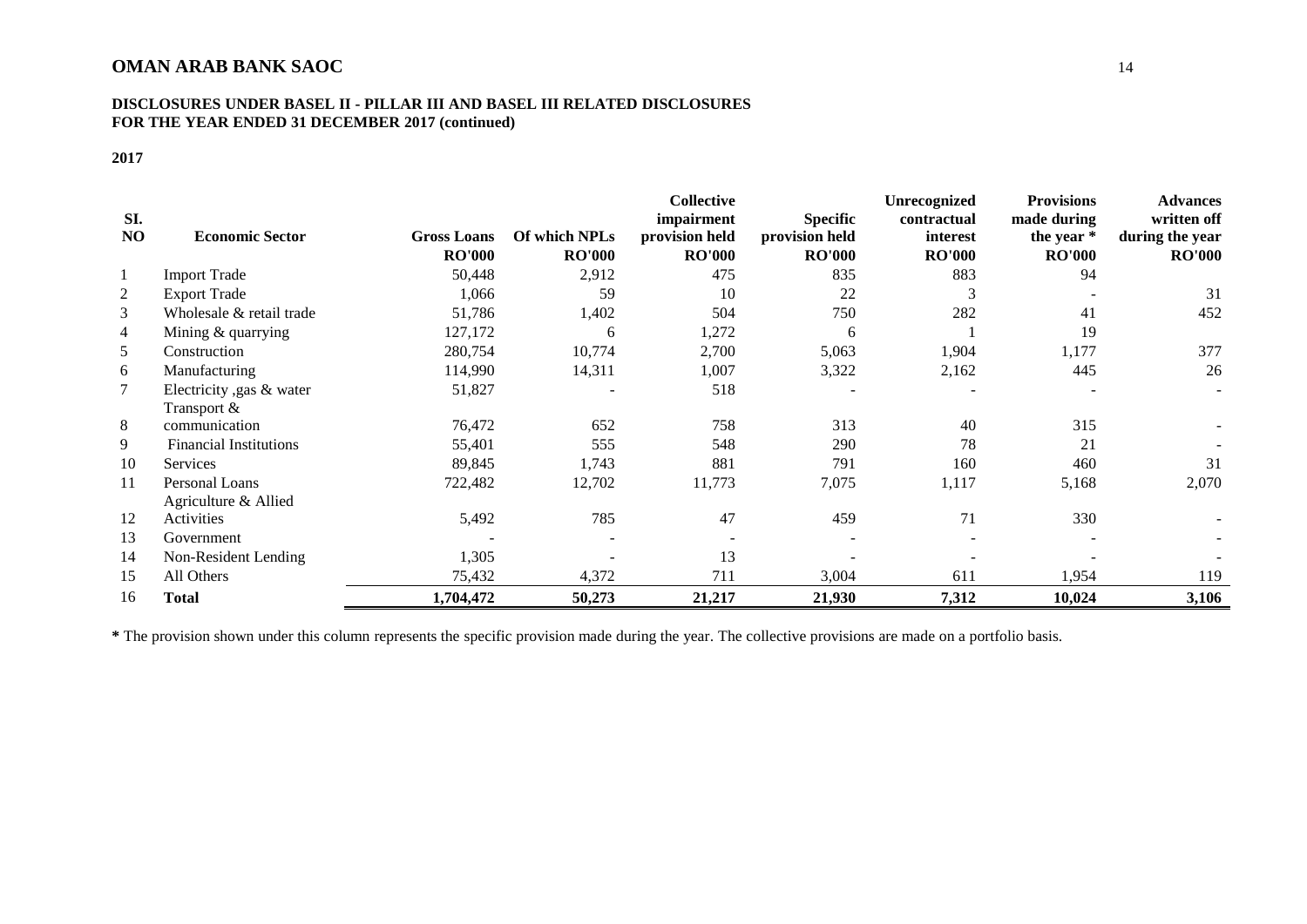### **DISCLOSURES UNDER BASEL II - PILLAR III AND BASEL III RELATED DISCLOSURES FOR THE YEAR ENDED 31 DECEMBER 2017**

## vii. Geographic distribution of impaired loans

#### **Table-7**

#### **2018**

| SI. No | <b>Countries</b>      | <b>Gross Loans</b><br><b>RO'000</b> | Of which Stage 3<br>loans<br><b>RO'000</b> | <b>ECL</b> held for<br>Stage $1 & 2$<br><b>RO'000</b> | <b>ECL</b> held for<br>Stage 3<br><b>RO'000</b> | Stage 3 ECL<br><b>Provided during the</b><br>year *<br><b>RO'000</b> | <b>Advances written off</b><br>during the year<br><b>RO'000</b> |
|--------|-----------------------|-------------------------------------|--------------------------------------------|-------------------------------------------------------|-------------------------------------------------|----------------------------------------------------------------------|-----------------------------------------------------------------|
|        | Oman                  | 1,888,036                           | 51,501                                     | 32,283                                                | 23,474                                          | 11,573                                                               | 6,588                                                           |
|        | Other GCC countries   |                                     |                                            |                                                       | $\overline{\phantom{a}}$                        |                                                                      |                                                                 |
|        | <b>OECD</b> countries |                                     |                                            |                                                       |                                                 |                                                                      |                                                                 |
| 4      | India                 |                                     |                                            |                                                       |                                                 |                                                                      |                                                                 |
|        | Pakistan              | -                                   |                                            |                                                       |                                                 |                                                                      |                                                                 |
| 6      | <b>Others</b>         |                                     |                                            |                                                       |                                                 |                                                                      |                                                                 |
|        | <b>Total</b>          | 1,888,036                           | 51,501                                     | 32,283                                                | 23,474                                          | 11,573                                                               | 6,588                                                           |

<span id="page-16-0"></span>

|                |                       |                    |               |               |                       | Unrecognized  |                        | <b>Advances</b> |
|----------------|-----------------------|--------------------|---------------|---------------|-----------------------|---------------|------------------------|-----------------|
| SI.            |                       |                    |               | Collective    | <b>Specific</b>       | contractual   | <b>Provisions made</b> | written off     |
| N <sub>0</sub> | Countries             | <b>Gross Loans</b> | Of which NPLs | impairment    | <b>Provision Held</b> | interest      | during the year        | during the year |
|                |                       | <b>RO'000</b>      | <b>RO'000</b> | <b>RO'000</b> | <b>RO'000</b>         | <b>RO'000</b> | <b>RO'000</b>          | <b>RO'000</b>   |
|                | Oman                  | 1,704,472          | 50,273        | 21,217        | 21,930                | 7,312         | 10,024                 | 3,106           |
| 2              | Other GCC countries   |                    |               |               |                       |               |                        |                 |
|                | <b>OECD</b> countries |                    |               |               |                       |               |                        |                 |
| $\overline{4}$ | India                 |                    |               |               |                       |               |                        |                 |
|                | Pakistan              |                    |               |               |                       |               |                        |                 |
| <sub>0</sub>   | Others                |                    |               |               |                       |               |                        |                 |
|                | <b>Total</b>          | 1.704.472          | 50,273        | 21,217        | 21.930                | 7,312         | 10.024                 | 3,106           |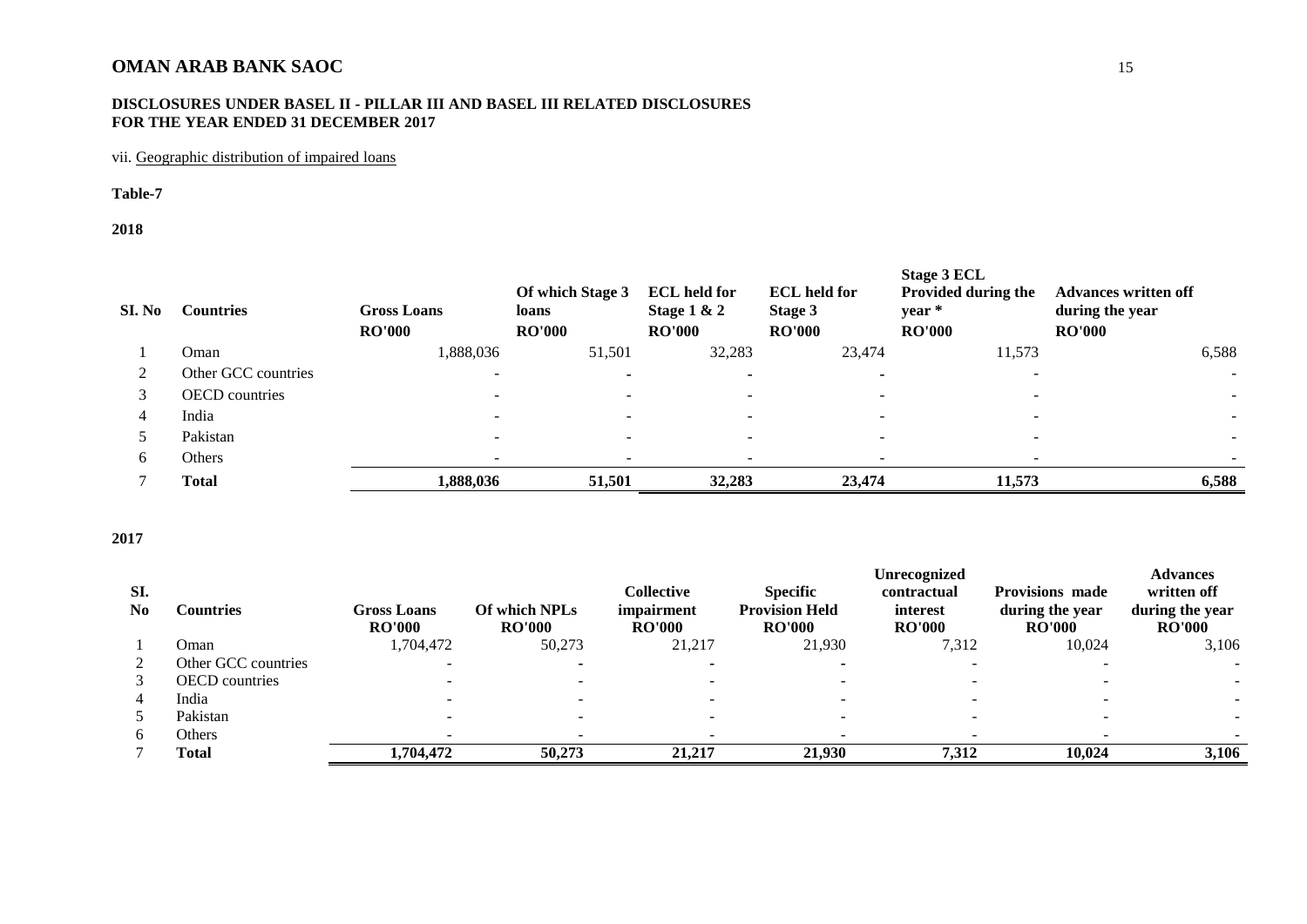#### **DISCLOSURES UNDER BASEL II - PILLAR III AND BASEL III RELATED DISCLOSURES FOR THE YEAR ENDED 31 DECEMBER 2017**

<span id="page-17-0"></span>viii. Movement in gross loans

#### **Table-8**

### **Movement of Gross Loans during the year - 2018 Sl.No Details**

|                |                                                | Stage 1<br><b>RO'000</b> | Stage 2<br><b>RO'000</b> | Stage 3<br><b>RO'000</b> | <b>Total</b><br><b>RO'000</b> |
|----------------|------------------------------------------------|--------------------------|--------------------------|--------------------------|-------------------------------|
| -1             | <b>Opening Balance</b>                         | 1,462,691                | 191,508                  | 50,273                   | 1,704,472                     |
| 2              | Migration / $change$ (+/-)                     | 82,466                   | (75, 846)                | (6,620)                  |                               |
| 3              | New Loans                                      | 781,505                  | 247,546                  | 16,750                   | 1,045,801                     |
| $\overline{4}$ | Recovery of Loans                              | (812, 838)               | (40, 496)                | (2,315)                  | (855, 649)                    |
| 5              | Loans written off                              |                          |                          | 6,587                    | 6,588                         |
| 6              | <b>Closing Balance</b><br>Expected credit loss | 1,513,823                | 322,712                  | 51,501                   | 1,888,036                     |
| $\overline{7}$ | held                                           | 7.871                    | 24.412                   | 23,474                   | 55,757                        |

## **Movement of Gross Loans during the year - 2017**

| <b>Details</b>               |                 |                                      |                         | <b>Non-Performing Loans</b> |               |               |  |
|------------------------------|-----------------|--------------------------------------|-------------------------|-----------------------------|---------------|---------------|--|
|                              | <b>Standard</b> | <b>Specially</b><br><b>Mentioned</b> | Sub-<br><b>Standard</b> | <b>Doubtful</b>             | Loss          | <b>Total</b>  |  |
|                              | <b>RO'000</b>   | <b>RO'000</b>                        | <b>RO'000</b>           | <b>RO'000</b>               | <b>RO'000</b> | <b>RO'000</b> |  |
| <b>Opening Balance</b>       | 1,385,033       | 211,891                              | 2,910                   | 6,727                       | 38,301        | 1,644,862     |  |
| Migration<br>$/changes(+/-)$ | 9,689           | 1,424                                | (7,642)                 | (4, 566)                    | 1,095         |               |  |
| New Loans                    | 956,489         | 94,111                               | 7,586                   | 1,888                       | 8,413         | 1,068,487     |  |
| Recovery of Loans            | (888, 514)      | (115, 915)                           | (114)                   | (108)                       | (1,119)       | (1,005,770)   |  |
| Loans written off            |                 | 3                                    | 4                       |                             | 3,093         | 3,107         |  |
| Closing Balance              | 1,462,692       | 191,508                              | 2,760                   | 3,963                       | 43,550        | 1,704,472     |  |
| Provisions held              | 19,095          | 2,122                                | 805                     | 1,632                       | 19,493        | 43,147        |  |
| Reserve Interest             |                 |                                      | 77                      | 141                         | 7.094         | 7,312         |  |
|                              |                 |                                      | <b>Performing Loans</b> |                             |               |               |  |

#### <span id="page-17-1"></span>**E. DISCLOSURE FOR PORTFOLIO SUBJECT TO STANDARDISED APPROACH**

#### *Qualitative disclosures*

The Bank uses the ratings by Moody's Investor Services for the credit ratings for the purpose of determining the risk weight to be assigned to the exposure for on-balance sheet assets such as loans and advances and interbank exposure as well as off-balance sheet items such as Letters of Credit, Guarantees and forward contracts. In the absence of a rating by the Moodys' Investor Service, the Bank uses the ratings, if any, by Standard & Poors, Fitch Ratings or Capital Intelligence which are recognized by the Central Bank of Oman.

The claims on corporate are assigned 100% risk weight except for the claims with eligible financial collaterals and the Bank uses the simple approach for recognizing the collaterals in banking book with the approval of Central Bank of Oman. The Bank's retail loan portfolio is assigned a 100% risk weight except the loans secured by residential mortgage, which meet the conditions of CBO, for which risk weight assigned is 35%.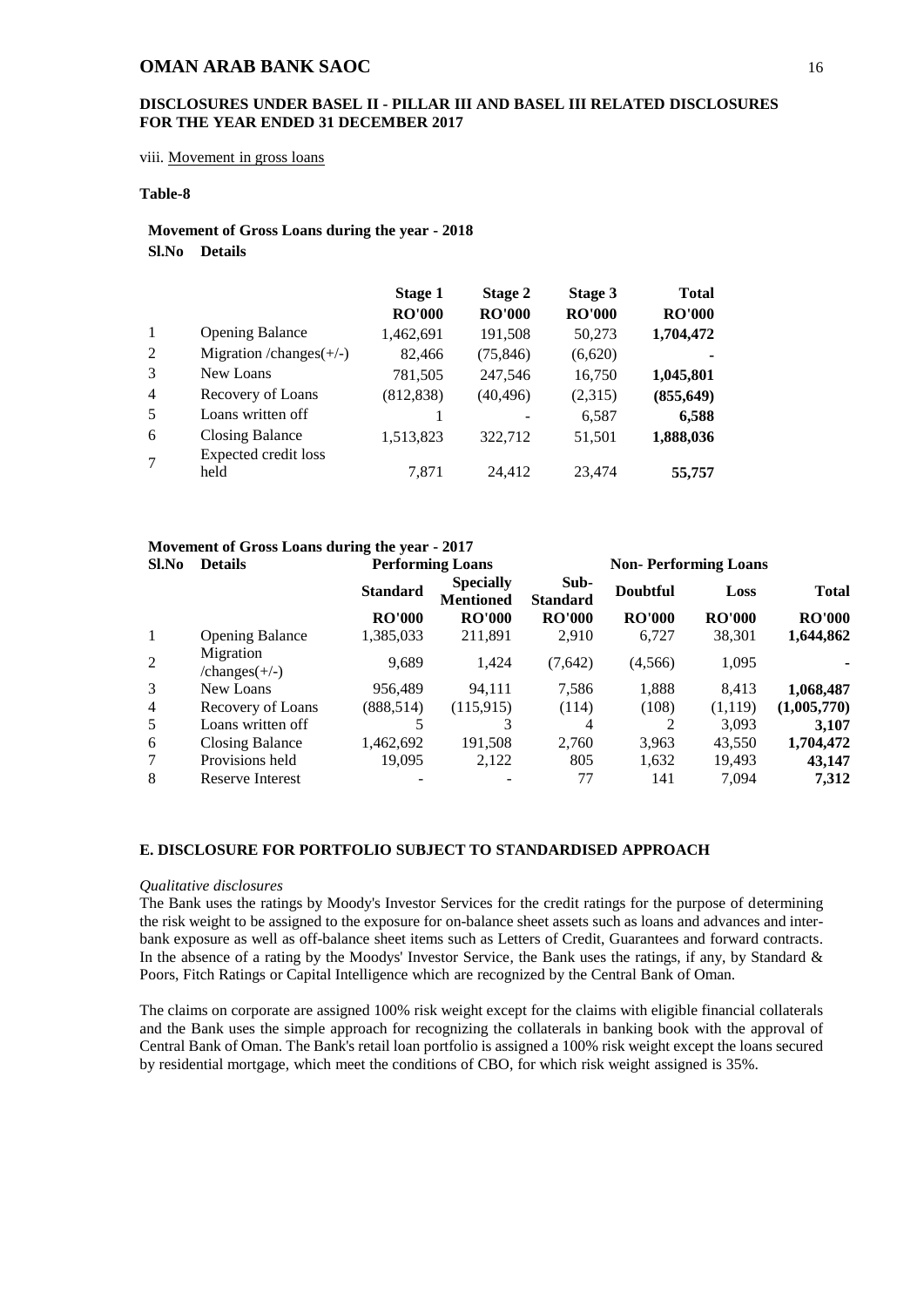## **DISCLOSURES UNDER BASEL II - PILLAR III AND BASEL III RELATED DISCLOSURES FOR THE YEAR ENDED 31 DECEMBER 2018**

*Quantitative Disclosure*

The net exposure after risk mitigation subject to Standardized Approach is as follows:

**Table-9**

<span id="page-18-0"></span>

| SI.<br>N <sub>o</sub> | <b>Risk bucket</b>                        | 0%<br><b>RO</b> | 20%<br>RO' | 35%<br>RO'     | 50%<br>RO'     | 75%<br>RO' | 100%            | 150%<br>RO' | <b>Total</b>      |
|-----------------------|-------------------------------------------|-----------------|------------|----------------|----------------|------------|-----------------|-------------|-------------------|
|                       |                                           | '000            | 000        | 000            | 000            | 000        | <b>RO' 000</b>  | 000         | <b>RO' 000</b>    |
| 1                     | Sovereigns(Rated)                         | 341,880         |            |                | ÷.             |            |                 |             | 341,880           |
| 2                     | Banks(Rated)                              | $\overline{a}$  | 77,944     | $\overline{a}$ | 115,580        |            | 120,625         | 469         | 314,618           |
| 3                     | Corporate                                 | $\overline{a}$  | 21,189     |                |                |            | 826,326         |             | 847,515           |
| $\overline{4}$        | Retail                                    |                 |            |                | $\overline{a}$ | 32,424     | 414,541         |             | 446,965           |
| $\sqrt{5}$            | Claims secured by                         |                 |            |                |                |            |                 |             |                   |
|                       | residential property                      |                 |            | 178,517        |                |            | 135,774         |             | 314,291           |
|                       | Claims secured by                         |                 |            |                |                |            |                 |             |                   |
| 6                     | commercial                                |                 |            |                |                |            |                 |             |                   |
|                       | property                                  |                 |            |                |                |            | 287,973         |             | 287,973           |
| 7                     | Past due loans                            |                 |            |                |                |            | 16,867          |             | 16,867            |
| $\,8\,$               | Other assets                              | 40,309          |            |                |                |            | 85,563          |             | 125,872           |
| 9                     | Un-drawn exposure                         |                 |            | 221            | 14944          |            | 24,368          |             | 39,533            |
|                       | <b>Total</b>                              | 382,189         | 99,133     | 178,738        | 130,524        | 32,424     | 1,912,037       | 469         | 2,735,514         |
|                       |                                           |                 |            |                |                |            |                 |             |                   |
| 2017<br>SI.           | <b>Risk bucket</b>                        |                 |            |                |                |            |                 |             |                   |
| N <sub>o</sub>        |                                           | 0%              | 20%        | 35%            | 50%            | 75%        | 100%            | 150%        | <b>Total</b>      |
|                       |                                           | RO<br>'000'     | RO'<br>000 | RO'            | RO'            | RO'        | <b>RO' 000</b>  | RO'         | <b>RO' 000</b>    |
| 1                     | Sovereigns(Rated)                         |                 |            | 000            | 000            | 000        |                 | 000         |                   |
|                       |                                           | 297,120         |            |                |                |            |                 |             | 297,120           |
| $\overline{c}$        | Banks(Rated)                              | ÷,              | 117,324    |                | 115,512        |            | 130,837         | 557         | 364,230           |
| 3                     | Corporate                                 |                 | 37,765     |                |                |            | 774,288         |             | 812,053           |
| $\overline{4}$        | Retail                                    |                 |            |                |                | 37,341     | 395,062         |             | 432,403           |
| 5                     | Claims secured by<br>residential property |                 |            | 220,558        |                |            | 57,082          |             | 277,640           |
| 6                     |                                           |                 |            |                |                |            |                 |             |                   |
|                       | Claims secured by<br>commercial           |                 |            |                |                |            | 207,671         |             | 207,671           |
| 7                     | property<br>Past due loans                |                 |            |                |                |            |                 |             |                   |
| 8                     | Other assets                              |                 |            |                |                |            | 21,379          |             | 21,379            |
| 9                     | Un-drawn exposure                         | 39,299          |            | 92             | 67,098         |            | 89,166<br>8,939 |             | 128,465<br>76,129 |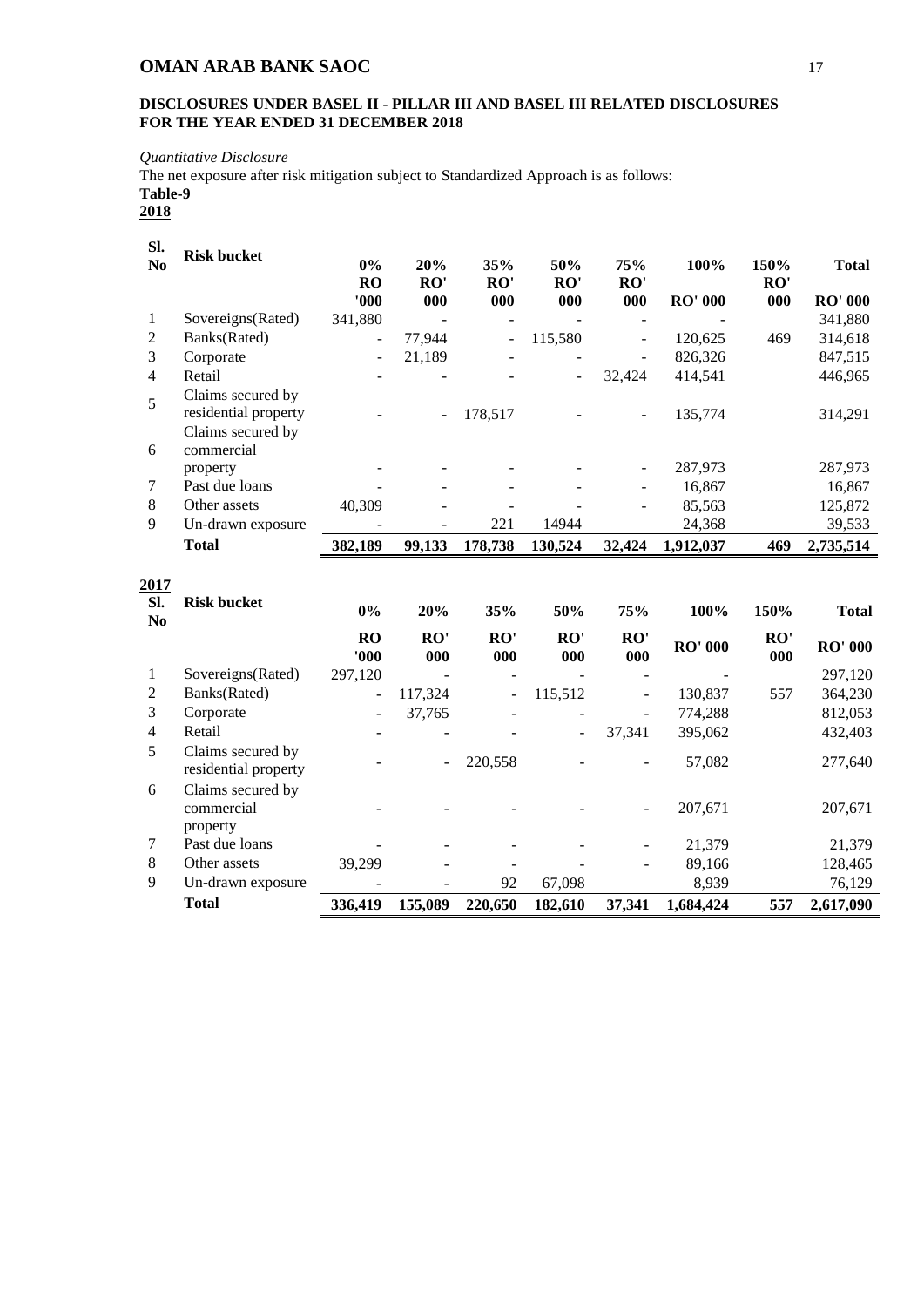#### **DISCLOSURES UNDER BASEL II - PILLAR III AND BASEL III RELATED DISCLOSURES FOR THE YEAR ENDED 31 DECEMBER 2018**

#### **F. CREDIT RISK MITIGATION UNDER STANDARDISED APPROACH**

#### *Qualitative disclosures*

Following are some of the specific credit risk mitigation measures employed by the Bank:

#### (a) Collateral

The Bank employs a range of policies and practices to mitigate credit risk. The most traditional of these is the taking of security for funds advanced, which is common practice. The Bank implements guidelines on the acceptability of specific classes of collateral or credit risk mitigation. The principal collateral types for loans and advances are:

- charges over business assets such as premises, inventory and accounts receivable;
- lien on fixed deposits;
- cash margins;
- mortgages over residential and commercial properties and
- pledge of marketable shares and securities;

Longer-term finance and lending to corporate entities are generally secured. The housing loans are secured by mortgage over the residential property. Credit cards and similar revolving credit facilities are unsecured. Additionally, in order to minimise the credit loss the Bank seeks additional collateral from the counterparty as soon as impairment indicators are noticed for the relevant individual loans and advances.

#### (b) Assessment of the financial capabilities of the borrowers

The borrowers with balances above the limit specified are subject to the review of their audited financial statements. The Bank assesses the financial performance of the borrowers by reviewing key performance ratios, including solvency and liquidity ratios. The annual reviews are performed by the relationship managers and are also reviewed by the Risk Management Department.

#### (c) Credit-related commitments

The primary purpose of these instruments is to ensure that funds are available to a customer as required. Guarantees and standby letters of credit carry the same credit risk as loans. Documentary and commercial letters of credit – which are written undertakings by the Bank on behalf of a customer authorising a third party to draw drafts on the Bank up to a stipulated amount under specific terms and conditions - are collateralised by the underlying shipments of goods to which they relate and therefore carry less risk than a direct loan.

#### *Quantitative disclosure*

|                                                         | 2018           | 2017           |  |
|---------------------------------------------------------|----------------|----------------|--|
|                                                         | <b>RO</b> '000 | <b>RO</b> '000 |  |
| Total exposure covered by eligible financial collateral | 22,479         | 39,052         |  |
| Value of the eligible collateral                        | 22,388         | 38,698         |  |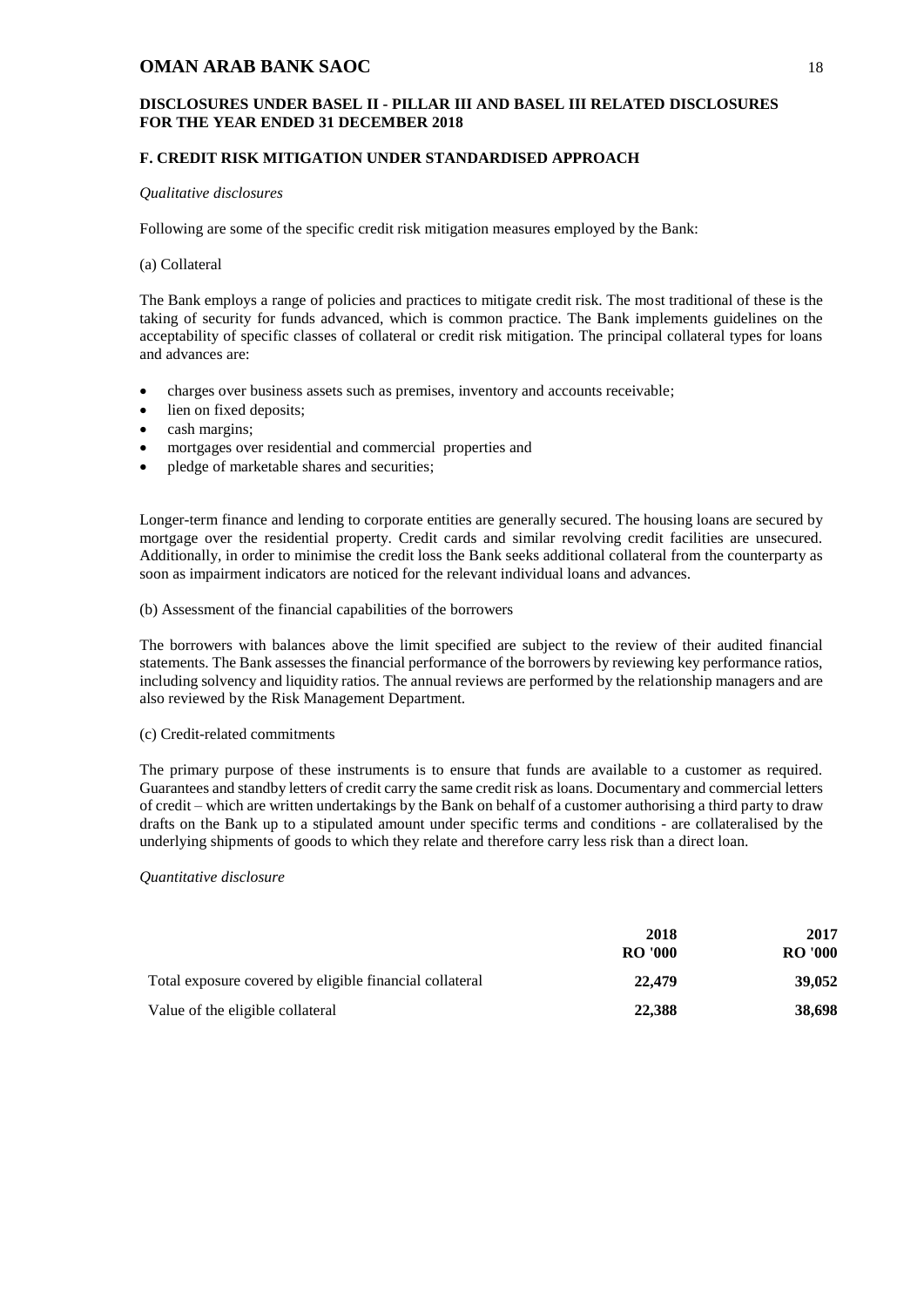#### **DISCLOSURES UNDER BASEL II - PILLAR III AND BASEL III RELATED DISCLOSURES FOR THE YEAR ENDED 31 DECEMBER 2018**

#### <span id="page-20-0"></span>**G. MARKET RISK IN TRADING BOOK**

#### *Qualitative disclosures*

The Bank takes on exposures to market risk which is the risk that the fair value or the future cash flows of the financial assets carried at fair value will fluctuate because of changes in market prices. Market risks arise from the open positions in interest rate, currency and equity products, all of which are exposed to changes in interest rates, credit spreads, equity prices and foreign exchange rates. The market risks are monitored by the Treasury Division and the Risk Management Department. Management is confident that the Bank has proper risk management policies in place to ensure that interest risk, liquidity risk and foreign exchange risk are mitigated considering the macroeconomic indicators affecting the banking business.

The Bank manages its market risk in the trading book using tools such as position limits and stop loss limits.

Currency risk arises where the value of a financial instrument changes due to changes in foreign exchange rates. In order to manage currency risk exposure the Bank enters into ready, spot and forward transactions in the inter-bank market as per documented policies approved by the Board of Directors.

The Bank's foreign exchange exposure comprises of forward contracts, foreign currencies cash in hand, balances with banks abroad, foreign placements and other assets and liabilities denominated in foreign currency. The management manages the risk by monitoring net open position in line with limits set by the management and entering into forward contracts based on the underlying commercial transactions with the customers. Additionally, appropriate segregation of duties exist between the front and back office functions while compliance with the net open position is independently monitored on an ongoing basis by the management and the Assets and Liabilities Committee (ALCO).

#### *Quantitative disclosure*

The impact of 10% change in the market price of the quoted equities which are part of the investments FVTPL at 31 December 2018 is  $+1.14\%$  of the total income (2017 -  $+0.08\%$ ).

#### <span id="page-20-1"></span>**H. INTEREST RATE RISK IN BANKING BOOK**

#### *Qualitative disclosures*

Interest rate risk is the risk that the value of a financial instrument carried at fair value will fluctuate due to changes in the market interest rates. The Bank is exposed to interest rate risk as a result of mismatches or gaps in the amount of interest based assets and liabilities that mature or re-price in a given period. The Bank manages this risk by matching/re-pricing of assets and liabilities. The Bank is not excessively exposed to interest rate risk as substantial portion of its assets and liabilities are re-priced frequently. The Bank's Assets and Liabilities Committee (ALCO) monitors and manages the interest rate risk with the objective of limiting the potential adverse effects on the Bank's profitability.

For managing its interest rate risk in the banking book the Bank stipulates limits on open interest rate sensitive gaps for maturities up to 1 year and also periodically calculates Earnings at Risk (EaR) impact on its Net Interest Income (NII) from 100bps change in interest rates on open interest rate gaps for maturities up to 1 year. The EaR limit is stipulated as a certain percentage of the NII of the Bank for the previous year.

#### *Quantitative disclosure*

The EaR at 31 December 2018 is 2.49% (2017 – 2.36%).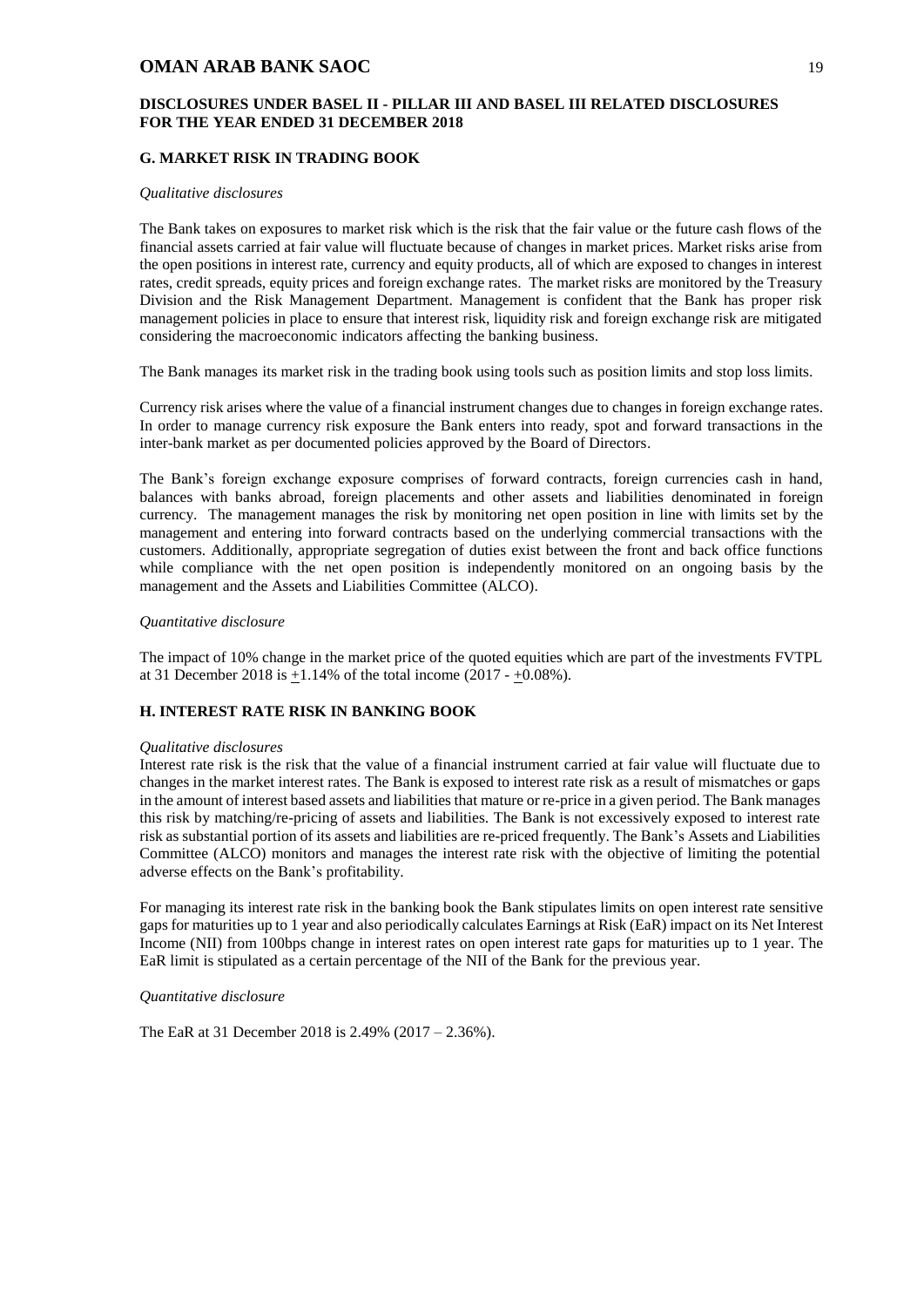#### **DISCLOSURES UNDER BASEL II - PILLAR III AND BASEL III RELATED DISCLOSURES FOR THE YEAR ENDED 31 DECEMBER 2018**

#### **H. INTEREST RATE RISK IN BANKING BOOK (continued)**

The table below summarises the Bank's exposure to the interest rate risks. It includes the Bank's financial instruments at the carrying amount, categorised by the earlier of the contractual re-pricing and maturity dates.

|                                             | Average<br>effective |               |               |               |               |               | Non-           |               |
|---------------------------------------------|----------------------|---------------|---------------|---------------|---------------|---------------|----------------|---------------|
|                                             | interest             | Within        | 4 to 6        | 7 to 12       | $>1$ to 5     | Over          | interest       |               |
| 2018                                        | rate                 | 3 months      | months        | months        | years         | 5 years       | bearing        | <b>Total</b>  |
|                                             | $\frac{0}{0}$        | <b>RO'000</b> | <b>RO'000</b> | <b>RO'000</b> | <b>RO'000</b> | <b>RO'000</b> | <b>RO'000</b>  | <b>RO'000</b> |
| <b>Assets</b><br>Cash and balances with the |                      |               |               |               |               |               |                |               |
| Central Bank of Oman                        |                      |               |               |               |               |               |                |               |
|                                             | 1.00                 |               |               |               |               | 500           | 194,301        | 194,801       |
| Due from banks                              | 1.72                 | 83,978        |               |               |               |               | 7,294          | 91,272        |
| Loans and advances                          | 5.27                 | 653,364       | 62,205        | 11,683        | 1,069,564     | 36,001        | $\blacksquare$ | 1,832,817     |
| Investment securities                       |                      |               |               |               |               |               |                |               |
| at FVTPL & FVOCI                            |                      |               |               |               |               |               | 8,914          | 8,914         |
| Investment at Held to                       |                      |               |               |               |               |               |                |               |
| collect                                     | 4.57                 |               |               | 20,000        | 30,714        | 71,548        |                | 122,262       |
| Other assets                                |                      | 15,957        |               |               |               |               | 32,550         | 48,507        |
| Property and equipment                      |                      |               |               |               |               |               | 30,245         | 30,245        |
|                                             |                      |               |               |               |               |               |                |               |
| <b>Total assets</b>                         |                      | 753,299       | 62,205        | 31,683        | 1,100,278     | 108,049       | 273,304        | 2,328,818     |
|                                             |                      |               |               |               |               |               |                |               |
| <b>Liabilities</b>                          |                      |               |               |               |               |               |                |               |
| Due to banks                                |                      |               | 5,000         |               | 4,000         |               | 6,207          | 15,207        |
| Deposits from customers                     | 1.73                 | 306,328       | 215,448       | 253,627       | 173,190       |               | 921,965        | 1,870,558     |
| Other liabilities                           |                      | 5,329         |               |               |               |               | 54,912         | 60,241        |
| Subordinated debt                           | 5.50                 |               |               |               | 20,000        |               | $\blacksquare$ | 20,000        |
| Taxation                                    |                      |               |               |               |               |               | 5,936          | 5,936         |
|                                             |                      |               |               |               |               |               |                |               |
| <b>Total liabilities</b>                    |                      | 311,657       | 220,448       | 253,627       | 197,190       |               | 989,020        | 1,971,942     |
|                                             |                      |               |               |               |               |               |                |               |
| Total interest sensitivity                  |                      |               |               |               |               |               |                |               |
| gap                                         |                      | 441,642       | (158, 243)    | (221, 944)    | 903,088       | 108,049       | (715, 716)     | 356,876       |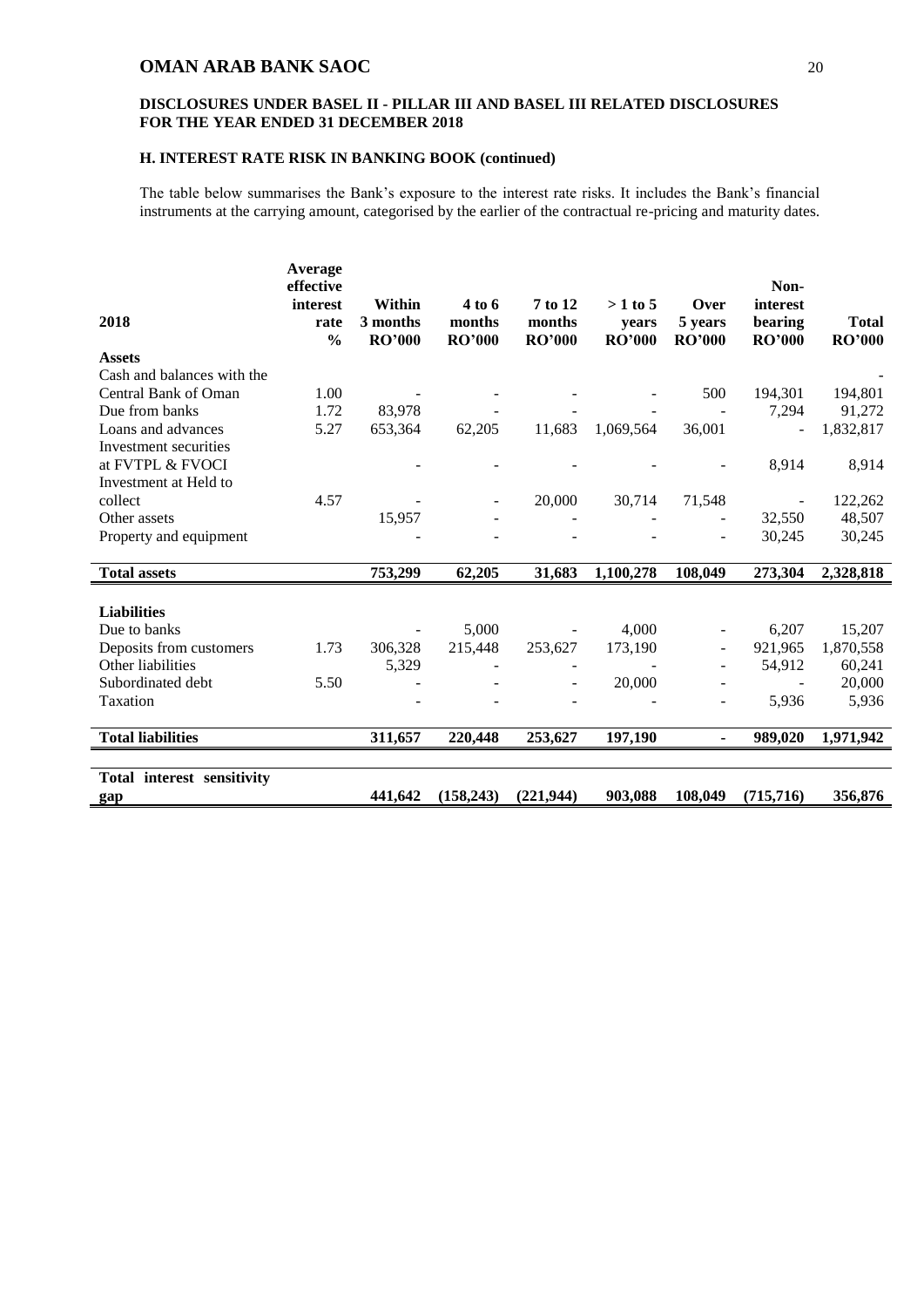|                                | Average<br>effective  |                           |                         |                        |                          | Non-                     |                               |
|--------------------------------|-----------------------|---------------------------|-------------------------|------------------------|--------------------------|--------------------------|-------------------------------|
|                                | interest              | Within                    | 4 to 12                 | 1 to 5                 | Over                     | interest                 |                               |
| 2017                           | rate<br>$\frac{0}{0}$ | 3 months<br><b>RO'000</b> | months<br><b>RO'000</b> | vears<br><b>RO'000</b> | 5 years<br><b>RO'000</b> | bearing<br><b>RO'000</b> | <b>Total</b><br><b>RO'000</b> |
| <b>Assets</b>                  |                       |                           |                         |                        |                          |                          |                               |
| Cash and balances with the     |                       |                           |                         |                        |                          |                          |                               |
| Central Bank of Oman           | 1.00                  |                           |                         |                        | 500                      | 161,487                  | 161,987                       |
| Due from banks                 | 0.94                  | 93,747                    |                         |                        |                          | 15,121                   | 108,868                       |
| Loans and advances             | 5.08                  | 528,730                   | 163,155                 | 913,657                | 48,471                   |                          | 1,654,013                     |
| Investment securities          |                       |                           |                         |                        |                          |                          |                               |
| at fair value                  |                       |                           |                         |                        |                          | 14,574                   | 14,574                        |
| Investment-held to maturity    | 1.67                  | 23,000                    | 19,000                  | 28,668                 | 53,179                   |                          | 123,847                       |
| Other assets                   |                       | 8,657                     |                         |                        |                          | 37,623                   | 46,280                        |
| Property and equipment         |                       |                           |                         |                        |                          | 29,430                   | 29,430                        |
|                                |                       |                           |                         |                        |                          |                          |                               |
| <b>Total assets</b>            |                       | 654,134                   | 182,155                 | 942,325                | 102,150                  | 258,235                  | 2,138,999                     |
|                                |                       |                           |                         |                        |                          |                          |                               |
| <b>Liabilities</b>             |                       |                           |                         |                        |                          |                          |                               |
| Due to banks                   |                       |                           |                         |                        |                          | 4,011                    | 4,011                         |
| Deposits from customers        | 1.58                  | 426,011                   | 331,338                 | 175,924                |                          | 813,583                  | 1,746,856                     |
| Other liabilities              |                       | 3,364                     |                         |                        |                          | 54,329                   | 57,693                        |
| Subordinated debt              | 5.50                  |                           |                         | 20,000                 |                          |                          | 20,000                        |
| Taxation                       |                       |                           |                         |                        |                          | 4,891                    | 4,891                         |
|                                |                       |                           |                         |                        |                          |                          |                               |
| <b>Total liabilities</b>       |                       | 429,375                   | 331,338                 | 195,924                |                          | 876,814                  | 1,833,451                     |
|                                |                       |                           |                         |                        |                          |                          |                               |
| Total interest sensitivity gap |                       | 224,759                   | (149, 183)              | 746,401                | 102,150                  | (618, 579)               | 305,548                       |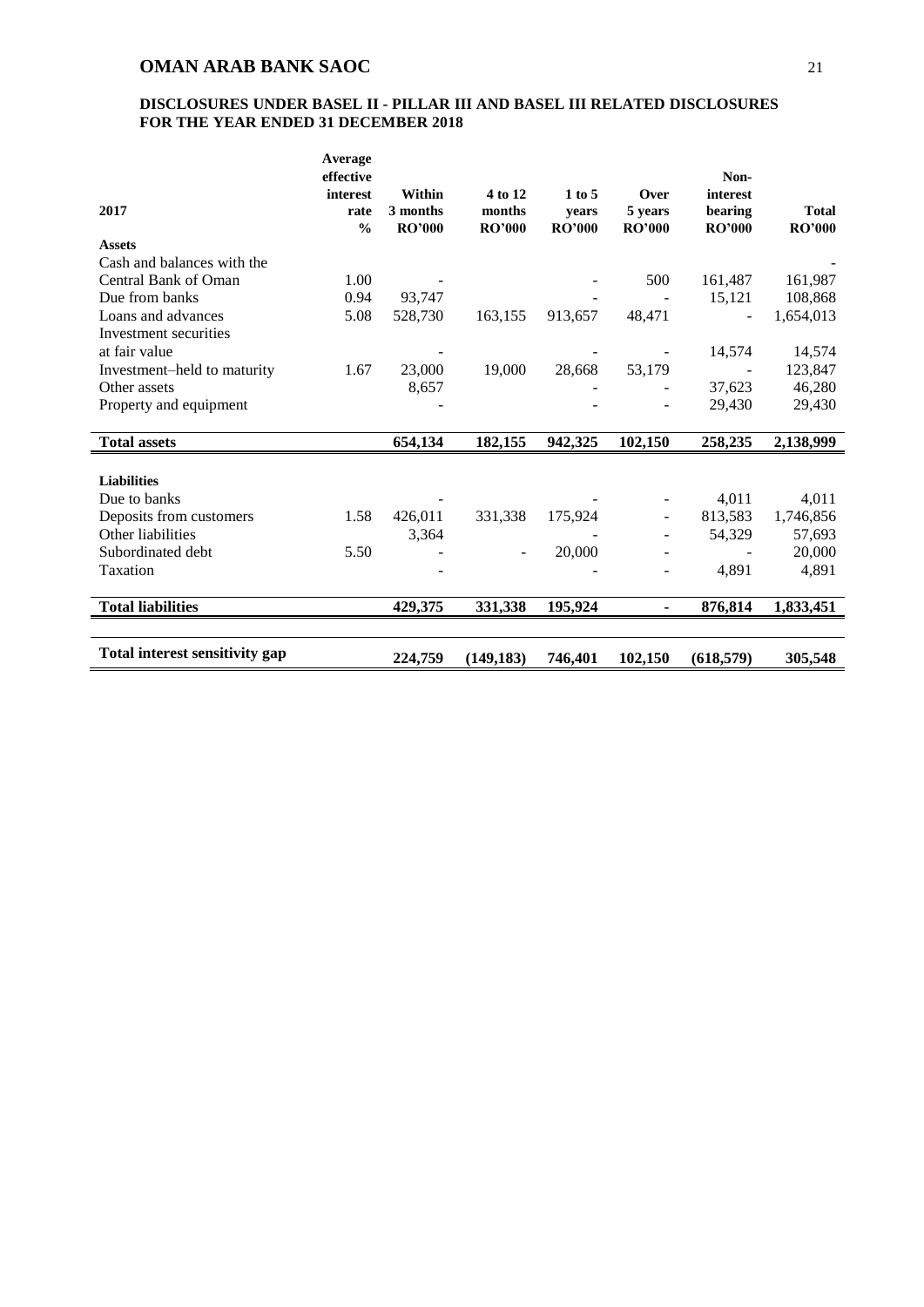#### **DISCLOSURES UNDER BASEL II - PILLAR III AND BASEL III RELATED DISCLOSURES FOR THE YEAR ENDED 31 DECEMBER 2018**

#### <span id="page-23-0"></span>**I. LIQUIDITY RISK**

#### *Qualitative Disclosures*

Liquidity risk is the risk that the Bank will encounter difficulty in raising funds to meet commitments associated with financial instruments. Liquidity risk may result from an inability to sell a financial asset quickly at close to its fair value. It includes the risk of being unable to fund assets at appropriate maturities and rates and the risk of being unable to liquidate an asset at a reasonable price and in an appropriate time frame.

The Bank's funding activities are based on a range of instruments including deposits, other liabilities and assigned capital. Consequently, funding flexibility is increased and dependence on any one source of funds is reduced. The Bank maintains liquidity by continually assessing, identifying and monitoring changes in funding needs required to meet strategic goals set in terms of the overall strategy. In addition the Bank holds certain liquid assets as part of its liquidity risk management strategy.

|                            | <b>On demand</b> |               |               |                          |               |               |
|----------------------------|------------------|---------------|---------------|--------------------------|---------------|---------------|
|                            | or within 3      | 3 to 12       |               | 1 to 5                   | Over 5        |               |
| 2018                       | months           | months        | Sub total     | <b>Years</b>             | years         | <b>Total</b>  |
|                            | <b>RO'000</b>    | <b>RO'000</b> | <b>RO'000</b> | <b>RO'000</b>            | <b>RO'000</b> | <b>RO'000</b> |
| <b>Assets</b>              |                  |               |               |                          |               |               |
| Cash and balances with the |                  |               |               |                          |               |               |
| Central Bank of Oman       | 152,931          | 19,328        | 172,259       | 10,056                   | 12,486        | 194,801       |
| Due from banks             | 91,272           |               | 91,272        |                          |               | 91,272        |
| Loans and advances         | 406,197          | 160,820       | 567,017       | 449,912                  | 815,888       | 1,832,817     |
| Investment securities      | 11,356           | 20,000        | 31,356        | 28,326                   | 71,494        | 131,176       |
| Other assets               | 41,101           | 7,392         | 48,493        |                          | 14            | 48,507        |
| Property and equipment     |                  |               |               | $\overline{\phantom{a}}$ | 30,245        | 30,245        |
|                            |                  |               |               |                          |               |               |
| <b>Total assets</b>        | 702,857          | 207,540       | 910,397       | 488,294                  | 930,127       | 2,328,818     |
|                            |                  |               |               |                          |               |               |
| <b>Liabilities</b>         |                  |               |               |                          |               |               |
| Due to banks               | 15,207           |               | 15,207        |                          |               | 15,207        |
| Deposits from customers    | 377,641          | 695,819       | 1,073,460     | 362,033                  | 435,065       | 1,870,558     |
| Other liabilities          | 42,658           | 9.644         | 52,302        | 7,434                    | 505           | 60,241        |
| Subordinated loans         |                  |               |               | 20,000                   |               | 20,000        |
| Taxation                   | 5,363            | 573           | 5,936         |                          |               | 5,936         |
|                            |                  |               |               |                          |               |               |
| <b>Total liabilities</b>   | 440,869          | 706,036       | 1,146,905     | 389,467                  | 435,570       | 1,971,942     |
|                            |                  |               |               |                          |               |               |
| Net assets                 | 261,988          | (498, 496)    | (236,508)     | 98,827                   | 494,557       | 356,876       |

The Bank manages the liquidity risk based on estimated maturities using the guidelines provided by the Central Bank of Oman for the estimates. The table below represents cash flows receivable to and payable by the Bank under derivative and non-derivative assets and liabilities by estimated remaining maturities at the balance sheet date.

<span id="page-23-1"></span>The LCR framework issued by CBO as part of the implementation of Basel III guidelines is effective from 1 January 2015, which requires the Bank to maintain the minimum LCR of 60% for 2015 with an increase of 10% each year until it reaches 100% by 2019. The LCR of the Bank is 657% as at 31 December 2018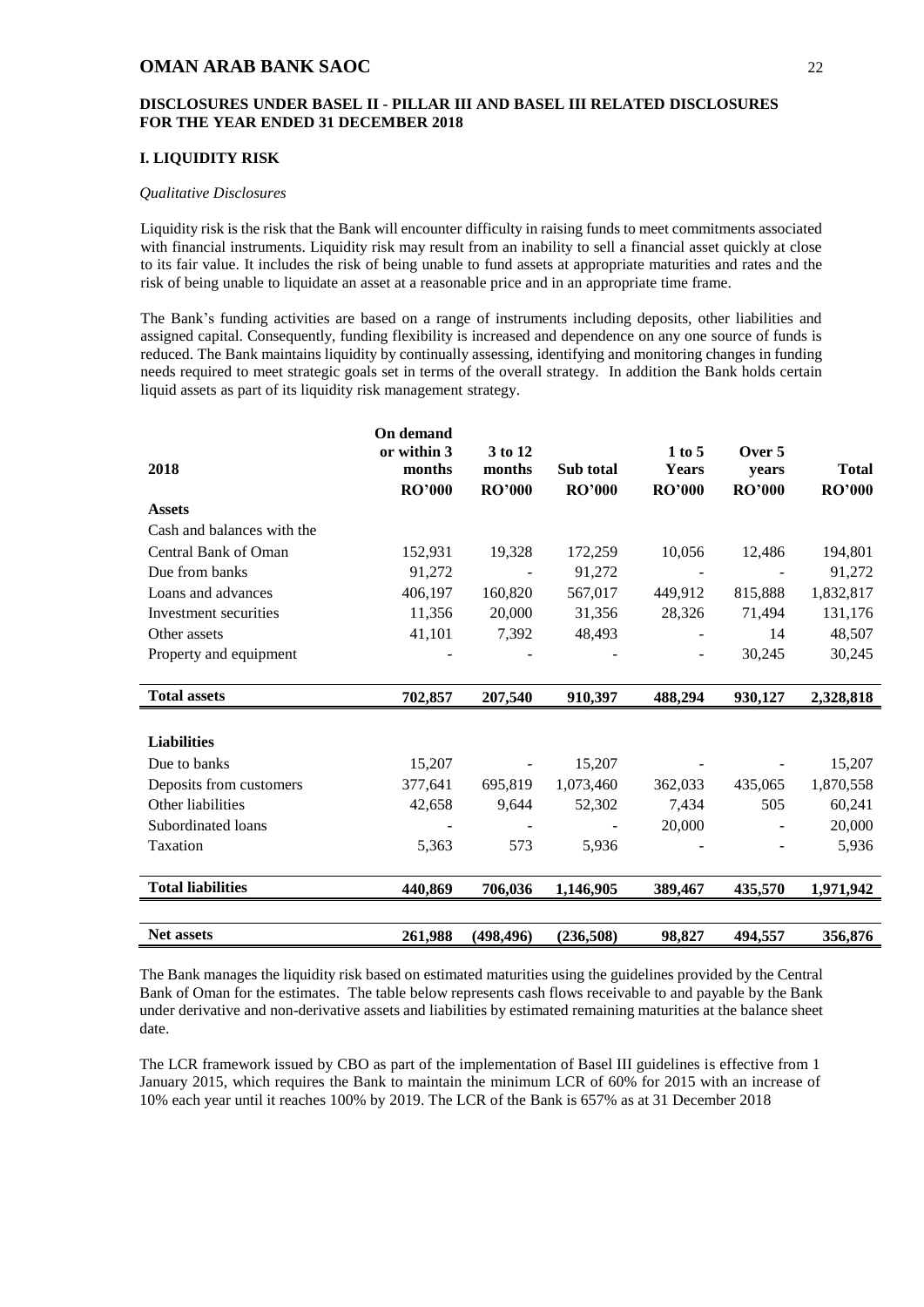#### **DISCLOSURES UNDER BASEL II - PILLAR III AND BASEL III RELATED DISCLOSURES FOR THE YEAR ENDED 31 DECEMBER 2018**

|                            | On demand     |               |               |               |               |
|----------------------------|---------------|---------------|---------------|---------------|---------------|
|                            | or within     | 3 to 12       | 1 to 5        | Over          |               |
| 2017                       | 3 months      | months        | <b>Years</b>  | 5 years       | <b>Total</b>  |
|                            | <b>RO'000</b> | <b>RO'000</b> | <b>RO'000</b> | <b>RO'000</b> | <b>RO'000</b> |
| <b>Assets</b>              |               |               |               |               |               |
| Cash and balances with the |               |               |               |               |               |
| Central Bank of Oman       | 124,132       | 15,460        | 12,449        | 9,946         | 161,987       |
| Due from banks             | 108,868       |               |               |               | 108,868       |
| Loans and advances         | 198,126       | 216,046       | 436,272       | 803,569       | 1,654,013     |
| Investment securities      | 37,613        | 19,000        | 28,667        | 53,141        | 138,421       |
| Other assets               | 37,561        | 8,701         |               | 18            | 46,280        |
| Property and equipment     |               |               |               | 29,430        | 29,430        |
|                            |               |               |               |               |               |
| <b>Total assets</b>        | 506,300       | 259,207       | 477,388       | 896,104       | 2,138,999     |
|                            |               |               |               |               |               |
| <b>Liabilities</b>         |               |               |               |               |               |
| Due to banks               | 4,011         |               |               |               | 4,011         |
| Deposits from customers    | 435,823       | 539,644       | 435,949       | 335,440       | 1,746,856     |
| Other liabilities          | 40,275        | 10,982        | 5,951         | 485           | 57,693        |
| Subordinated bond          |               |               | 20,000        |               | 20,000        |
|                            |               |               |               |               |               |
| Taxation                   | 4,798         | 93            |               |               | 4,891         |
| <b>Total liabilities</b>   | 484,907       | 550,719       | 461,900       | 335,925       | 1,833,451     |
| <b>Net assets</b>          | 21,393        | (291, 512)    | 15,488        | 560,179       | 305,548       |

### **J. OPERATIONAL RISK**

#### *Qualitative Disclosures*

The Bank is in the process of setting up the systems for collecting the data relating to operational risk. The measurement of the operational risk requires historical data for at least 3 years in order to perform the calculations.

As a part of Business Continuity Management initiatives, the Bank has taken necessary actions to ensure effective measures in case of a crisis situation, e.g. evacuation drills, testing of critical systems and applications from the Disaster Recovery site. The Bank has the capability to ensure that critical banking processes are tested to ascertain availability during such situations.

#### *Quantitative Disclosures*

The Risk Weighted Assets for the operational risk using the Basic Indicator Approach is RO 148.375 million at 31 December 2018 (2017: RO 143.438 million).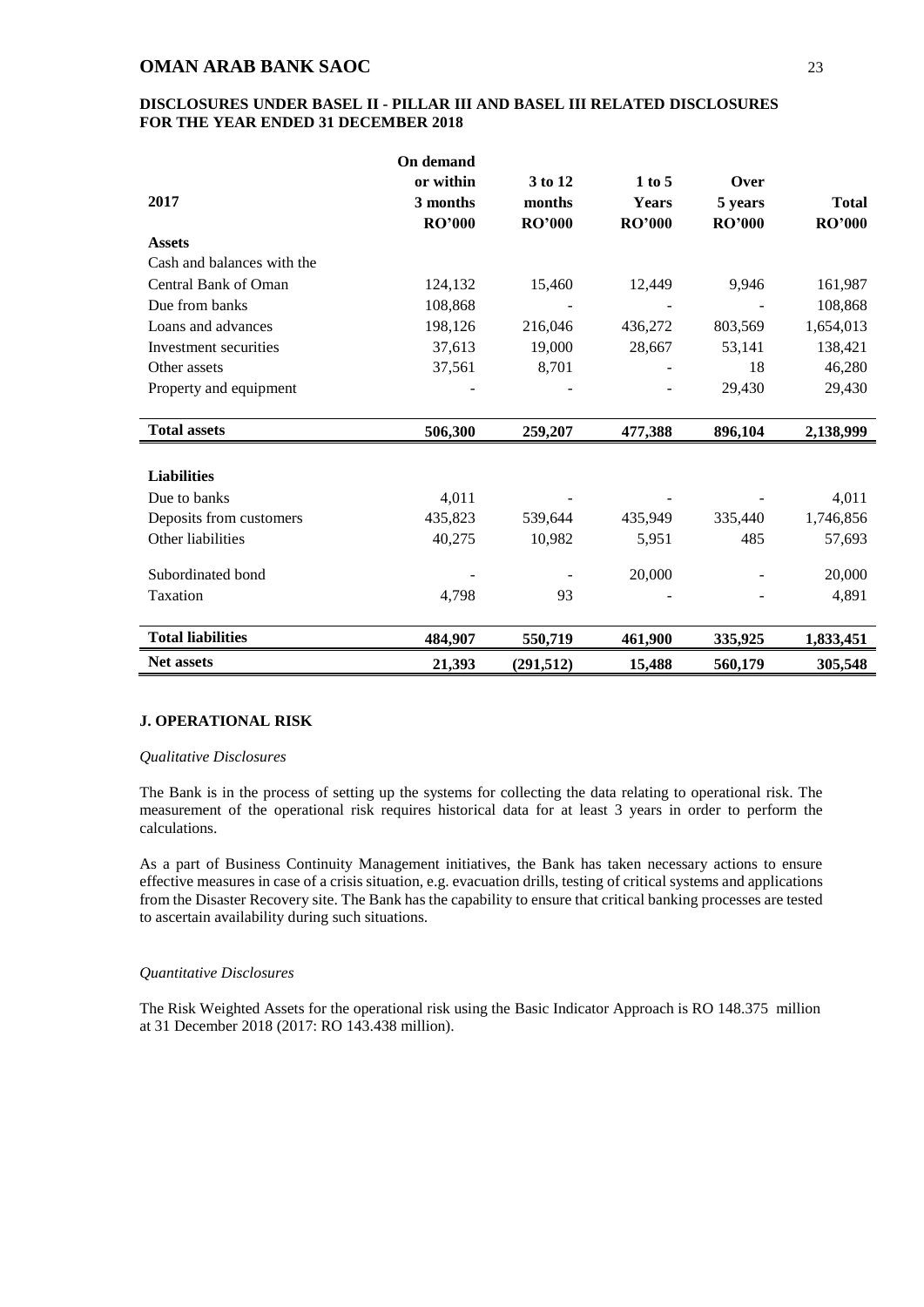#### **DISCLOSURES UNDER BASEL II - PILLAR III AND BASEL III RELATED DISCLOSURES FOR THE YEAR ENDED 31 DECEMBER 2018**

#### <span id="page-25-0"></span>**K. COMPOSITION OF CAPITAL DISCLOSURE**

The Basel III regulations adopted by the CBO aims at strengthening the capital and liquidity standards of the banks in Oman. The elements of the Basel III regulations consist of

- Enhancing the definition of capital and strengthening the eligibility criteria for inclusion of capital instruments
- Raising the minimum capital requirements and introducing capital buffers for conservation and dealing with systemic risks in the form of Capital Conservation Buffer and Countercyclical Buffer
- Enhancing coverage of risk arising from derivatives, repos and securities financing
- Implementing the leverage ratio to control the build-up of leverage and mitigating the impact of excessive deleveraging
- Higher capital requirements for large and systemically important banks
- Implementing the Liquidity Coverage Ratio to ensure that the banks hold higher quality of liquid assets
- Implementing Net Stable Funding Ratio to ensure financing of activities with more stable source of funding

The requirements of Basel III were gradually implemented from 2013 and the higher capital requirements were implemented by 2015. The banks in Oman have to comply with the related disclosure requirements issued by CBO in the circular BM-1114 dated 16 November 2013.The transition period of phasing-in of regulatory adjustments of capital under Basel III in Oman would be from December 31, 2013 to December 31, 2018. During the transition period of phasing-in of regulatory deductions under Basel III the banks in Oman will use a modified version of disclosure of the components of capital.

A reconciliation of the Bank's Statement of Financial Position with the regulatory capital elements is provided as follows using the three step approach outlined by the Basel Committee:

### **Step 1: Disclosure of the reported statement of financial position under the regulatory scope of consolidation**

This step involves disclosing how the balance sheet in the published financial statements changes when the regulatory scope of consolidation is applied. This disclosure is not made since there is no difference between the scope of regulatory and accounting consolidation.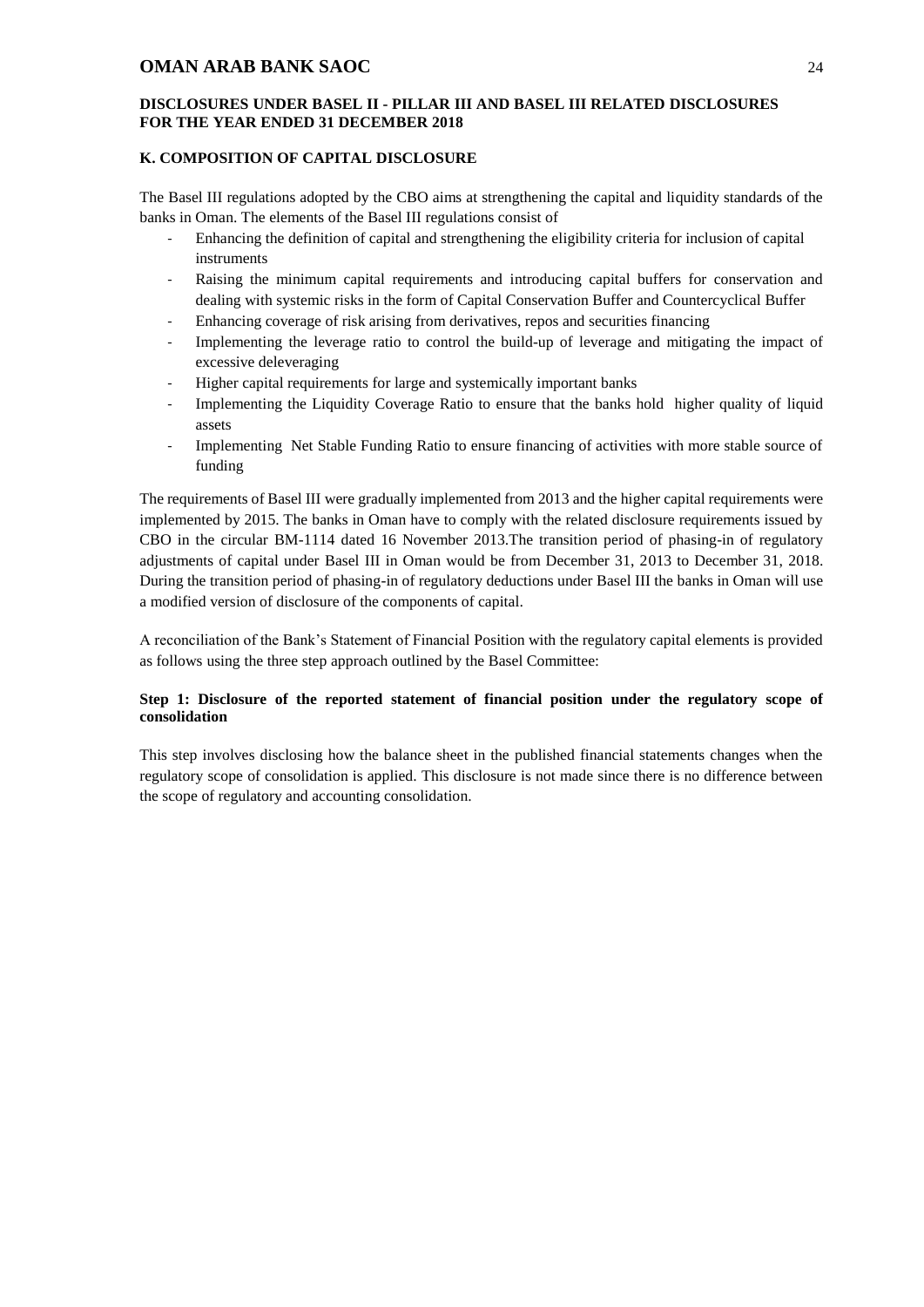### **DISCLOSURES UNDER BASEL II - PILLAR III AND BASEL III RELATED DISCLOSURES FOR THE YEAR ENDED 31 DECEMBER 2018**

#### **Step 2: Expanding the lines of the regulatory statement of financial position to display all of the components used in the definition of capital disclosure template**

The rows of the regulatory-scope statement of financial position have been expanded such that all of the components used in the composition of capital disclosure are displayed separately.

| <b>RECONCILIATION</b>                                       | <b>Financial Position</b><br>as in published<br>financial statements | <b>Under regulatory</b><br>scope of<br>consolidation |  |
|-------------------------------------------------------------|----------------------------------------------------------------------|------------------------------------------------------|--|
|                                                             | As at Dec-31-2018                                                    | As at Dec-31-2018                                    |  |
|                                                             | <b>RO</b> '000                                                       | <b>RO</b> '000                                       |  |
| <b>Assets</b>                                               |                                                                      |                                                      |  |
| <b>Cash and balances with CBO</b>                           | 194,801                                                              | 194,801                                              |  |
| Balance with banks and money at call and short notice       | 91,272                                                               | 91,272                                               |  |
| <b>Investments:</b>                                         | 131,176                                                              | 131,176                                              |  |
| Of which:                                                   |                                                                      |                                                      |  |
| Held to collect                                             | 122,262                                                              | 122,262                                              |  |
| <b>FVOCI</b>                                                | 4,883                                                                | 4,883                                                |  |
| <b>FVPL</b>                                                 | 4,031                                                                | 4,031                                                |  |
| <b>Held for Trading</b>                                     |                                                                      |                                                      |  |
| <b>Loans and advances</b>                                   | 1,832,817                                                            | 1,843,806                                            |  |
| Of which:                                                   |                                                                      |                                                      |  |
| Loans and advances to domestic banks                        |                                                                      |                                                      |  |
| Loans and advances to non-resident banks                    |                                                                      |                                                      |  |
| Loans and advances to domestic customers                    | 1,765,478                                                            | 1,662,849                                            |  |
| Loans and advances to non-resident Customers for domestic   |                                                                      |                                                      |  |
| operations                                                  |                                                                      |                                                      |  |
| Loans and advances to non-resident Customers for operations |                                                                      |                                                      |  |
| abroad                                                      |                                                                      |                                                      |  |
| Loans and advances to SMEs                                  |                                                                      | 102,629                                              |  |
| Financing from Islamic banking window                       | 122,558                                                              | 122,558                                              |  |
| Allowances for the credit losses                            | (55,219)                                                             | (44,230)                                             |  |
| Of which:                                                   |                                                                      |                                                      |  |
| Stage 3                                                     | (23, 474)                                                            | (23, 474)                                            |  |
| Stage 1 & Stage 2                                           | (31,745)                                                             | (20,756)                                             |  |
| <b>Fixed assets</b>                                         | 30,245                                                               | 30,245                                               |  |
| <b>Other assets</b>                                         | 48,507                                                               | 48,507                                               |  |
| <b>Total Assets</b>                                         | 2,328,818                                                            | 2,339,807                                            |  |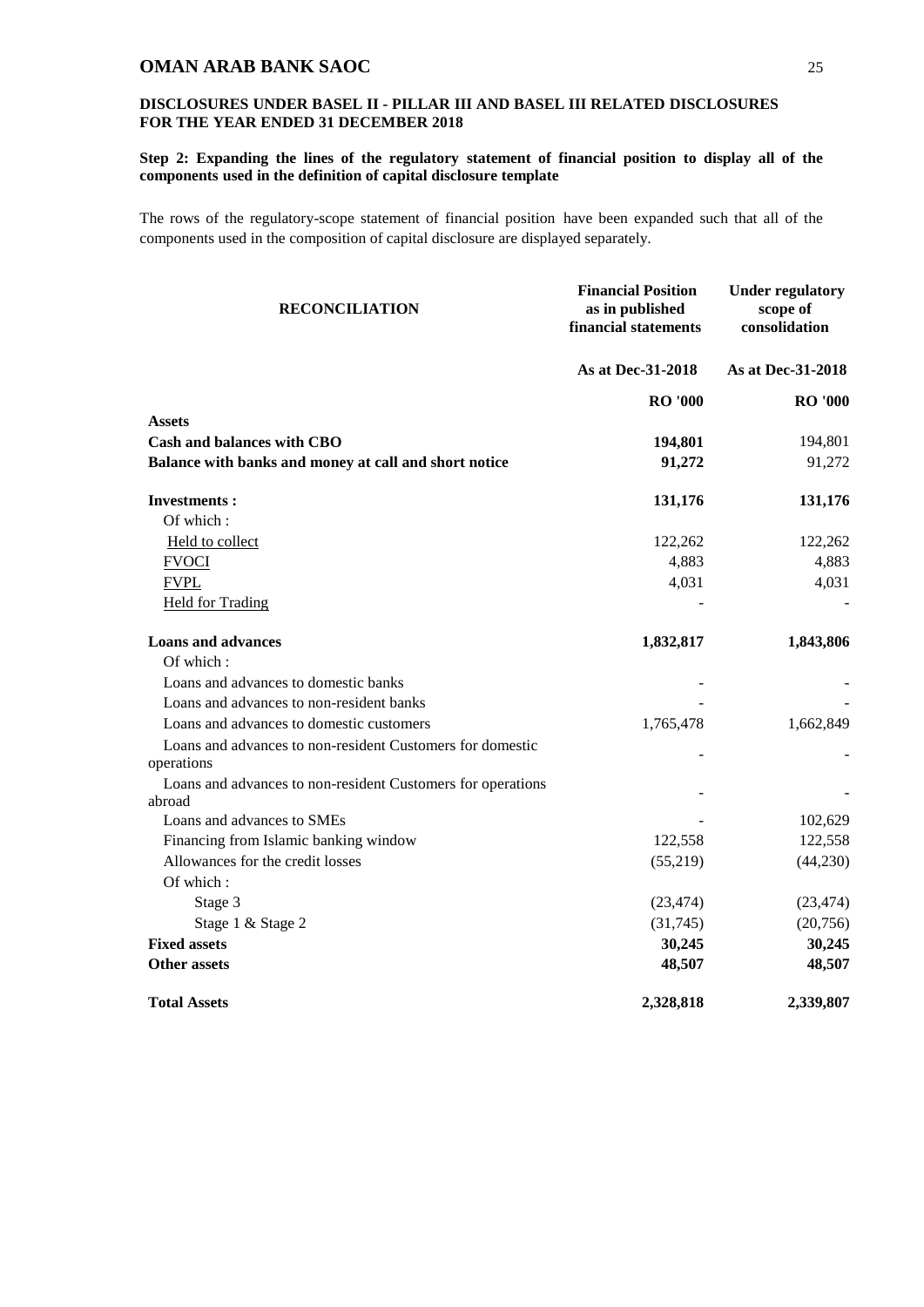| <b>RECONCILIATION</b>                                     | <b>Financial Position</b><br>as in published<br>financial<br>statements | <b>Under regulatory</b><br>scope of<br>consolidation |
|-----------------------------------------------------------|-------------------------------------------------------------------------|------------------------------------------------------|
|                                                           | As at Dec-31-2018                                                       | As at Dec-31-2018                                    |
|                                                           | <b>RO</b> '000                                                          | <b>RO</b> '000                                       |
| <b>Assets</b>                                             |                                                                         |                                                      |
| Cash and balances with CBO                                | 194,801                                                                 | 194,801                                              |
| Balance with banks and money at call and short notice     | 91,272                                                                  | 91,272                                               |
| <b>Investments:</b>                                       | 131,176                                                                 | 131,176                                              |
| Of which:                                                 |                                                                         |                                                      |
| Held to collect                                           | 122,262                                                                 | 122,262                                              |
| <b>FVOCI</b>                                              | 4,883                                                                   | 4,883                                                |
| <b>FVPL</b>                                               | 4,031                                                                   | 4,031                                                |
| <b>Held for Trading</b>                                   |                                                                         |                                                      |
| <b>Loans and advances</b>                                 | 1,832,817                                                               | 1,843,806                                            |
| Of which:                                                 |                                                                         |                                                      |
| Loans and advances to domestic banks                      |                                                                         |                                                      |
| Loans and advances to non-resident banks                  |                                                                         |                                                      |
| Loans and advances to domestic customers                  | 1,765,478                                                               | 1,662,849                                            |
| Loans and advances to non-resident Customers for domestic |                                                                         |                                                      |
| operations                                                |                                                                         |                                                      |
| Loans and advances to non-resident Customers for          |                                                                         |                                                      |
| operations abroad                                         |                                                                         |                                                      |
| Loans and advances to SMEs                                |                                                                         | 102,629                                              |
| Financing from Islamic banking window                     | 122,558                                                                 | 122,558                                              |
| Allowances for the credit losses                          | (55,219)                                                                | (44,230)                                             |
| Of which:                                                 |                                                                         |                                                      |
| Stage 3                                                   | (23, 474)                                                               | (23, 474)                                            |
| Stage 1 & Stage 2                                         | (31,745)                                                                | (20,756)                                             |
| <b>Fixed assets</b>                                       | 30,245                                                                  | 30,245                                               |
| <b>Other assets</b>                                       | 48,507                                                                  | 48,507                                               |
| <b>Total Assets</b>                                       | 2,328,818                                                               | 2,339,807                                            |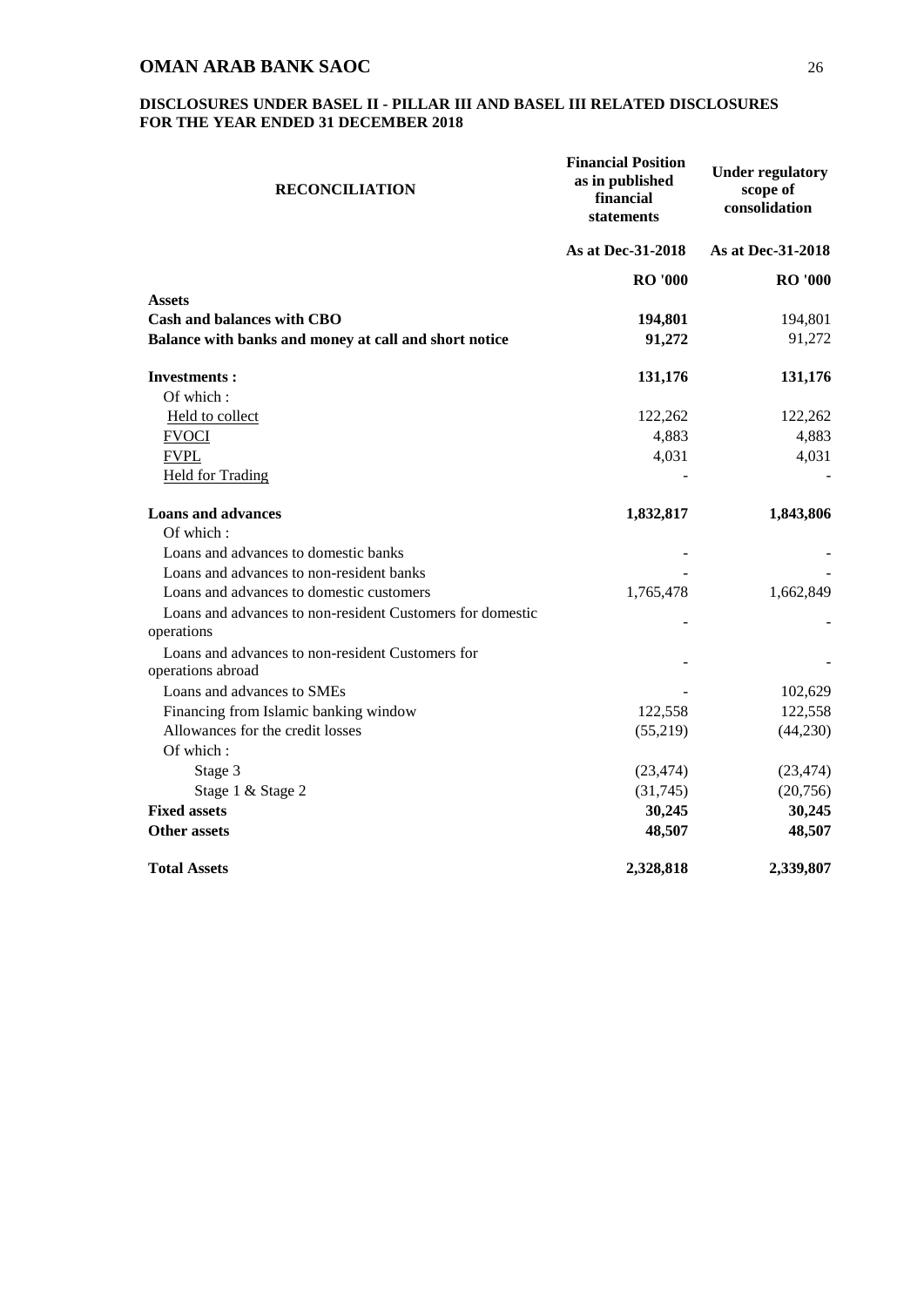| <b>Capital &amp; Liabilities</b>                       |           |           |
|--------------------------------------------------------|-----------|-----------|
| Paid-up Capital                                        | 134,620   | 134,620   |
| Of which:                                              |           |           |
| Amount eligible for CET1                               | 134,620   | 134,620   |
| Amount eligible for AT1                                |           |           |
| <b>Reserves &amp; Surplus</b>                          | 149,703   | 148,189   |
| Of which:                                              |           |           |
| Legal reserve                                          | 41,490    | 41,490    |
| General reserve                                        | 25,560    | 25,560    |
| Retained earnings                                      | 68,797    | 53,990    |
| Proposed dividends                                     |           | 14,808    |
| Cumulative changes in fair value of investments        | (2,059)   | (2,059)   |
| Of which:                                              |           |           |
| Amount eligible for Tier 2 capital                     | (2,059)   | (2,059)   |
| Amount ineligible due to regulatory adjustment         |           |           |
| Subordinated debt reserve                              | 12,000    | 12,000    |
| Special reserve                                        | 3,915     | 2,400     |
| <b>Total Capital</b>                                   | 284,323   | 282,809   |
|                                                        |           |           |
|                                                        |           |           |
|                                                        |           |           |
| <b>Deposits</b>                                        | 1,870,558 | 1,870,558 |
| Of which:                                              |           |           |
| Deposits from banks                                    |           |           |
| Customer deposits                                      | 1,748,414 | 1,748,414 |
| Deposits of Islamic Banking window                     | 122,144   | 122,144   |
| <b>Borrowings</b>                                      | 35,207    | 35,207    |
| Of which:                                              |           |           |
| From CBO                                               |           |           |
| From banks                                             | 15,207    | 15,207    |
| From other institutions $\&$ agencies                  |           |           |
| Borrowings in the form of bonds, Debentures and sukuks | 20,000    | 20,000    |
| Of which:                                              |           |           |
| Directly issued qualifying Tier 2 instruments          | 20,000    | 8,000     |
| Amount de-recognised from Tier 2 capital               |           | 12,000    |
|                                                        |           |           |
| Other liabilities & provisions                         | 66,177    | 66,177    |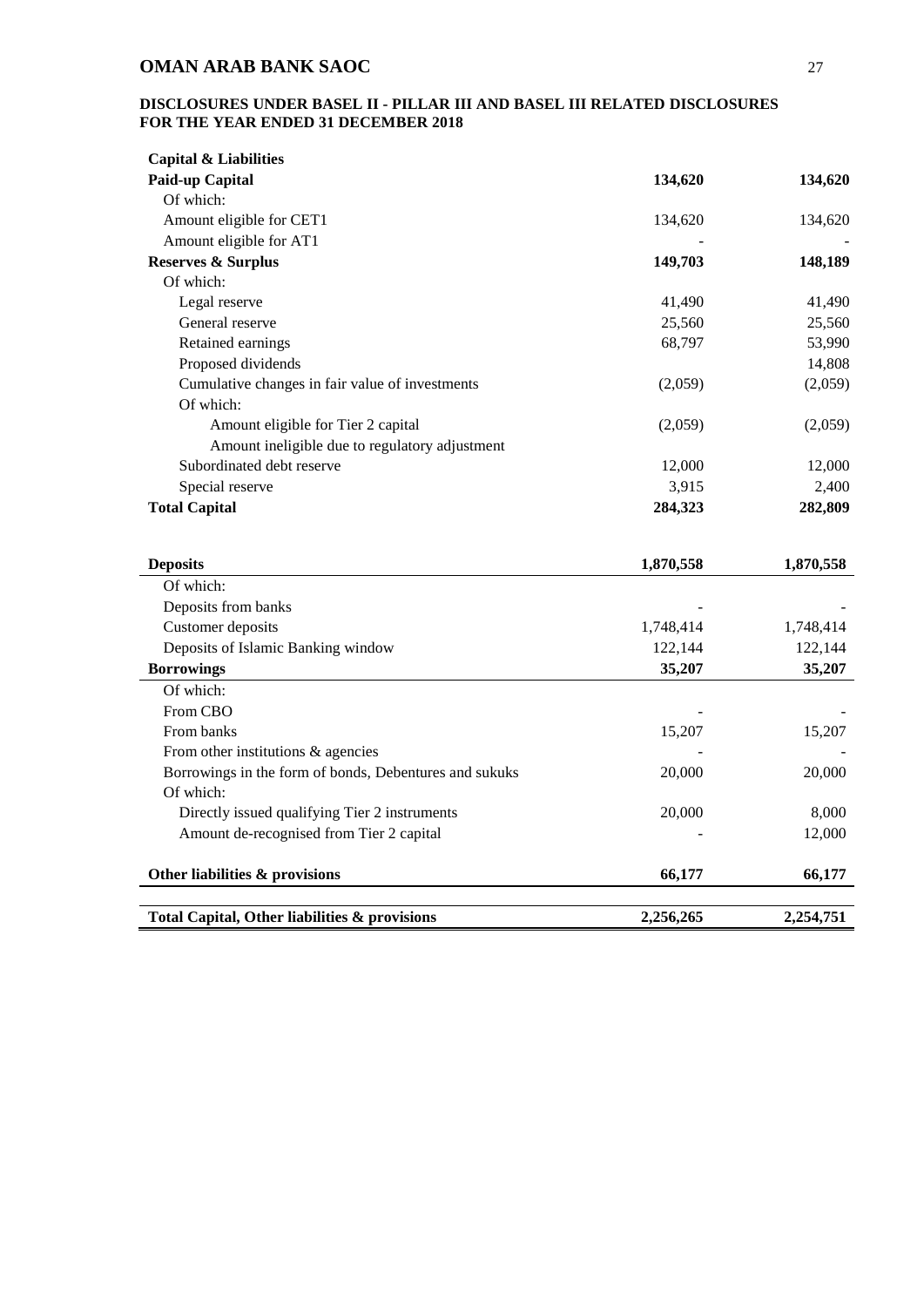## **DISCLOSURES UNDER BASEL II - PILLAR III AND BASEL III RELATED DISCLOSURES FOR THE YEAR ENDED 31 DECEMBER 2018**

#### **Step 3: Mapping each of the components that are disclosed in Step 2 to the composition of capital disclosure 2018**

|                |                                                                                                          | <b>Under regulatory</b> |
|----------------|----------------------------------------------------------------------------------------------------------|-------------------------|
|                |                                                                                                          | scope of                |
|                | <b>Common Equity Tier 1 capital: instruments and reserves</b>                                            | consolidation           |
| 1              | Directly issued qualifying common share capital                                                          | 134,620                 |
| $\overline{c}$ | Retained earnings                                                                                        | 53,990                  |
| 3              | Accumulated other comprehensive income (and other reserves)                                              | 79,391                  |
| $\overline{4}$ | Directly issued capital subject to phase out from CET1 (only applicable<br>to non-joint stock companies) |                         |
| 5              | Common share capital issued by subsidiaries and held by third parties<br>(amount allowed in group CET1)  |                         |
| 6              | <b>Common Equity Tier 1 capital (CET1)</b>                                                               | 268,001                 |
| 7              | <b>Additional Tier 1 capital (AT1)</b>                                                                   | 72,553                  |
| 8              | Tier 1 capital $(T1 = CET1 + AT1)$                                                                       | 340,554                 |
|                |                                                                                                          |                         |
|                | Tier 2 capital: instruments and provisions                                                               |                         |
| 9              | Directly issued qualifying Tier 2 instruments                                                            | 8,000                   |
| #              | Eligible expected credit loss                                                                            | 20,756                  |
|                | Amount of Cumulative changes in fair value of investments                                                |                         |
| #              | eligible for Tier 2 capital                                                                              |                         |
| $\#$           | Tier 2 capital (T2)                                                                                      | 28,756                  |
|                |                                                                                                          |                         |
|                | Total capital $(TC = T1 + T2)$                                                                           | 369,310                 |
|                |                                                                                                          |                         |
| 2017           |                                                                                                          |                         |
|                |                                                                                                          | <b>Under regulatory</b> |
|                | <b>Common Equity Tier 1 capital: instruments and reserves</b>                                            | scope of                |
|                |                                                                                                          | consolidation           |
| 1              | Directly issued qualifying common share capital                                                          | 134,620                 |
| $\overline{c}$ | Retained earnings                                                                                        | 53,169                  |
| 3              | Accumulated other comprehensive income (and other reserves)                                              | 72,478                  |
| $\overline{4}$ | Directly issued capital subject to phase out from CET1 (only applicable<br>to non-joint stock companies) |                         |
| 5              | Common share capital issued by subsidiaries and held by third parties<br>(amount allowed in group CET1)  |                         |
| 6              | <b>Common Equity Tier 1 capital (CET1)</b>                                                               | 260,267                 |
| 7              | <b>Additional Tier 1 capital (AT1)</b>                                                                   | 30,000                  |
| 8              | Tier 1 capital $(T1 = CET1 + AT1)$                                                                       | 290,267                 |
|                |                                                                                                          |                         |
|                | Tier 2 capital: instruments and provisions                                                               |                         |
| 9              | Directly issued qualifying Tier 2 instruments                                                            | 12,000                  |
| 10             | Provisions                                                                                               | 20,756                  |
|                | Amount of Cumulative changes in fair value of investments                                                |                         |
| 11             | eligible for Tier 2 capital                                                                              |                         |
| 12             | Tier 2 capital (T2)                                                                                      | 32,756                  |
|                |                                                                                                          |                         |
|                | Total capital $(TC = T1 + T2)$                                                                           | 323,023                 |
|                |                                                                                                          |                         |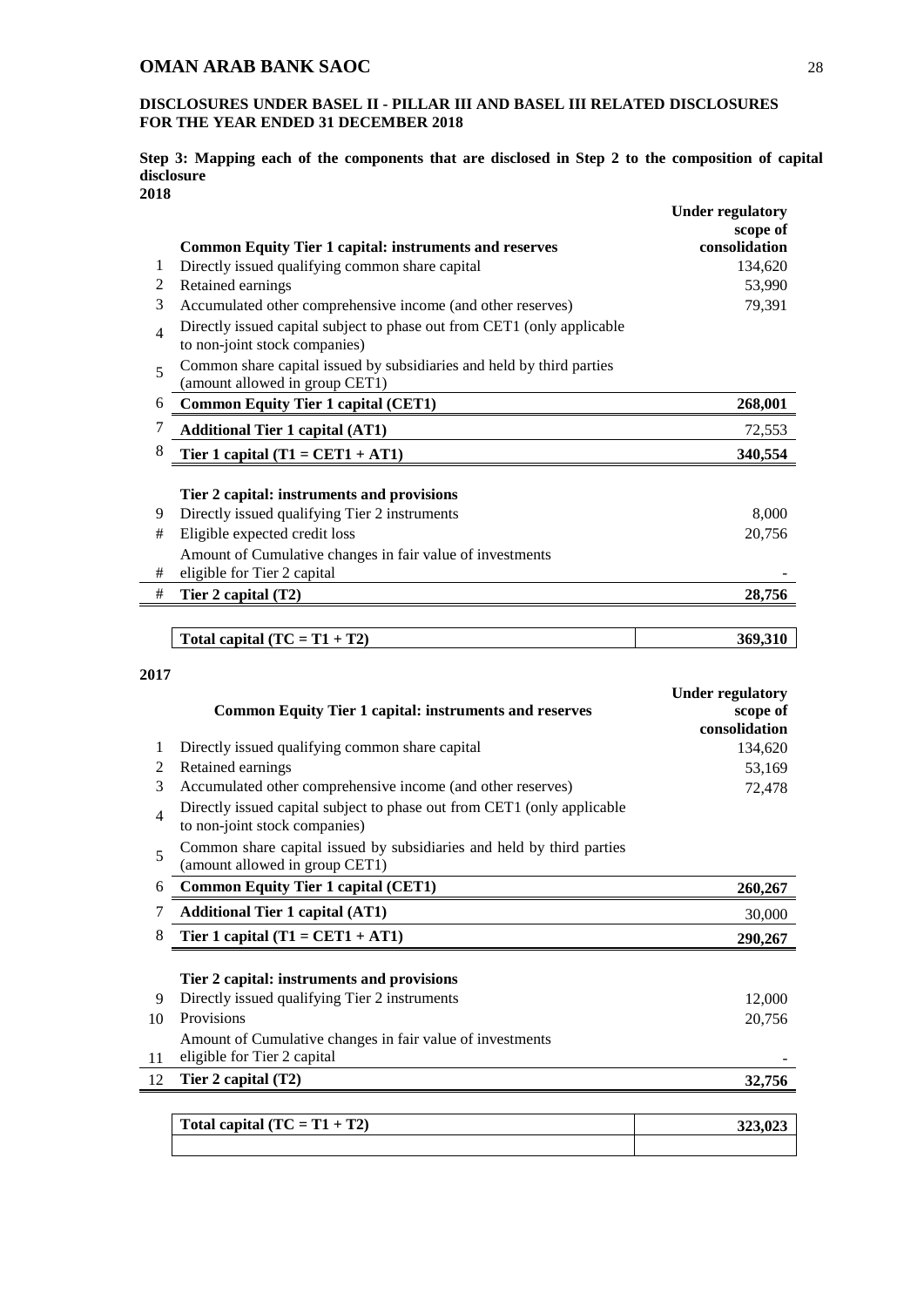### **DISCLOSURES UNDER BASEL II - PILLAR III AND BASEL III RELATED DISCLOSURES FOR THE YEAR ENDED 31 DECEMBER 2018**

The Bank obtained subordinated loans of RO 20 Million, which comply with Basel III requirements for tier-2 capital, for a tenor of five years and six months in November 2015. The loans carry a fixed rate of 5.5 % per annum, payable semi-annually with the principal payable on maturity.

| <b>Main features of Subordinated Loans</b><br><i>Issuer</i>                                    | <b>OMAN ARAB BANK</b>                        |
|------------------------------------------------------------------------------------------------|----------------------------------------------|
| Unique identifier                                                                              |                                              |
| (eg CUSIP, ISIN or Bloomberg identifier for private placement)                                 |                                              |
| Governing law(s) of the instrument Regulatory treatment                                        | Oman Banking law                             |
| <b>Transitional Basel III rules</b>                                                            | Eligible for inclusion in<br>Tier -2 Capital |
| Post-transitional Basel III rules                                                              | Eligible for inclusion in<br>Tier -2 Capital |
| Eligible at solo/group/group $&$ solo                                                          | Solo                                         |
| Instrument type (types to be specified by each jurisdiction)                                   | Loan                                         |
| Amount recognized in regulatory capital<br>(Currency in mil, as of most recent reporting date) | <b>OMR 8 Million</b>                         |
| Par value of instrument                                                                        | OMR 20 Million                               |
| Accounting classification                                                                      | Subordinated Debt                            |
| Original date of issuance                                                                      | 30/11/2015                                   |
| Perpetual or dated                                                                             | Dated                                        |
| Original maturity date                                                                         | 30/05/2021                                   |
| Issuer call subject to prior supervisory approval                                              |                                              |
| Optional call date, contingent call dates and redemption amount                                |                                              |
| Subsequent call dates, if applicable                                                           |                                              |
| Coupons / dividends                                                                            |                                              |
| Fixed or floating dividend/coupon                                                              | Fixed coupon                                 |
| Coupon rate and any related index                                                              | 5.50%                                        |
| Existence of a dividend stopper                                                                |                                              |
| Fully discretionary, partially discretionary or mandatory                                      |                                              |
| Existence of step up or other incentive to redeem                                              |                                              |
| Noncumulative or cumulative                                                                    | Non-cumulative                               |
| Convertible or non-convertible                                                                 | Non-convertible                              |
| If convertible, conversion trigger (s)                                                         |                                              |
| If convertible, fully or partially                                                             |                                              |
| If convertible, conversion rate                                                                |                                              |
| If convertible, mandatory or optional conversion                                               |                                              |
| If convertible, specify instrument type convertible into                                       |                                              |
| If convertible, specify issuer of instrument it converts into                                  |                                              |
| Write-down feature                                                                             |                                              |
| If write-down, write-down trigger(s)                                                           |                                              |
| If write-down, full or partial                                                                 |                                              |
| If write-down, permanent or temporary                                                          |                                              |
| If temporary write-down, description of write-up mechanism                                     |                                              |
| Position in subordination hierarchy in liquidation                                             | Subordinate to depositors                    |
| (specify instrument type immediately senior to instrument)                                     | and general creditors                        |
| Non-compliant transitioned features                                                            |                                              |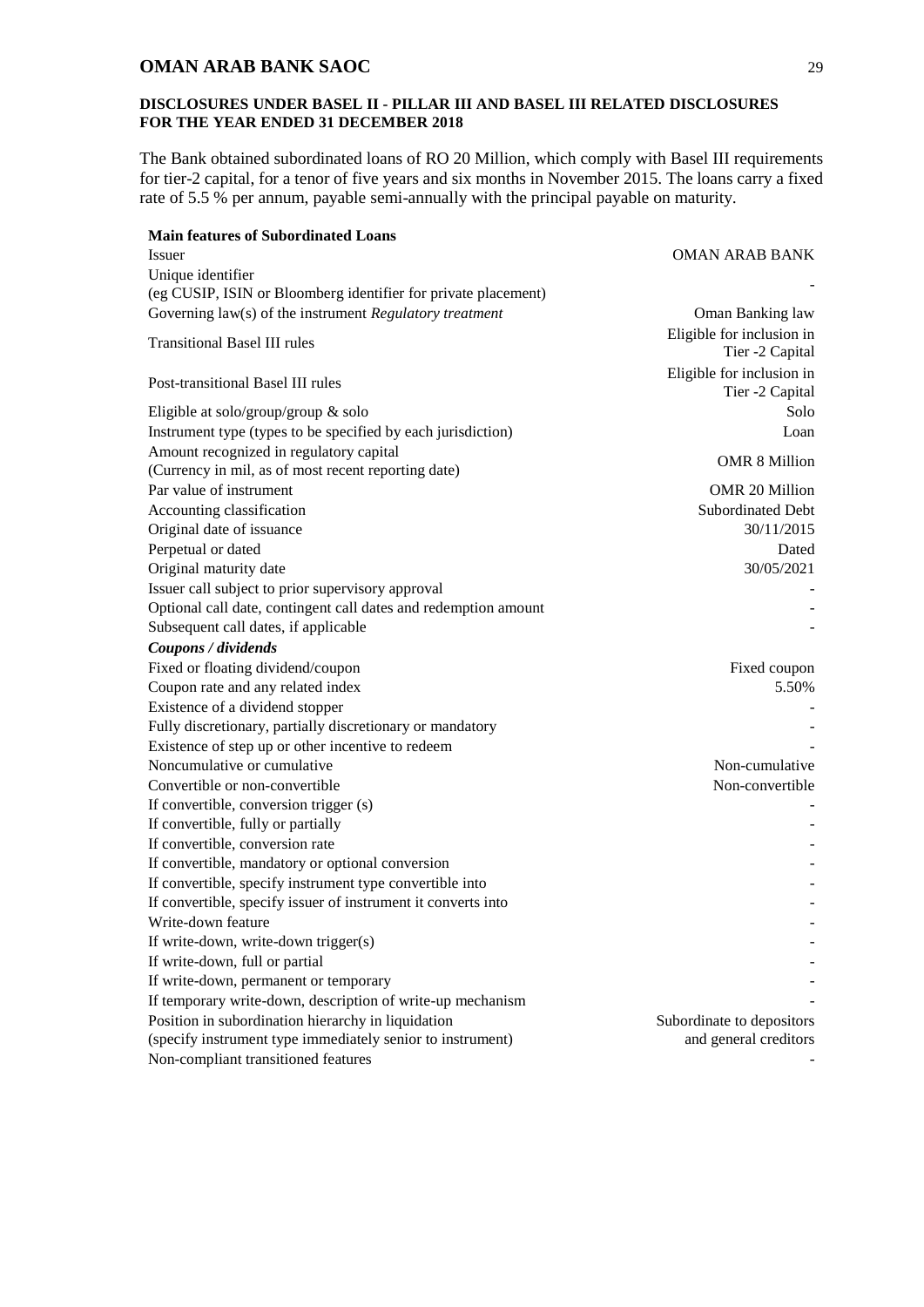#### **DISCLOSURES UNDER BASEL II - PILLAR III AND BASEL III RELATED DISCLOSURES FOR THE YEAR ENDED 31 DECEMBER 2018**

On 29 December 2016, the Bank issued unsecured perpetual Tier 1 bonds of RO 30 million (30,000,000 units of RO 1 each through private placement). The bonds are listed in the Muscat Securities Market and are transferable through trading. The bonds carry a fixed coupon rate of 7.75% per annum payable semi-annually in arrears and treated as deduction from equity. Interest is noncumulative and payable at Bank's discretion. The bonds form part of Tier 1 Capital of the Bank and comply with Basel-3 and Central Bank of Oman regulation.

|                | <b>Main features of Perpetual Bonds</b>                                                                          |                                                    |
|----------------|------------------------------------------------------------------------------------------------------------------|----------------------------------------------------|
| 1              | Issuer                                                                                                           | <b>OMAN ARAB BANK</b>                              |
| $\overline{2}$ | Unique identifier<br>(eg CUSIP, ISIN or Bloomberg identifier for private placement)                              |                                                    |
| 3              | Governing law(s) of the instrument Regulatory treatment                                                          | Oman Banking law                                   |
| 4              | <b>Transitional Basel III rules</b>                                                                              | Not Eligible for inclusion<br>in Tier -1 Capital   |
| 5              | Post-transitional Basel III rules                                                                                | Eligible for inclusion in<br>Tier -1 Capital       |
| 6              | Eligible at solo/group/group $\&$ solo                                                                           | Solo                                               |
| 7              | Instrument type (types to be specified by each jurisdiction)                                                     | <b>Bonds</b>                                       |
| 8              | Amount recognised in regulatory capital<br>(Currency in mil, as of most recent reporting date)                   | OMR 30 Million                                     |
| 9              | Par value of instrument                                                                                          | OMR 30 Million                                     |
| 10             | Accounting classification                                                                                        | <b>Additional Tier 1</b>                           |
| 11             | Original date of issuance                                                                                        | 29/12/2016                                         |
| 12             | Perpetual or dated                                                                                               | Perpetual                                          |
| 13             | Original maturity date                                                                                           |                                                    |
| 14             | Issuer call subject to prior supervisory approval                                                                |                                                    |
| 15             | Optional call date, contingent call dates and redemption amount                                                  |                                                    |
| 16             | Subsequent call dates, if applicable                                                                             |                                                    |
|                | Coupons / dividends                                                                                              |                                                    |
| 17             | Fixed or floating dividend/coupon                                                                                | Fixed coupon                                       |
| 18             | Coupon rate and any related index                                                                                | 7.75%                                              |
| 19             | Existence of a dividend stopper                                                                                  |                                                    |
| 20             | Fully discretionary, partially discretionary or mandatory                                                        |                                                    |
| 21             | Existence of step up or other incentive to redeem                                                                |                                                    |
| 22             | Noncumulative or cumulative                                                                                      | Non-cumulative                                     |
| 23             | Convertible or non-convertible                                                                                   | Non-convertible                                    |
| 24             | If convertible, conversion trigger (s)                                                                           |                                                    |
| 25             | If convertible, fully or partially                                                                               |                                                    |
| 26             | If convertible, conversion rate                                                                                  |                                                    |
| 27             | If convertible, mandatory or optional conversion                                                                 |                                                    |
| 28             | If convertible, specify instrument type convertible into                                                         |                                                    |
| 29             | If convertible, specify issuer of instrument it converts into                                                    |                                                    |
| 30             | Write-down feature                                                                                               | Yes                                                |
| 31             | If write-down, write-down trigger(s)                                                                             | non-liability event                                |
| 32             | If write-down, full or partial                                                                                   | full or partial                                    |
| 33             | If write-down, permanent or temporary                                                                            | Permanent                                          |
| 34             | If temporary write-down, description of write-up mechanism                                                       |                                                    |
| 35             | Position in subordination hierarchy in liquidation<br>(specify instrument type immediately senior to instrument) | Subordinate to depositors<br>and general creditors |
| 36             | Non-compliant transitioned features                                                                              |                                                    |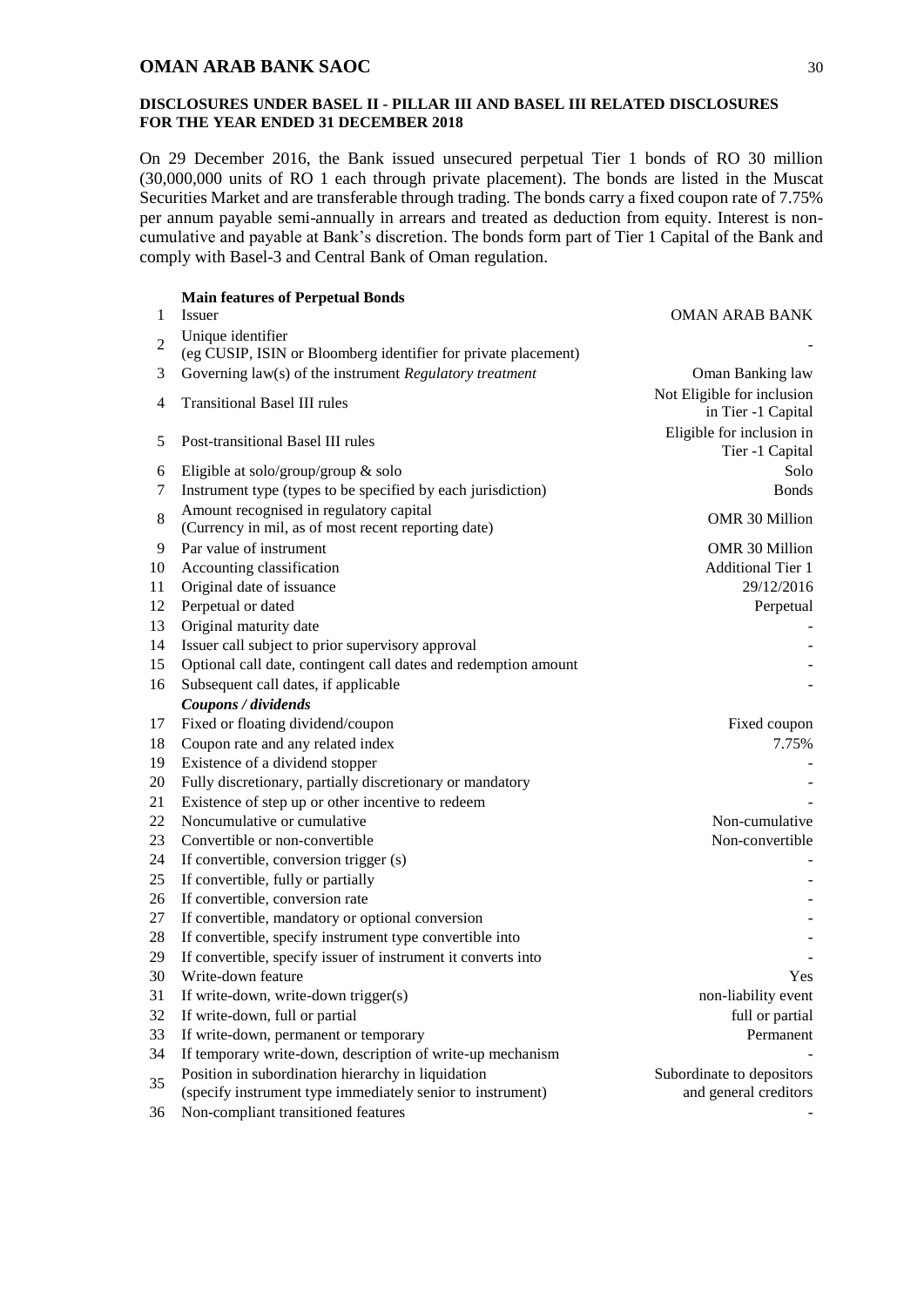#### **DISCLOSURES UNDER BASEL II - PILLAR III AND BASEL III RELATED DISCLOSURES FOR THE YEAR ENDED 31 DECEMBER 2018**

On 17 October 2018, the Bank issued another series of unsecured perpetual Tier 1 bonds of RO 42.5 million (42,553,000 units of RO 1 each through private placement). The bonds carry a fixed coupon rate of 7.5% per annum payable semi-annually in arrears and treated as deduction from equity. Interest is non-cumulative and payable at Bank's discretion. The bonds are in pari-passu with earlier issue.

| <b>Main features of Perpetual Bonds</b> |  |  |  |  |  |
|-----------------------------------------|--|--|--|--|--|
|-----------------------------------------|--|--|--|--|--|

| 1              | Issuer                                                          |            | <b>OMAN ARAB BANK</b>      |
|----------------|-----------------------------------------------------------------|------------|----------------------------|
| $\overline{2}$ | Unique                                                          | identifier |                            |
|                | (eg CUSIP, ISIN or Bloomberg identifier for private placement)  |            |                            |
| 3              | Governing law(s) of the instrument Regulatory treatment         |            | Oman Banking law           |
| 4              | <b>Transitional Basel III rules</b>                             |            | Not Eligible for inclusion |
|                |                                                                 |            | in Tier -1 Capital         |
| 5              | Post-transitional Basel III rules                               |            | Eligible for inclusion in  |
|                |                                                                 |            | Tier -1 Capital            |
| 6              | Eligible at solo/group/group $\&$ solo                          |            | Solo                       |
| 7              | Instrument type (types to be specified by each jurisdiction)    |            | <b>Bonds</b>               |
| 8              | recognised<br>in<br>Amount<br>regulatory                        | capital    | OMR 42.553 Million         |
|                | (Currency in mil, as of most recent reporting date)             |            |                            |
| 9              | Par value of instrument                                         |            | OMR 42.553 Million         |
| 10             | Accounting classification                                       |            | <b>Additional Tier 1</b>   |
| 11             | Original date of issuance                                       |            | 17/10/2018                 |
| 12             | Perpetual or dated                                              |            | Perpetual                  |
| 13             | Original maturity date                                          |            |                            |
| 14             | Issuer call subject to prior supervisory approval               |            |                            |
| 15             | Optional call date, contingent call dates and redemption amount |            |                            |
| 16             | Subsequent call dates, if applicable                            |            |                            |
|                | Coupons / dividends                                             |            |                            |
| 17             | Fixed or floating dividend/coupon                               |            | Fixed coupon               |
| 18             | Coupon rate and any related index                               |            | 7.5%                       |
| 19             | Existence of a dividend stopper                                 |            |                            |
| 20             | Fully discretionary, partially discretionary or mandatory       |            |                            |
| 21             | Existence of step up or other incentive to redeem               |            |                            |
| 22             | Noncumulative or cumulative                                     |            | Non-cumulative             |
| 23             | Convertible or non-convertible                                  |            | Non-convertible            |
| 24             | If convertible, conversion trigger (s)                          |            |                            |
| 25             | If convertible, fully or partially                              |            |                            |
| 26             | If convertible, conversion rate                                 |            |                            |
| 27             | If convertible, mandatory or optional conversion                |            |                            |
| 28             | If convertible, specify instrument type convertible into        |            |                            |
| 29             | If convertible, specify issuer of instrument it converts into   |            |                            |
| 30             | Write-down feature                                              |            | Yes.                       |
| 31             | If write-down, write-down trigger(s)                            |            | non-liability event        |
| 32             | If write-down, full or partial                                  |            | full or partial            |
| 33             | If write-down, permanent or temporary                           |            | Permanent                  |
| 34             | If temporary write-down, description of write-up mechanism      |            |                            |
| 35             | Position in subordination hierarchy in liquidation              |            | Subordinate to depositors  |
|                | (specify instrument type immediately senior to instrument)      |            | and general creditors      |
| 36             | Non-compliant transitioned features                             |            |                            |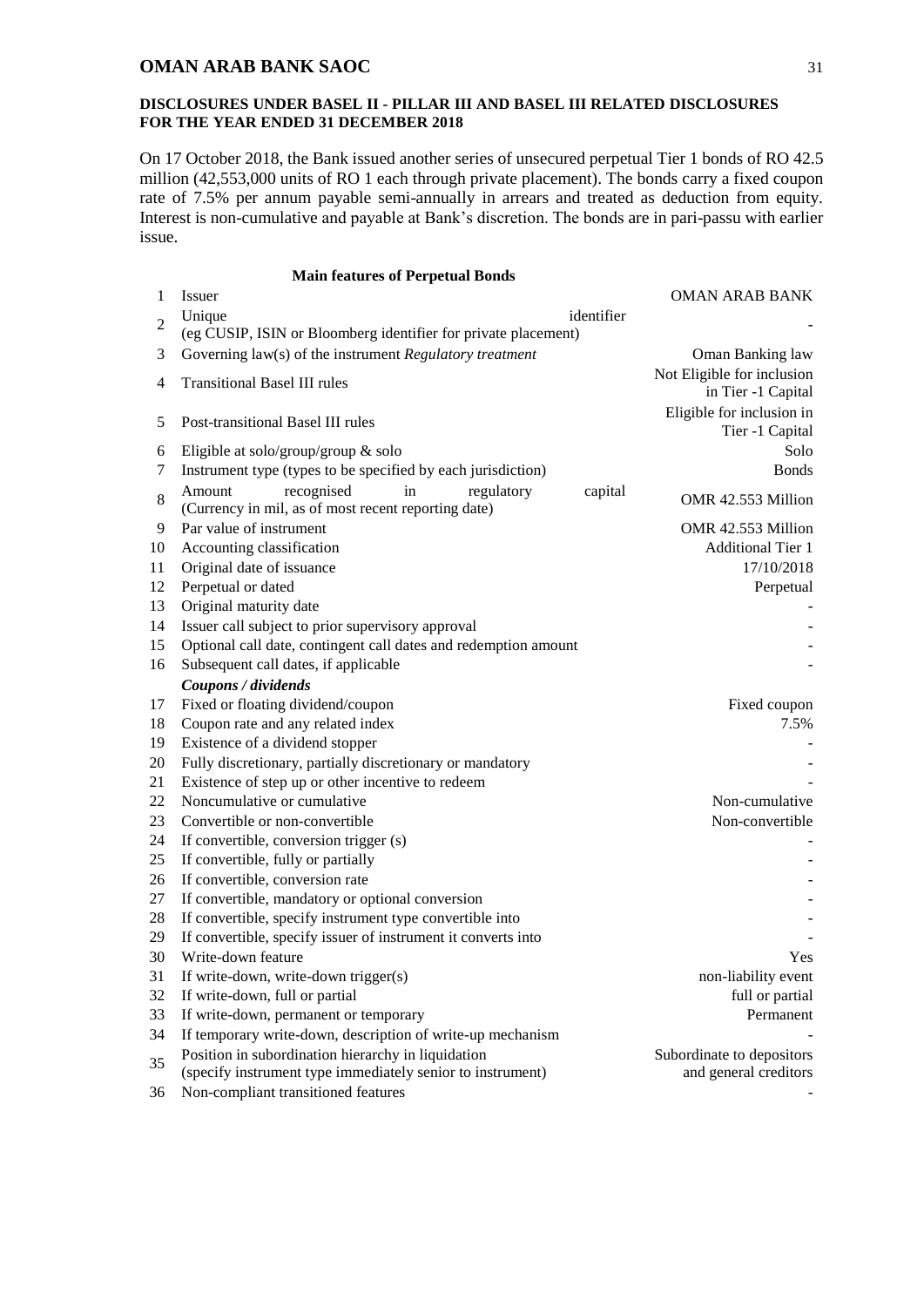### **DISCLOSURES UNDER BASEL II - PILLAR III AND BASEL III RELATED DISCLOSURES FOR THE YEAR ENDED 31 DECEMBER 2018**

The following table shows the composition of capital under Basel III:

## **BASEL-III DISCLOSURE AS AT DECEMBER 31 2018**

|                | <b>Common Equity Tier 1 capital: instruments and reserves</b>                                                                                                                                              | <b>AMOUNTS SUBJECT</b><br><b>TO PRE-BASEL III</b><br><b>TREATMENT</b><br><b>RO</b> '000 |
|----------------|------------------------------------------------------------------------------------------------------------------------------------------------------------------------------------------------------------|-----------------------------------------------------------------------------------------|
| 1              | Directly issued qualifying common share capital (and equivalent for                                                                                                                                        | 134,620                                                                                 |
|                | non-joint stock companies) plus related stock surplus                                                                                                                                                      |                                                                                         |
| 2<br>3         | Retained earnings<br>Accumulated other comprehensive income (and other reserves)                                                                                                                           | 53,990<br>81,450                                                                        |
|                | Directly issued capital subject to phase out from CET1 (only applicable                                                                                                                                    |                                                                                         |
| $\overline{4}$ | to non-joint stock companies)                                                                                                                                                                              |                                                                                         |
|                | Public sector capital injections grandfathered until 1 January 2018                                                                                                                                        |                                                                                         |
| 5              | Common share capital issued by subsidiaries and held by third parties<br>(amount allowed in group CET1)                                                                                                    |                                                                                         |
| 6              | <b>Common Equity Tier 1 capital before regulatory adjustments</b>                                                                                                                                          | 270,060                                                                                 |
|                | <b>Common Equity Tier 1 capital: regulatory adjustments</b>                                                                                                                                                |                                                                                         |
| 7              | Prudential valuation adjustments                                                                                                                                                                           | (2,059)                                                                                 |
| 8              | Goodwill (net of related tax liability)<br>Other intangibles other than mortgage-servicing rights (net of related                                                                                          |                                                                                         |
| $\mathbf Q$    | tax liability)                                                                                                                                                                                             | (59)                                                                                    |
| 10             | Deferred tax assets that rely on future profitability excluding those<br>arising from temporary differences (net of related tax liability)                                                                 |                                                                                         |
| 11             | Cash-flow hedge reserve                                                                                                                                                                                    |                                                                                         |
| 12             | Shortfall of provisions to expected losses                                                                                                                                                                 |                                                                                         |
| 13             | Securitisation gain on sale (as set out in paragraph 14.9 of CP-1)                                                                                                                                         |                                                                                         |
| 14             | Gains and losses due to changes in own credit risk on fair valued<br>liabilities.                                                                                                                          |                                                                                         |
| 15             | Defined-benefit pension fund net assets                                                                                                                                                                    |                                                                                         |
| 16             | Investments in own shares (if not already netted off paid-in capital on<br>reported balance sheet)                                                                                                         |                                                                                         |
| 17             | Reciprocal cross-holdings in common equity                                                                                                                                                                 |                                                                                         |
|                | Investments in the capital of banking, financial, insurance and takaful                                                                                                                                    |                                                                                         |
| 18             | entities that are outside the scope of regulatory consolidation, net of<br>eligible short positions, where the bank does not own more than 10%<br>of the issued share capital (amount above 10% threshold) |                                                                                         |
|                | Significant investments in the common stock of banking, financial,                                                                                                                                         |                                                                                         |
| 19             | insurance and takaful entities that are outside the scope of regulatory<br>consolidation, net of eligible short positions (amount above 10%                                                                |                                                                                         |
| 20             | threshold)<br>Mortgage Servicing rights (amount above 10% threshold)                                                                                                                                       |                                                                                         |
|                | Deferred tax assets arising from temporary differences (amount above                                                                                                                                       |                                                                                         |
| 21             | 10% threshold, net of related tax liability)                                                                                                                                                               |                                                                                         |
| 22             | Amount exceeding the 15% threshold                                                                                                                                                                         |                                                                                         |
| 23             | of which: significant investments in the common stock of<br>financials                                                                                                                                     |                                                                                         |
| 24             | of which: mortgage servicing rights                                                                                                                                                                        |                                                                                         |
| 25             | of which: deferred tax assets arising from temporary differences                                                                                                                                           |                                                                                         |
| 26             | National specific regulatory adjustments                                                                                                                                                                   |                                                                                         |
| 27             | Regulatory adjustments applied to Common Equity Tier 1 in respect of<br>amounts subject to Pre-Basel III Treatment                                                                                         |                                                                                         |
| 28             | Perpetual Bonds                                                                                                                                                                                            |                                                                                         |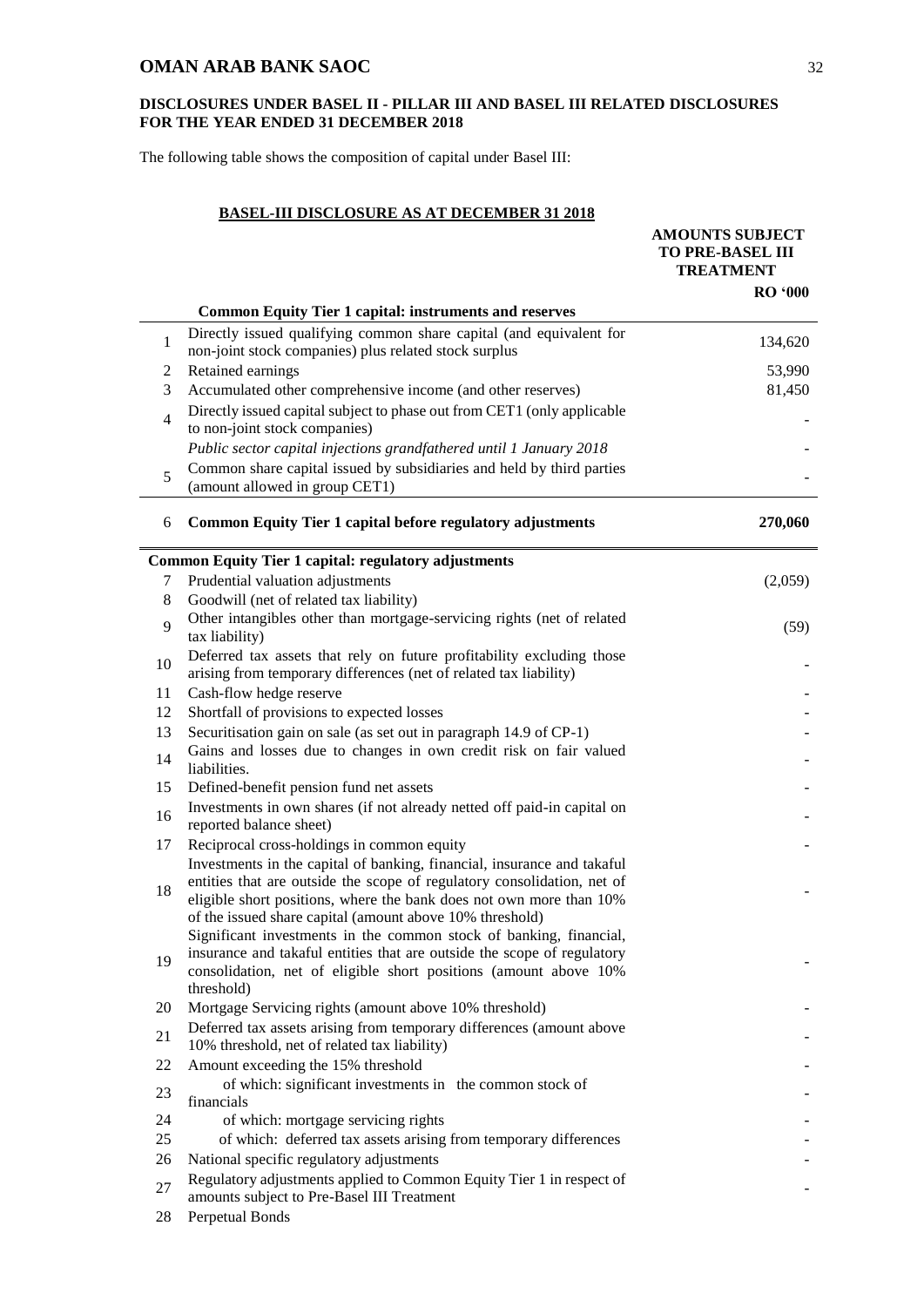| 29 | Total regulatory adjustments to Common equity Tier 1                                                                                                            | (2,118) |
|----|-----------------------------------------------------------------------------------------------------------------------------------------------------------------|---------|
| 29 | <b>Common Equity Tier 1 capital (CET1)</b>                                                                                                                      | 267,942 |
|    | <b>Additional Tier 1 capital: instruments</b>                                                                                                                   |         |
| 30 | Directly issued qualifying Additional Tier 1 instruments plus related<br>stock surplus                                                                          | 72,553  |
| 31 | of which: classified as equity under applicable accounting standards                                                                                            |         |
| 32 | of which: classified as liabilities under applicable accounting<br>standards                                                                                    |         |
| 33 | Directly issued capital instruments subject to phase out from<br><b>Additional Tier 1</b>                                                                       |         |
| 34 | Additional Tier 1 instruments (and CET1 instruments not included<br>in row 5) issued by subsidiaries and held by third parties (amount<br>allowed in group AT1) |         |
| 35 | of which: instruments issued by subsidiaries subject to phase out                                                                                               |         |
| 36 | Additional Tier 1 capital before regulatory adjustments                                                                                                         | 72,553  |
|    | <b>Additional Tier 1 capital: regulatory adjustments</b>                                                                                                        |         |
|    |                                                                                                                                                                 |         |
| 37 | Investments in own Additional Tier 1 instruments                                                                                                                |         |
| 38 | Reciprocal cross-holdings in Additional Tier 1 instruments                                                                                                      |         |
|    | Investments in the capital of banking, financial, insurance and takaful                                                                                         |         |
|    | entities that are outside the scope of regulatory consolidation, net of                                                                                         |         |
| 39 | eligible short positions, where the bank does not own more than 10%                                                                                             |         |
|    | of the issued common share capital of the entity (amount above 10%)                                                                                             |         |
|    | threshold)                                                                                                                                                      |         |
| 40 | Significant investments in the capital of banking, financial, insurance<br>and takaful entities that are outside the scope of regulatory                        |         |
|    | consolidation (net of eligible short positions)                                                                                                                 |         |
| 41 | National specific regulatory adjustments                                                                                                                        |         |
|    | REGULATORY ADJUSTMENTS APPLIED TO ADDITIONAL                                                                                                                    |         |
|    | TIER 1 IN RESPECT OF AMOUNTS SUBJECT TO PRE-BASEL III                                                                                                           |         |
|    | <b>TREATMENT</b>                                                                                                                                                |         |
|    | Regulatory adjustments applied to Additional Tier 1 due to insufficient                                                                                         |         |
| 42 | Tier 2 to cover deductions                                                                                                                                      |         |
| 43 | Total regulatory adjustments to Additional Tier 1 capital                                                                                                       |         |
| 44 | <b>Additional Tier 1 capital (AT1)</b>                                                                                                                          | 72,553  |
| 45 | Tier 1 capital $(T1 = CET1 + AT1)$                                                                                                                              | 340,495 |
|    |                                                                                                                                                                 |         |
|    | Tier 2 capital: instruments and provisions                                                                                                                      |         |
| 46 | Directly issued qualifying Tier 2 instruments plus related stock<br>surplus                                                                                     |         |
| 47 | Directly issued capital instruments subject to phase out from Tier 2                                                                                            |         |
|    | Tier 2 instruments (and CET1 and AT1 instruments not included in                                                                                                |         |
| 48 | rows 5 or 34) issued by subsidiaries and held by third parties (amount                                                                                          |         |
|    | allowed in group Tier 2)                                                                                                                                        |         |
| 49 | of which: instruments issued by subsidiaries subject to phase out                                                                                               |         |
| 50 | Subordinated term debt.                                                                                                                                         | 8,000   |
| 50 | Eligible expected credit loss                                                                                                                                   | 20,756  |
| 51 | Tier 2 capital before regulatory adjustments                                                                                                                    | 28,756  |
|    | Tier 2 capital: regulatory adjustments                                                                                                                          |         |
| 52 | Investments in own Tier 2 instruments                                                                                                                           |         |
| 53 | Reciprocal cross-holdings in Tier 2 instruments                                                                                                                 |         |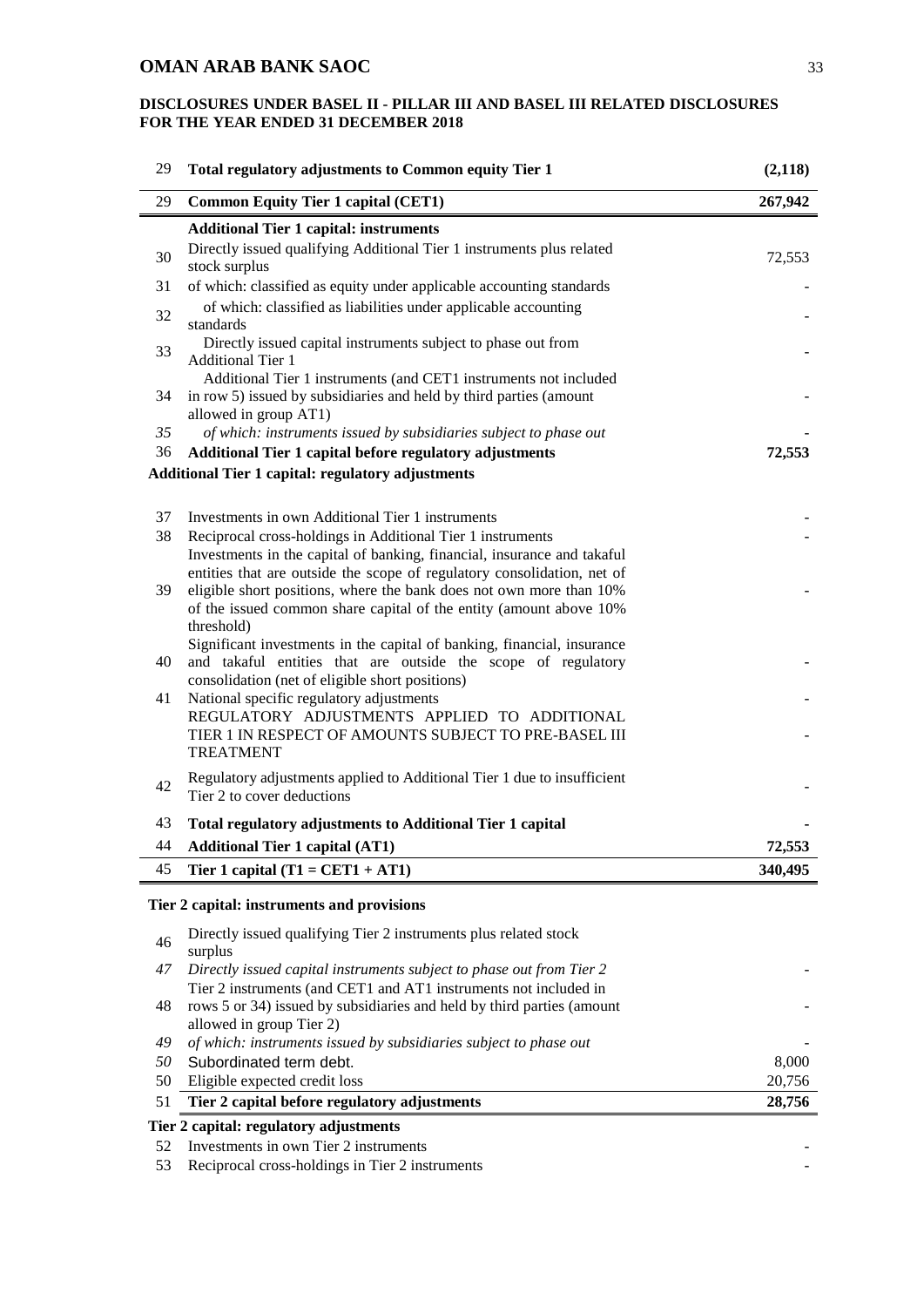| 54              | Investments in the capital of banking, financial, insurance and takaful<br>entities that are outside the scope of regulatory consolidation, net of<br>eligible short positions, where the bank does not own more than 10%                   |           |
|-----------------|---------------------------------------------------------------------------------------------------------------------------------------------------------------------------------------------------------------------------------------------|-----------|
|                 | of the issued common share capital of the entity (amount above the<br>10% threshold)                                                                                                                                                        |           |
|                 | Significant investments in the capital banking, financial, insurance                                                                                                                                                                        |           |
| 55              | and takaful entities that are outside the scope of regulatory                                                                                                                                                                               |           |
| 56              | consolidation (net of eligible short positions)<br>National specific regulatory adjustments                                                                                                                                                 |           |
|                 | REGULATORY ADJUSTMENTS APPLIED TO TIER 2 IN                                                                                                                                                                                                 |           |
|                 | RESPECT OF AMOUNTS SUBJECT TO PRE-BASEL III                                                                                                                                                                                                 |           |
|                 | TREATMENT.                                                                                                                                                                                                                                  |           |
|                 | OF WHICH: Cumulative unrealised gains on available-for-sale<br>financial instruments                                                                                                                                                        |           |
| 57              | Total regulatory adjustments to Tier 2 capital                                                                                                                                                                                              |           |
| 58              | Tier 2 capital $(T2)$                                                                                                                                                                                                                       | 28,756    |
| 59              | Total capital $(TC = T1 + T2)$                                                                                                                                                                                                              | 369,251   |
|                 | RISK WEIGHTED ASSETS IN RESPECT OF AMOUNTS<br><b>SUBJECT TO PRE-BASEL III TREATMENT</b>                                                                                                                                                     | 2,232,620 |
| 60              | Total risk weighted assets (60a+60b+60c)                                                                                                                                                                                                    | 2,232,620 |
| 60a             | Of which: Credit risk weighted assets                                                                                                                                                                                                       | 2,058,470 |
| 60 <sub>b</sub> | Of which: Market risk weighted assets                                                                                                                                                                                                       | 25,775    |
| 60c             | Of which: Operational risk weighted assets                                                                                                                                                                                                  | 148,375   |
|                 | <b>Capital Ratios</b>                                                                                                                                                                                                                       |           |
| 61              | Common Equity Tier 1 (as a percentage of risk weighted assets)                                                                                                                                                                              | 12.00%    |
| 62              | Tier 1 (as a percentage of risk weighted assets)                                                                                                                                                                                            | 15.25%    |
| 63              | Total capital (as a percentage of risk weighted assets)                                                                                                                                                                                     | 16.54%    |
| 64              | Institution specific buffer requirement<br>(minimum CET1 requirement plus capital conservation buffer plus<br>countercyclical buffer requirements plus G-SIB/D-SIB buffer<br>requirement expressed as a percentage of risk weighted assets) | 8.875%    |
| 65              | of which: capital conservation buffer requirement                                                                                                                                                                                           | 1.875%    |
| 66              | of which: bank specific countercyclical buffer requirement                                                                                                                                                                                  | $0\%$     |
| 67              | of which: D-SIB/G-SIB buffer requirement                                                                                                                                                                                                    | $0\%$     |
| 68              | Common Equity Tier 1 available to meet buffers                                                                                                                                                                                              | 5.54%     |
|                 | (as a percentage of risk weighted assets)<br>National minima (if different from Basel III)                                                                                                                                                  |           |
|                 | National Common Equity Tier 1 minimum ratio (if different from                                                                                                                                                                              |           |
| 69              | Basel 3 minimum)                                                                                                                                                                                                                            | 7.00%     |
| 70              | National Tier 1 minimum ratio (if different from Basel 3 minimum)                                                                                                                                                                           | 9.00%     |
| 71              | National total capital minimum ratio (if different from Basel 3<br>minimum)                                                                                                                                                                 | 12.875%   |
|                 | Amounts below the thresholds for deduction (before risk weighting)                                                                                                                                                                          |           |
| 72              | Non-significant investments in the capital of other financials                                                                                                                                                                              |           |
| 73              | Significant investments in the common stock of financials                                                                                                                                                                                   |           |
| 74              | Mortgage servicing rights (net of related tax liability)                                                                                                                                                                                    |           |
| 75              | Deferred tax assets arising from temporary differences (net of related<br>tax liability)                                                                                                                                                    |           |
|                 | Applicable caps on the inclusion of provisions in Tier 2                                                                                                                                                                                    |           |
| 76              | Expected credit loss eligible for inclusion in Tier 2 in respect of<br>exposures subject to standard approach (prior to application of cap)                                                                                                 | 20,756    |